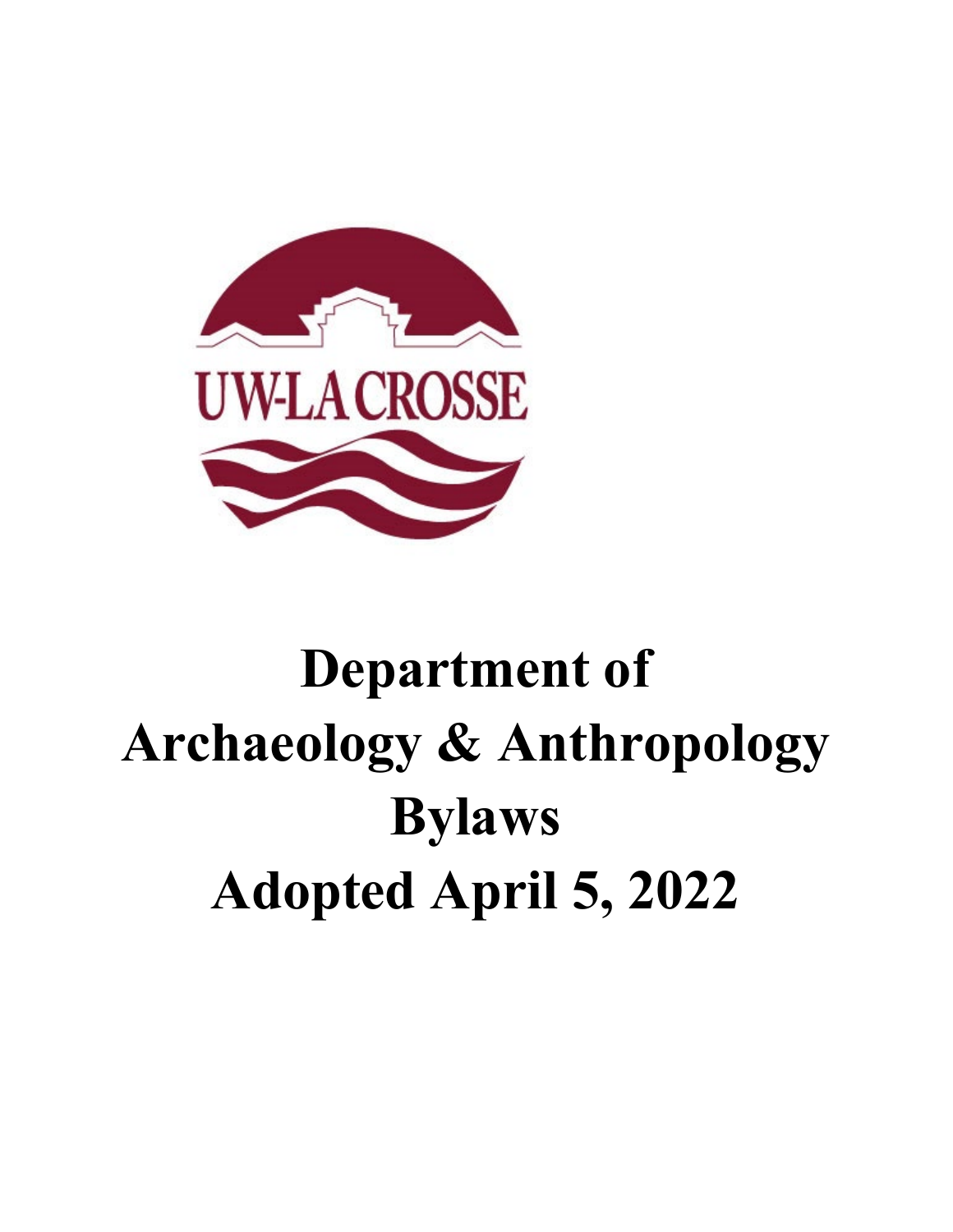#### **I. The Department of Archaeology and Anthropology**

The Department of Archaeology and Anthropology is an instructional unit within the College of Arts, Social Sciences and Humanities at the University of Wisconsin-La Crosse (UWL). Adoption Date. The Bylaws were last updated and adopted on **April 5, 2022** at a regularly scheduled department meeting.

1. *NOTE: URLs in these bylaws are provided for convenience and should be reviewed regularly for accuracy.*

#### **II. Organization and Operation**

1. Department members are governed by six interdependent sets of regulations: 1. Federal and State laws and regulations; 2. UW System policies and rules; 3. UWL policies and rules; 4. College policies and rules; 5. Shared governance bylaws and policies for faculty and academic staff; and 6. Departmental bylaws.

#### **A. Preamble and History**

1. *Brief History of the Department*. From 1969-2014, Archaeology and Anthropology faculty and their courses and programs were part of a joint department with Sociology. A discussion of the department's history therefore includes a discussion of the joint department.

 In 1969, the Department of Sociology added Dr. Susannah Lloyd and Dr. Sheldon Smith who began offering courses in Anthropology. The additions accompanied reorganization into the Department of Sociology/Anthropology and the formation of a separate Department of Social Work. In the fall of 1984 a staff of four presented ten separate courses in anthropology, including several sections of The Prehistoric World, and thirteen staff members offered 25 courses in Sociology, inclusive of fourteen sections in Introductory Sociology."

 The Anthropology minor was approved and implemented in the Fall of 1972 and the Archaeological Studies major was approved by the Board of Regents in 1991. In 1994 the College of Arts, Letters & Sciences was abolished, and two new colleges were created. The Sociology/Archaeology Department became a unit of the new College of Arts, Social Sciences and Humanities (CASSH, now the College of Arts, Social Sciences, and Humanities or CASSH). The Mississippi Valley Archaeology Center (MVAC) was founded by Dr. James Gallagher in the 1980's and became an integral component of the Archaeology program providing undergraduate students with hands on training in archaeological field and laboratory methods. Undergraduate research and practical experience have remained the hallmark of our program and the basis of our success and the success of our students.

Dr. James Theler became the long-time head of the Archaeology program, and until 1998, the Archaeology program had a stable faculty of 2 archaeologists and 2 cultural anthropologists. In 1998, a tenure track archaeology position was added to the program. Over the next 13 years, the Archaeology program grew to 4 tenured/tenure-track archaeologists, 1 permanent instructional academic staff (IAS) archaeologist, and 3 cultural anthropologists. With the successful growth of both sections of the Department of Sociology/Archaeology,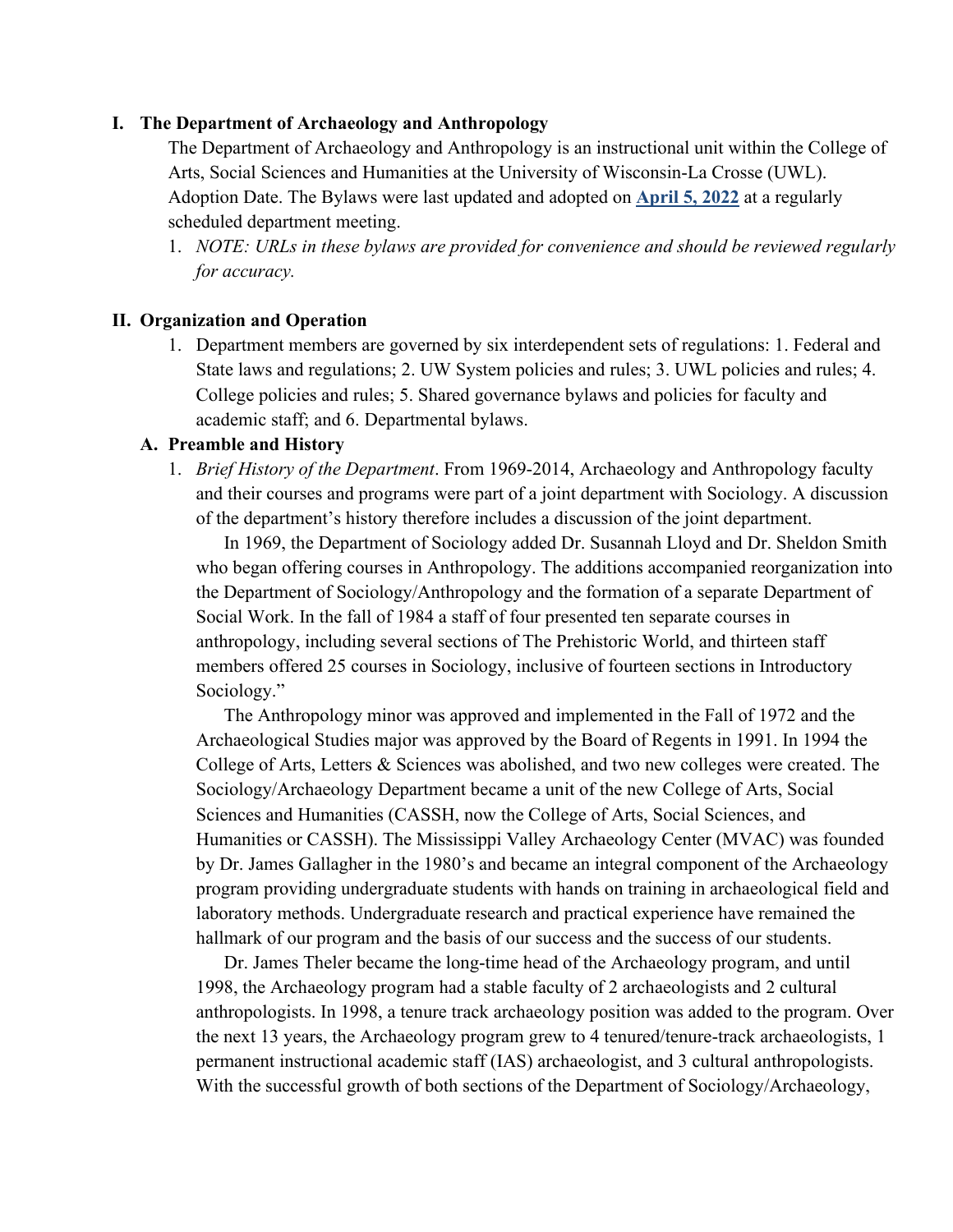the process of a departmental split was initiated in the summer of 2014, and in the Fall of 2015, the Department of Archaeology and Anthropology was established. The inaugural members of the Department of Archaeology and Anthropology included 7 tenured/tenuretrack faculty members, in the order of seniority, Drs. Timothy McAndrews, Christine Hippert, David Anderson, Vincent Her, Katherine Grillo, Jessi Halligan, and Elizabeth Peacock, and 1 IAS archaeologist, Dr. Connie Arzigian. The current faculty in the department include 6 tenure-track faculty and 1 red-booked IAS, in order of seniority, Drs. Timothy McAndrews, Christine Hippert, David Anderson, Vincent Her, Elizabeth Peacock, Amy Nicodemus, and 1 permanent IAS archaeologist, Dr. Connie Arzigian.

2. *Department Mission*. The Department of Archaeology and Anthropology at the University of Wisconsin-La Crosse (UWL) is one of the most unique and high-profile departments in the College of Arts, Social Sciences, and Humanities (CASSH). We offer majors in archaeology and cultural anthropology and minors in archaeology and anthropology. The central mission of the Department of Archaeology and Anthropology is to provide the highest quality academic programs in service to our majors and minors as well as to the students that take our courses as electives and to students enrolled in our many General Education offerings. Beyond this, the Archaeology and Anthropology Department embraces its further obligation to conduct scholarship that serves the needs of our associated communities (both locally and abroad) within the realm of our professional expertise and the availability of our resources.

Additionally, since much of our teaching and research is international in scope, we are dedicated to contributing to the broader university effort to internationalize curriculum, providing students with skills that will help them succeed in an increasingly interconnected world. Specifically, we strive to increase awareness, content knowledge, and empathetic understanding of the complex ways individuals interact with global systems and institutions (paraphrased from www.aacu.org/making-excellence-inclusive). In addition to delivering high quality internationalized curriculum on campus, we provide UWL students with innovative and rich international programs abroad which allow them experiential opportunities for global engagement.

The primary objective of the **archaeological studies major** as an academic program is to provide a sound and broad multi-disciplinary background for students seeking a liberal arts/humanities degree; to provide academic and professional preparation for students planning to enter graduate school in archaeology; to provide professional training for students planning careers in archaeology directly after graduation; and to provide elective and service courses for other majors.

The primary objective of the **archaeological studies major: cultural anthropology emphasis** as an academic program is to provide a sound and broad multi-disciplinary background for students seeking a liberal arts/humanities degree; to provide academic and professional preparation for students planning to enter graduate school in anthropology; to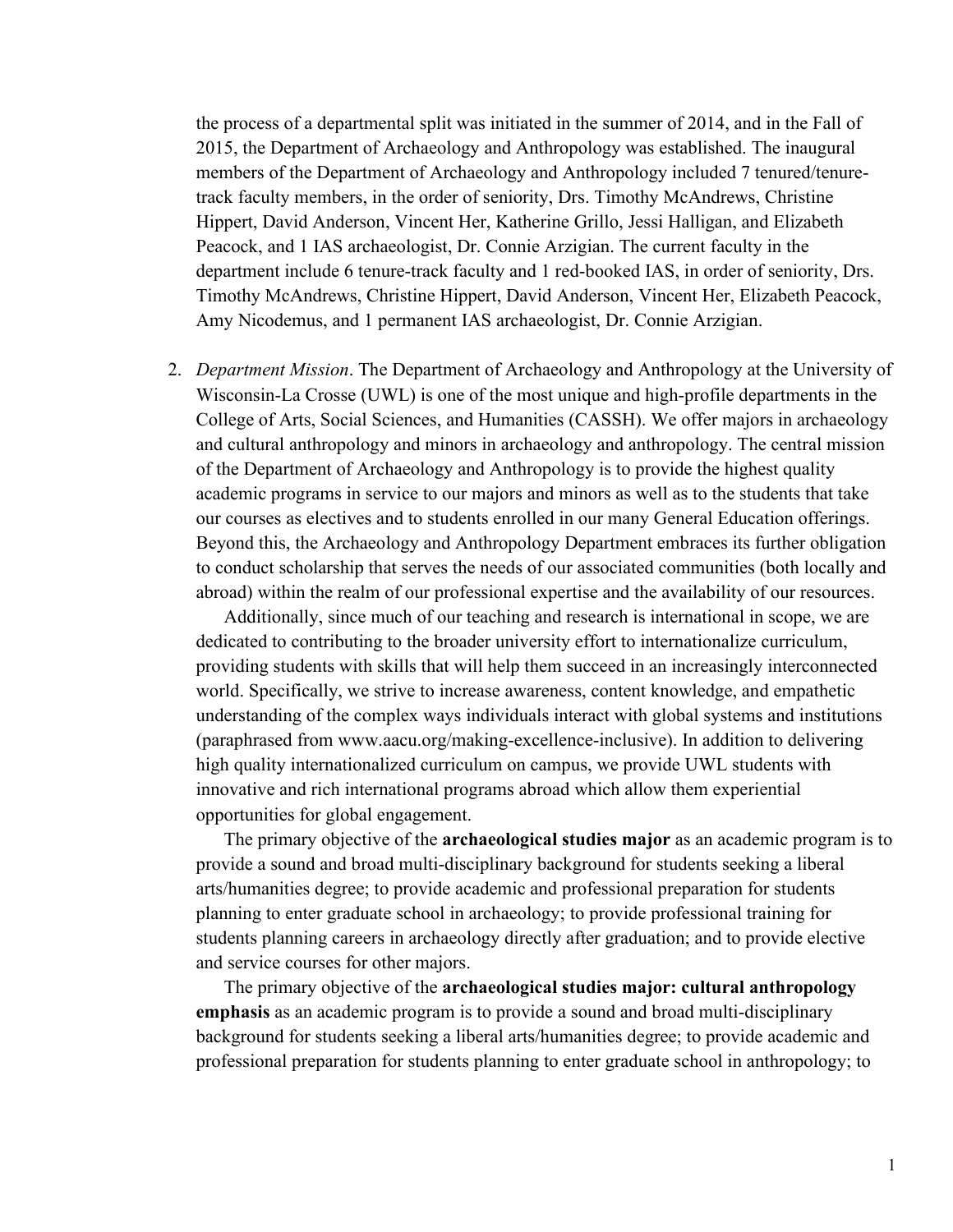provide professional training for students planning careers in anthropology directly after graduation; and to provide elective and service courses for other majors.

The primary objective of the **anthropology minor** as an academic program is to provide a strong four-field anthropological background for students in all areas of the liberal arts and sciences.

The primary objective of the **archaeological studies minor** as an academic program is to provide a solid grounding in anthropological archaeology for students in all areas of the liberal arts and sciences.

## **B. Meeting Guidelines**

- 1. Department meetings will be run according to the most recent edition of Robert's Rules of Order [\(http://www.robertsrules.com/\)](http://www.robertsrules.com/) and WI state opening meeting laws [\(https://www.doj.state.wi.us/sites/default/files/office-open-government/Resources/OML-](https://www.doj.state.wi.us/sites/default/files/office-open-government/Resources/OML-GUIDE.pdf)[GUIDE.pdf\)](https://www.doj.state.wi.us/sites/default/files/office-open-government/Resources/OML-GUIDE.pdf), summary at [https://www.wisconsin.edu/general-counsel/legal-topics/open](https://www.wisconsin.edu/general-counsel/legal-topics/open-meetings-law/)[meetings-law/](https://www.wisconsin.edu/general-counsel/legal-topics/open-meetings-law/)).
- 2. The Department as a whole will meet on a regular monthly basis during the academic year. However, as deemed appropriate by the Chair of the Department, additional meetings may be scheduled, and unnecessary meetings may be canceled.
- 3. An individual faculty member wishing to call a departmental or personnel meeting must do so via the Chair. During the Summer Session, or when the University is not in session, meetings shall be called at the discretion of the Chair.
- 4. Chairs of committees, subcommittees, and ad hoc committees shall decide the dates for their meetings.
- 5. Minutes will be recorded by a voting member and distributed in a timely fashion to department members. Copies of the minutes of department meetings and committee meetings shall be kept on the departmental secure online file storage drive. Minutes from closed meetings will be taken by the Department Chair and written within one week of the proceedings.

#### **C. Definitions of Membership & Voting Procedures**

- 1. In general, the department functions as a committee-of-the-whole, headed by an elected department chair. Specific administrative and other responsibilities are delegated by the chair and/or department members to certain committees and coordinators as described in Article VIII described below.
- 2. Membership in the department as it relates to the function of conducting business at regularly scheduled meetings shall consist of all tenured and tenure-track faculty and all full or parttime instructional academic staff currently under contract in the Department of Archaeology and Anthropology at UWL.
- 3. Voting rights are reserved to all tenured and tenure-track faculty, and 100% instructional academic staff who have been on contract with the department for at least two consecutive semesters except in the cases otherwise indicated in this document relating to hiring,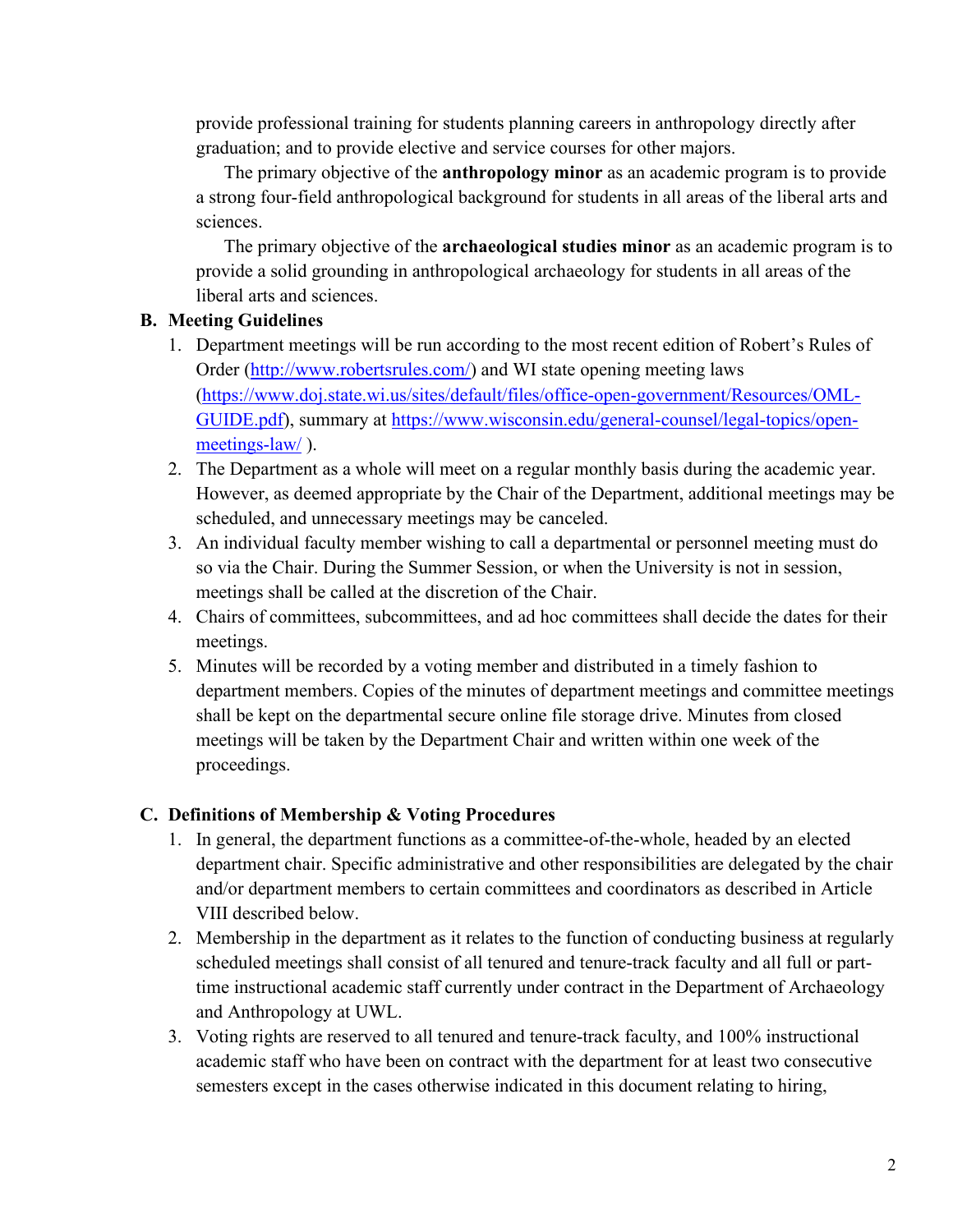promotion, and retention decisions where voting rights are governed by either a person's rank or tenure status.

- 4. Unless specifically indicated otherwise, a simple majority of those voting carries the vote  $(50% + 1)$ . Voting occurs with a voice vote or a hand vote and any member can call for a roll call vote. Proxy voting is not allowed. Absentee voting is allowed with prior approval by a majority vote of the members. "Robert's Rules indicates that abstentions do not affect the voting outcome (they are non-votes)." Paper balloting will be allowed upon request by any voting member of the department. Paper ballots must be signed and kept securely for seven (7) years. Late or non-received ballots, a non-response to a vote, or improperly marked ballots shall be treated the same as a non-vote and will not be counted in determining the vote. In addition, abstentions and blank votes are treated as non-votes and are ignored. (For example, if 20 ballots were cast with 2 voting yes, 1 voting no, and 17 abstaining, the motion would pass). Abstention votes in retention, promotion, or tenure matters are discouraged except when a conflict of interest exists, or the voter has no or little knowledge of the person being considered.
- 5. Voting can be conducted by e-mail. Voting by email will be allowable under the following conditions:
	- a. The action item is not related to ranked faculty personnel decisions.
	- b. A department meeting is not feasible within the time for a decision (e.g., outside of a regular academic session).
	- c. Process: A motion can come from any voting department member. A second is needed. 24 hours will be allowed for voting. Voting members will reply to all when voting electronically. A quorum of voting members must reply for the vote to carry. Results from an email vote will be reported in the minutes of the next official department meeting.
- 6. Following [UWL's Nepotism Policy](https://kb.uwlax.edu/103688) , faculty and staff members will refrain from reviewing, voting, or participating either formally or informally in decisions to hire, retain, grant tenure, promote, or determine the salary of a relative (e.g., spouse or domestic partner).

#### **D. Definitions of Quorum and Majority**

1. For meetings of the Department and its committees, a quorum is defined as a simple majority of the membership eligible to vote in the meeting. For personnel meetings a quorum is achieved with 2/3 of those eligible to vote.

#### **E. Changing Bylaws**

1. The Bylaws in this document were adopted by the members of the Department of Archaeology and Anthropology in accordance with the University of Wisconsin System (UWS) and University of Wisconsin-La Crosse (UWL) Faculty and Academic Staff Personnel Rules.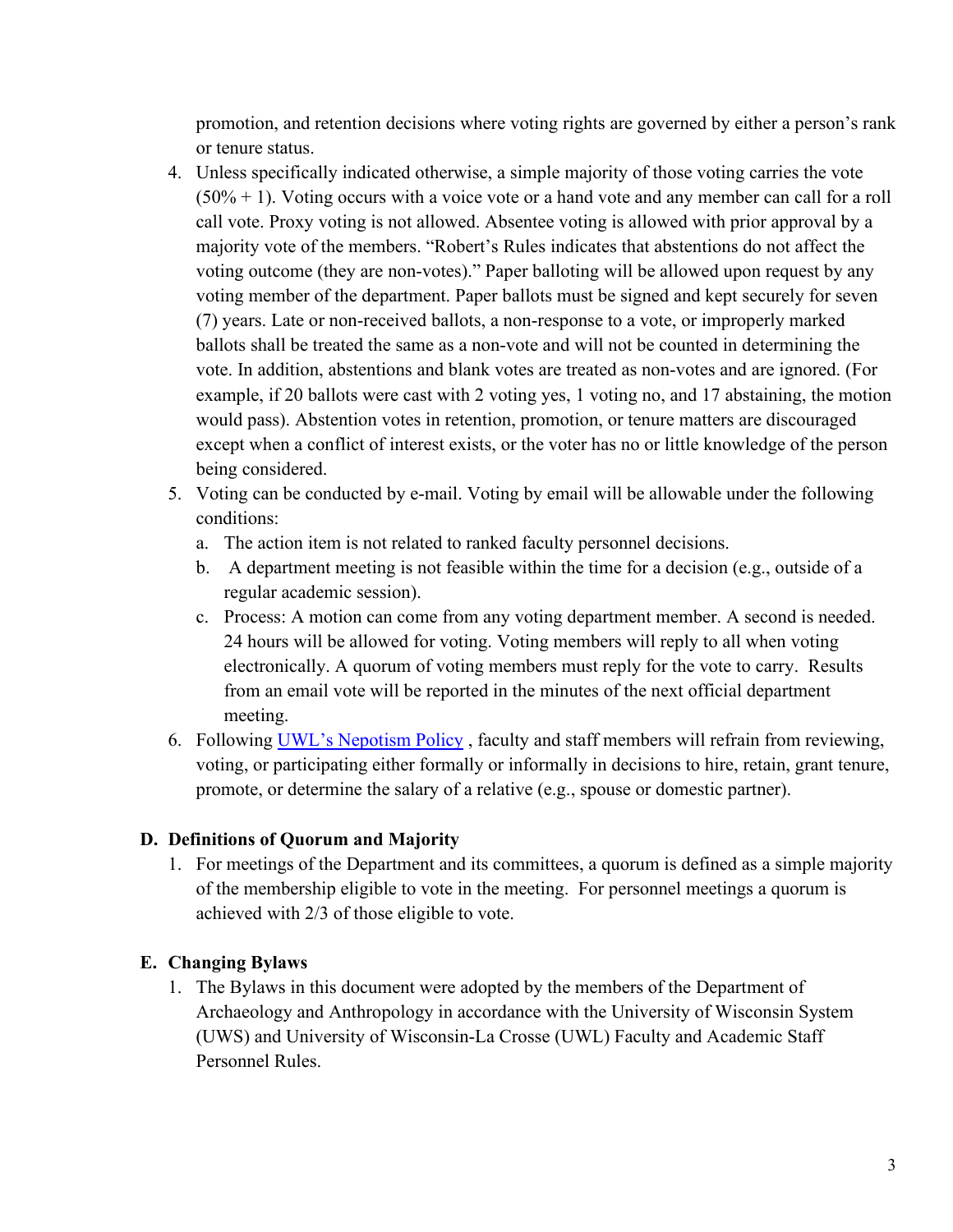- 2. Amendments to Bylaws*.* These bylaws may be amended according to the following procedures:
	- a. Any proposed amendment(s) shall be presented and distributed electronically or in writing at a department meeting and voted on at the next subsequent meeting.
	- b. A two-thirds majority of the current department membership present and eligible to vote on bylaws is required to amend the bylaws.
	- c. Policies pertaining to personnel issues, which are the responsibility of the ranked-faculty, or of the tenured faculty as outlined above, may be changed only by voting by the appropriately responsible group.
	- d. Second readings can be waived for bylaws that do not pertain to personnel decisions.
	- e. Amendments to these bylaws shall become effective five days following their adoption.

# **III. Faculty/Staff Responsibilities**

# **A. Faculty**

- 1. Faculty responsibilities are referenced in section IV of the Faculty Senate by-laws entitled "Responsibilities of Departments, Department Members and Department Chairpersons" [\(https://www.uwlax.edu/faculty-senate/articles-bylaws-and-policies/](https://www.uwlax.edu/faculty-senate/articles-bylaws-and-policies/) )
- 2. The faculty have the responsibility of carrying out the responsibilities of the department through their creative and other contributions in the areas of teaching, scholarship, and service. The primary function of the Archaeology and Anthropology Department is to teach in its disciplines. In addition, the Department's most fundamental responsibilities include:
	- a. promoting scholarship and creative activities,
	- b. promoting the continued professional growth and development of its members by encouraging their participation in sabbatical leaves, developmental leaves, conferences, professional workshops, and other similar programs, utilizing the expertise and interest of its members to provide professional service,
	- c. advising students on academic program requirements and presenting the array of available career opportunities,
	- d. providing an internal governance structure in which the functions of the department can take place, and
	- e. making personnel decisions.

## **B. Instructional Academic Staff Responsibilities and Expectations**

1. Requests for IAS hiring will be presented to the college dean. The request will indicate one of the standard titles from the teaching professor or clinical professor series [https://www.uwlax.edu/human-resources/services/talent-acquisition-and](https://www.uwlax.edu/human-resources/services/talent-acquisition-and-employment/recruitment/)[employment/recruitment/](https://www.uwlax.edu/human-resources/services/talent-acquisition-and-employment/recruitment/) and will outline specific duties including teaching and any additional workload. Total workload for IAS is defined as a standard minimum teaching load plus additional workload equivalency activity. See Faculty Senate Articles, Bylaws and Policies https://www.uwlax.edu/faculty-senate/articles-bylaws-and-policies/.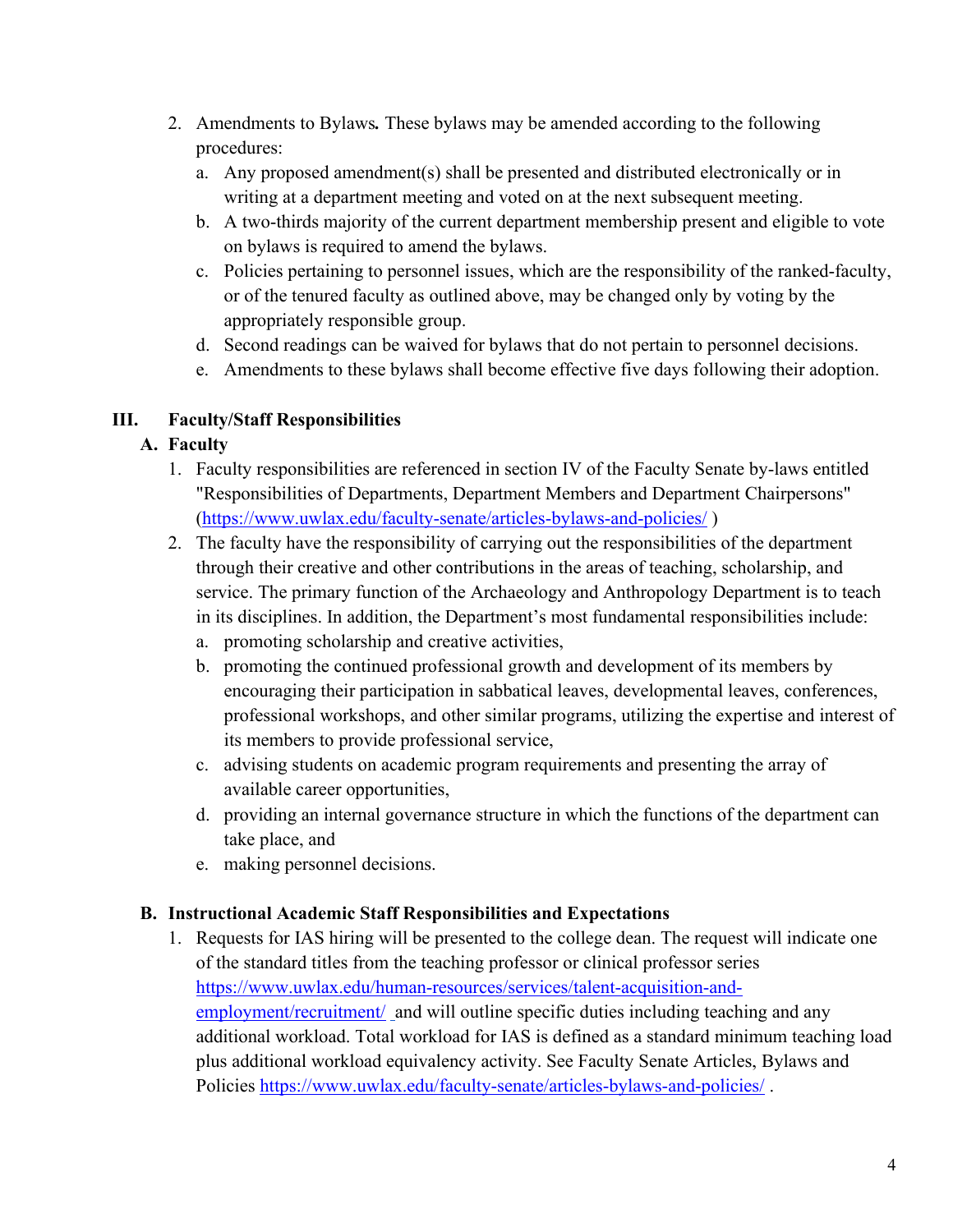- 2. Determination of individual, departmental, college and university workload and accountability for that determination:
	- a. Individual workload is a collaborative decision determined by the department/department chair/program director. Accountability for that determination shall rest with the department.
	- b. Departmental workload is determined by the department and the academic dean. Accountability for that determination shall rest with the academic dean(s).
	- c. College workload is determined by the college dean and the provost/vice chancellor. Accountability for that determination shall rest with the provost/vice chancellor, subject to review by the chancellor.
	- d. Institutional workload is determined by the provost/vice chancellor and the chancellor. Accountability for that determination shall rest with the provost/vice chancellor and the chancellor, subject to review by the Office of the Vice President for Academic Affairs of the UW System.
- 3. The expected "typical" workload for instructional academic staff.
	- a. Full-time instructional academic staff engaged in undergraduate instruction typically have a *teaching load* of 12 contact hours of group instruction per week. Full-time instructional academic staff engaged in graduate instruction typically have *a teaching load* of 9 contact hours of group instruction per week. The *total workload* for a full-time equivalency shall not exceed 15/16 contact hours (e.g., 12 contact hours teaching load plus up to 3 contact hours additional workload equivalency). A *total workload* that exceeds the 15/16 contact hour maximum will constitute an overload for payroll purposes.
	- b. Half-time instructional academic staff engaged in undergraduate instruction typically have *a teaching load* of 6 contact hours of group instruction per week. The *total workload* for a half-time equivalency shall not exceed 8 contact hours (e.g., 6 contact hours teaching load plus up to 2 contact hours additional workload equivalency). To fulfill the responsibilities of individual units and the mission of this institution, variations will occur in the composition of individual, departmental and college workloads. Composition of workload varies among individual IAS members and departments, depending upon the number of students in classes, number and nature of course preparations required, the nature of instructional patterns (e.g., lecture, discussion, laboratory, clinical and/or field activity), the nature of the students (lower division, upper division, or graduate), the extent of other assigned responsibilities in non-instructional duties (e.g., program direction, lab preparation and/or coordination), scholarly activities, and/or service activities (such as committee assignments, academic advisement, or assistance with student activities and organizations, public service, community service and professional service).
	- c. In addition to the institutional policies stated above, the following policies pertain to IAS members in Archaeology and Anthropology. Scholarly activity and/or service activity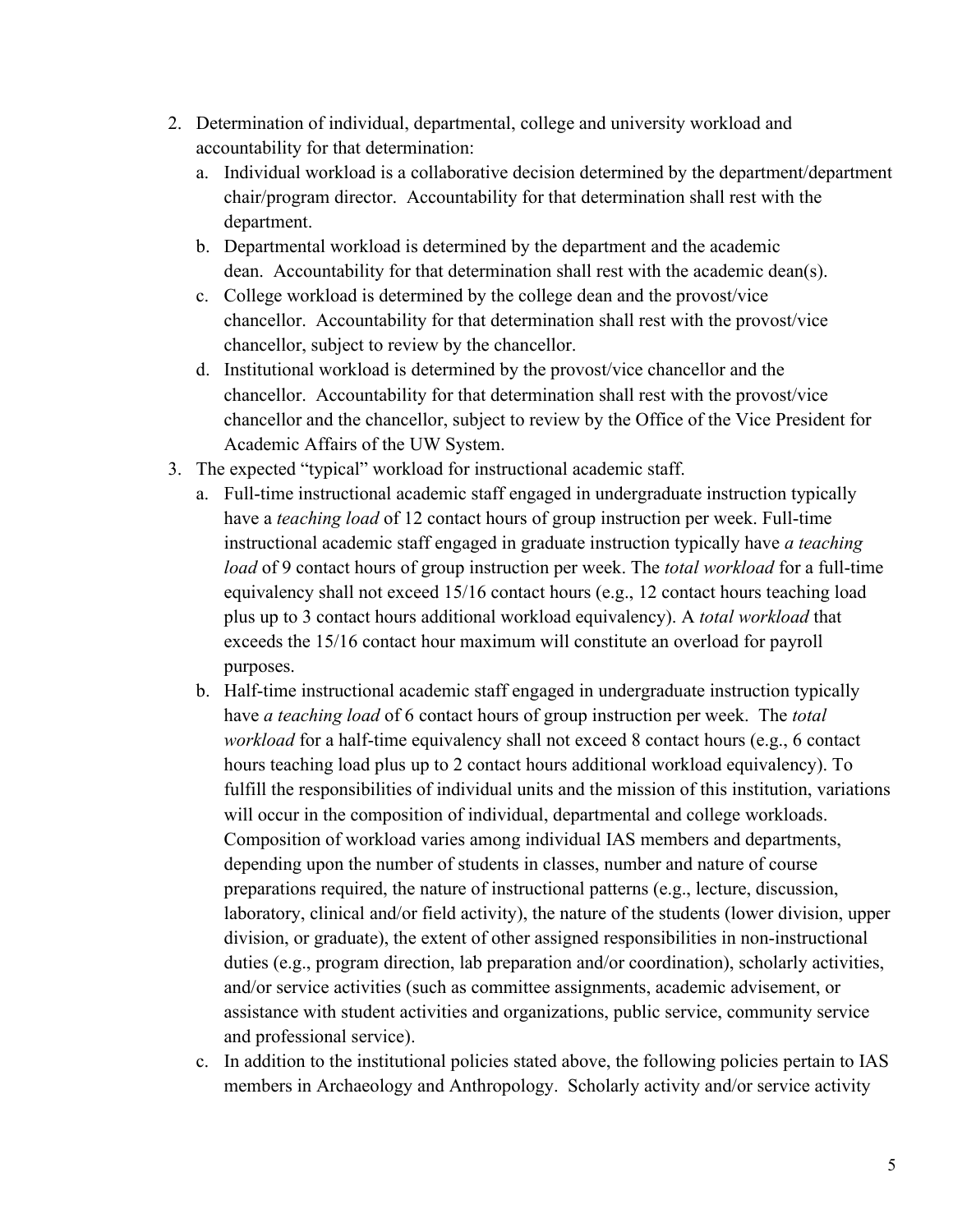(beyond any duties specified in the contract) is not expected of individual IAS members but is supported and encouraged for advancement of the individual and the institution. Summative evaluation of instructional academic staff is based primarily upon the quality of their teaching record.

#### **C. Non-Instructional Academic Staff Responsibilities and Expectations**

1. Not Applicable in the Department of Anthropology/Archaeology

#### **D. Student Evaluation of Instruction (SEI)**

- 1. The department will follow the UWL SEI policy and procedure available on the Faculty Senate webpage [https://www.uwlax.edu/info/student-evaluation-of-instruction-sei/.](https://www.uwlax.edu/info/student-evaluation-of-instruction-sei/)
- 2. Ranked Faculty & SEIs. Results from the Faculty Senate approved SEI questions are required for retention, tenure, and promotion in the form of (1) the single motivation item and (2) the composite SEI consisting of the 5 common questions. These numbers will be reported using the Teaching Assignment Information (TAI) form. The department will add both the motivation item and the composite SEI fractional median for each course. In addition, the candidate's overall fractional median for the term on both the single motivation item and the composite SEI are reported. Finally, the department adds the departmental fractional median for both the single motivation item and the composite, and the minimum and maximum composite SEI for the department.
- 3. SEIs will be administered electronically for each course taught each semester face-to-face or online (excluding independent studies courses, individual research, or internships) in the last two weeks before the end of the course. In addition, SEIs will be administered for courses taught during intersessions (summer or winter session) if the course is a program requirement not offered during the traditional academic year. Otherwise, SEIs associated with intersession teaching are optional (as decided by the instructor). See **Appendix E** for a copy of the SEI form.
- 4. In addition to the standard questions required by the Faculty Senate, the departmental SEI form will include the following two open-ended questions:
	- a. Please comment on what your instructor did to make the course worthwhile. Please be as specific as you can.
	- b. Please comment on what your instructor might do to improve the course, for the benefit of future students. Please be as specific as you can.
- 5. Collection of Student Evaluation of Instruction (SEI) information
	- a. The department collects SEI information electronically via the university student information system for all courses associated with departmentally assigned prefixes (and any students in a cross-listed course) for instructors whose primary affiliation is with the department.
- 6. Use of SEI data and student comments. The department chair, the Promotion, Retention, and Tenure committee, the Post-Tenure Review committee, and faculty writing teaching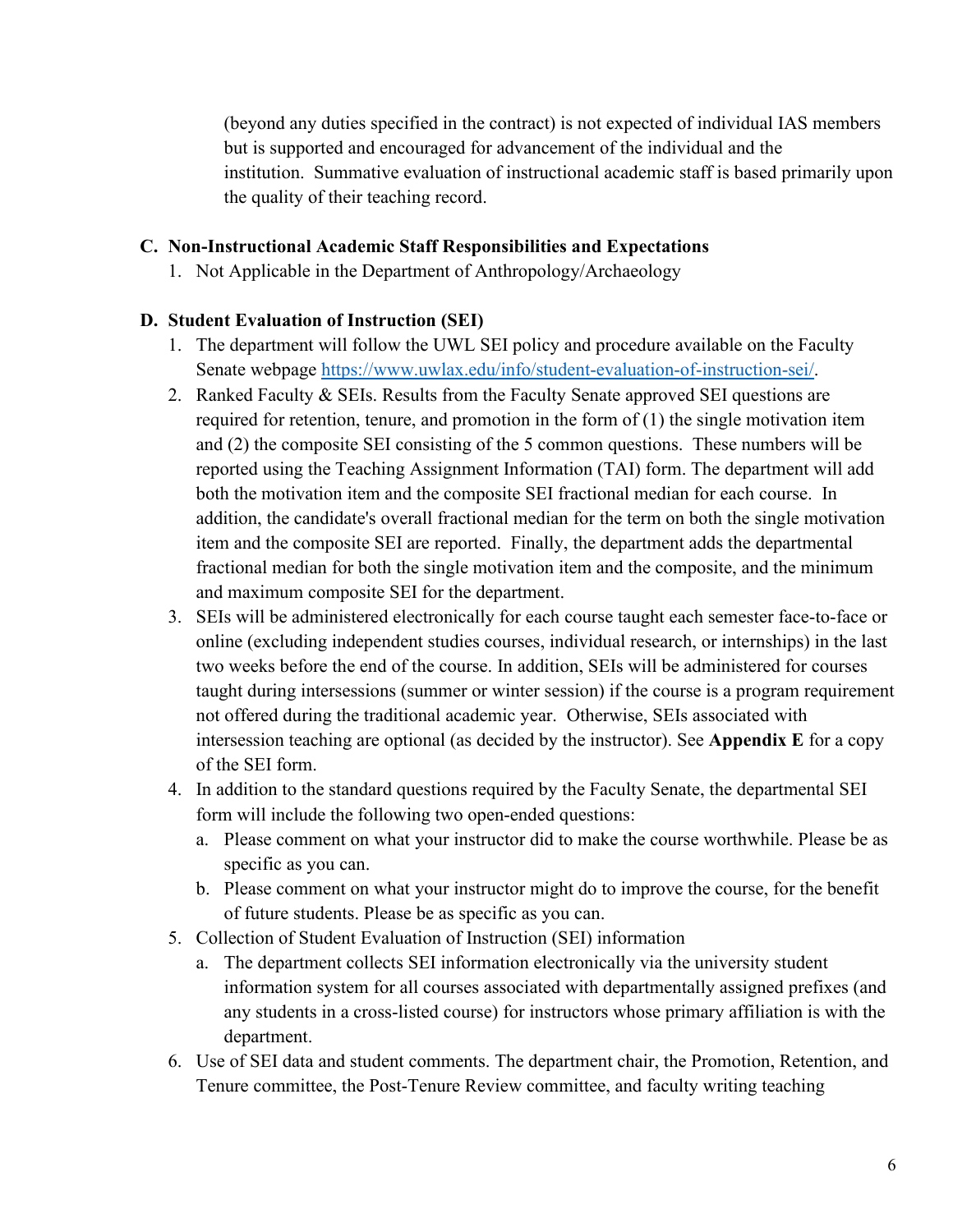observation reviews may review relevant SEI data and student comments from SEIs for all personnel reviews and for general mentoring regarding teaching quality and student learning.

#### **IV. Merit Evaluation (Annual Review)**

The results of merit reviews for all ranked faculty who have completed at least one academic year at UWL are due to the Dean's Office on Dec. 15 annually. Merit reviews reflect activities during the prior academic year ending June 1.

All faculty and IAS have a June 1st deadline for entering teaching, scholarship, and service activities into the electronic portfolio system on activities from the prior year June 1st – May 31st.

#### **A. Evaluation Processes & Criteria**

- 1. Faculty
	- a. Procedure for Determining Faculty Merit Pay Increases. Merit pay increases are based on the performance of faculty members in three aspects of their work responsibilities: 1) teaching, 2) scholarly activity, and 3) service. The procedures for ascertaining and evaluating meritorious work each year involve student evaluation of instruction and selfreporting other activities, including review and analysis of this information by the department's Peer Review Committee. Merit scores are determined by a combination of SEI scores (20%), Instructional Activities (20%), Scholarship (30%), and Service (30%). As detailed below, the Peer Review Committee reports a rank order of merit scores to the department without names of faculty associated with such scores, and the department as a whole (without participation of Peer Review Committee members) determines the number of merit categories (from the four merit categories: exceptional, significant, merit, no merit), the cut-off points between categories, and the pay differential between categories.
	- b. Merit/Peer Review Committee and Collection of Merit Information. At the beginning of each academic year, the department creates a Merit/Peer Review Committee. At the end of each academic year this committee distributes to each faculty member a *Merit Self-Rating Form* for the calendar year utilized in the merit evaluation. The Merit Self-rating Form (see **Appendix F**) solicits information on work performance in teaching, scholarship, and service, and provides criteria for rating each activity. In early Fall of each academic year, the Peer Review Committee reviews the completed Merit Self-Rating Forms to ensure that similar activities reported by various faculty members are awarded equal merit, and to ensure appropriate documentation is provided when necessary. Faculty members who do not complete forms are treated as not meritorious.
	- c. Faculty that are on sabbatical leave for two semesters are placed in the merit category "On Sabbatical". If merit pay is to be assigned in the same year that an individual is on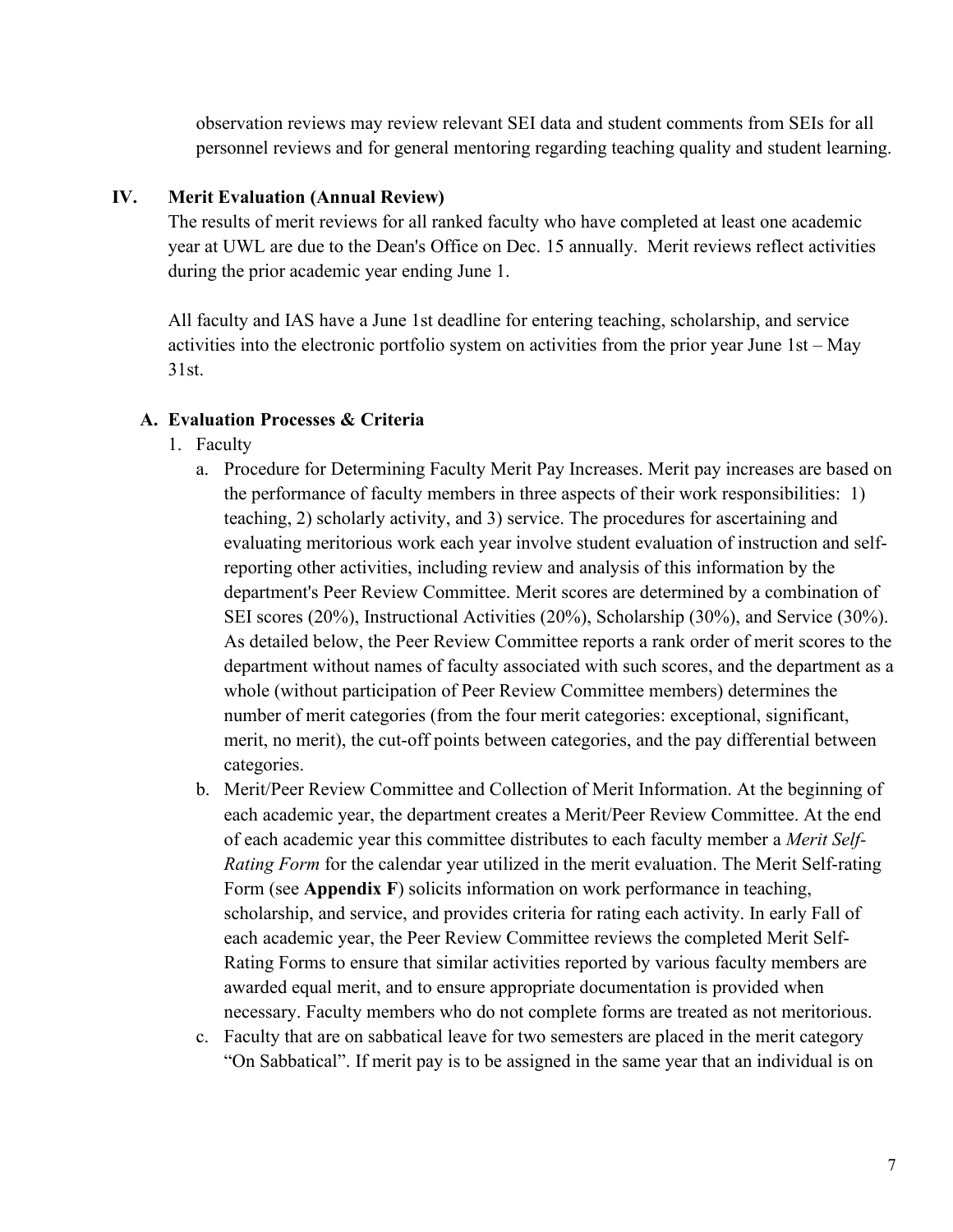sabbatical for the full year, then they are automatically assigned the rank they achieved the previous year.

- 2. Instructional Academic Staff in Permanent Budgeted Instructional Lines (otherwise see VI).
	- a. 100%-time instructional academic staff in the department use the same merit/peer-review process as faculty members in the department.
- 3. Non-Instructional Academic Staff (if included in merit processes, otherwise see VII)
	- a. Not applicable.
- 4. Department Chair
	- a. The department chair is reviewed for merit using the same process as other faculty members in the department.

## **B. Distribution of Merit Funds**

1. After reviewing the merit self-rating forms, faculty members are ranked by the Merit/Peer Review Committee on teaching, scholarship, and service according to the following formula (this formula will differ depending on the number of merit categories awarded in a given year; example provided assumes three merit categories):

 $aX + b(X + Y) + c(X + 2Y)$  = merit fund to be distributed where:

a = number of faculty members in lowest meritorious category

 $b =$  number of faculty members in next highest meritorious category

 $c =$  number of faculty members in highest (of three, in this example) meritorious category

 $X$  = mean merit salary increases for those in lowest meritorious category

 $Y$  = merit pay differential between meritorious categories

Separate merit pay calculations are carried out for each academic rank, with pool to be distributed determined by faculty in each rank.

## **C. Appeal Procedures**

1. Not applicable

# **V. Faculty Personnel Review**

- 1. The department will follow the policies regarding retention and tenure described in the Faculty Personnel Rules (UWS 3.06 - 3.11 and UWL 3.06 -3.08) [http://www.uwlax.edu/Human-Resources/Unclassified-Personnel-Rules/.](http://www.uwlax.edu/Human-Resources/Unclassified-Personnel-Rules/)
- 2. Tenure/retention decisions will be guided by the criteria established in the by-laws at the time of hire unless a candidate elects to be considered under newer guidelines. The criteria outlined in Section V. A & V. B. "Faculty Personnel Review" in these by-laws should be applied to faculty with a contract start date after **October 1, 2014.**
- 3. The department will follow policies guiding part-time appointments for faculty and tenure clock stoppage available on the Human Resources website.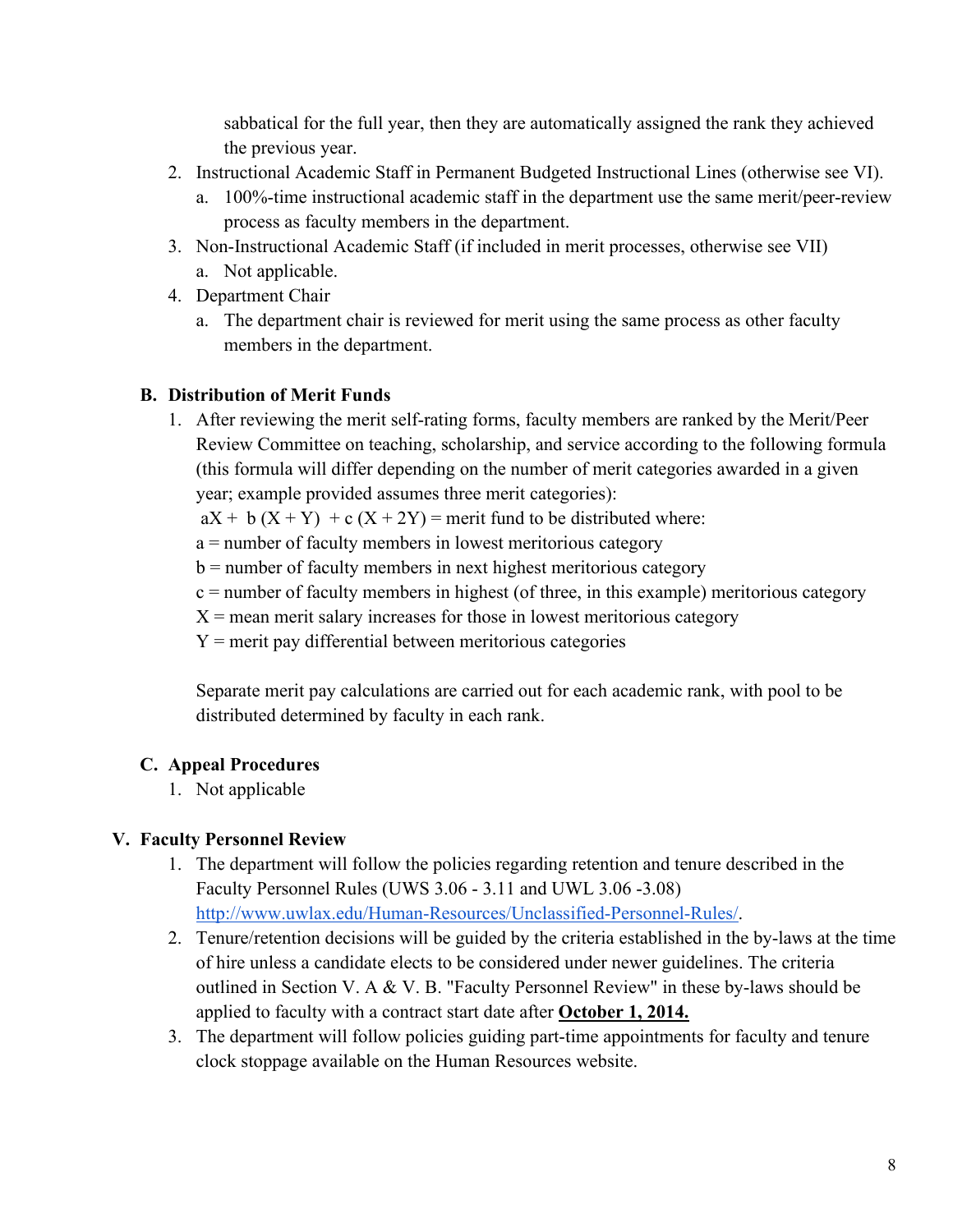- 4. It is the intent of the members of the Archaeology and Anthropology Department to facilitate the professional development of non-tenured faculty members during their probationary period, while at the same time maintaining the highest possible standards of excellence in education, scholarly activity, and service. Departmental policy for reviewing the performance of probationary faculty members emphasizes:
	- a. Collaboration and open communication between non-tenured faculty members and the department's Retention Committee or designated representatives.
	- b. A constructive and formative process of setting goals, obtaining, and utilizing evidence of performance, and identifying strengths and areas needing improvement; and
	- c. Adequate record-keeping to benefit all parties.
- 5. *Faculty Mentoring.* During the first academic year of employment in the department, each probationary faculty member in consultation with departmental colleagues are encouraged to obtain up to three mentors in the department (if desired, one each focusing on teaching, scholarly activity, and professional and community service). Each probationary faculty member is also encouraged to obtain a mentor from among faculty members outside the department. The department chair will assist in the process of identifying possible mentors if so desired. Mentors are to serve as accurate sources of information and perspective on policies and practices in the department and university but are not to be held responsible for the performance of the probationary faculty member(s) with whom they have a mentoring relationship.

#### **A. Retention (procedure, criteria and appeal)**

*Note: Departmental criteria for retention may differ from university criteria for promotion, although the criteria are complimentary.*

## 1. **Procedure**

- a. Faculty under review provide an electronic portfolio related to their teaching, scholarship, and service activities extracted from their date of hire to date of review. Hyperlinked syllabi are required, and the candidate may choose to provide additional evidence. Additional materials may be required for departmental review and will be indicated in these by-laws.
- b. Departments will provide the following materials to the dean:
	- 1). Department letter of recommendation with vote.
	- 2). Teaching assignment information (TAI) datasheet that summarizes the courses taught, workload data, grade distribution and SEIs by individual course and semester (which are only available after completing a full academic year) and departmental comparison SEI data; and
	- 3). Merit evaluation data.
- c. The initial review of probationary faculty shall be conducted by the tenured faculty of the department in the manner outlined below.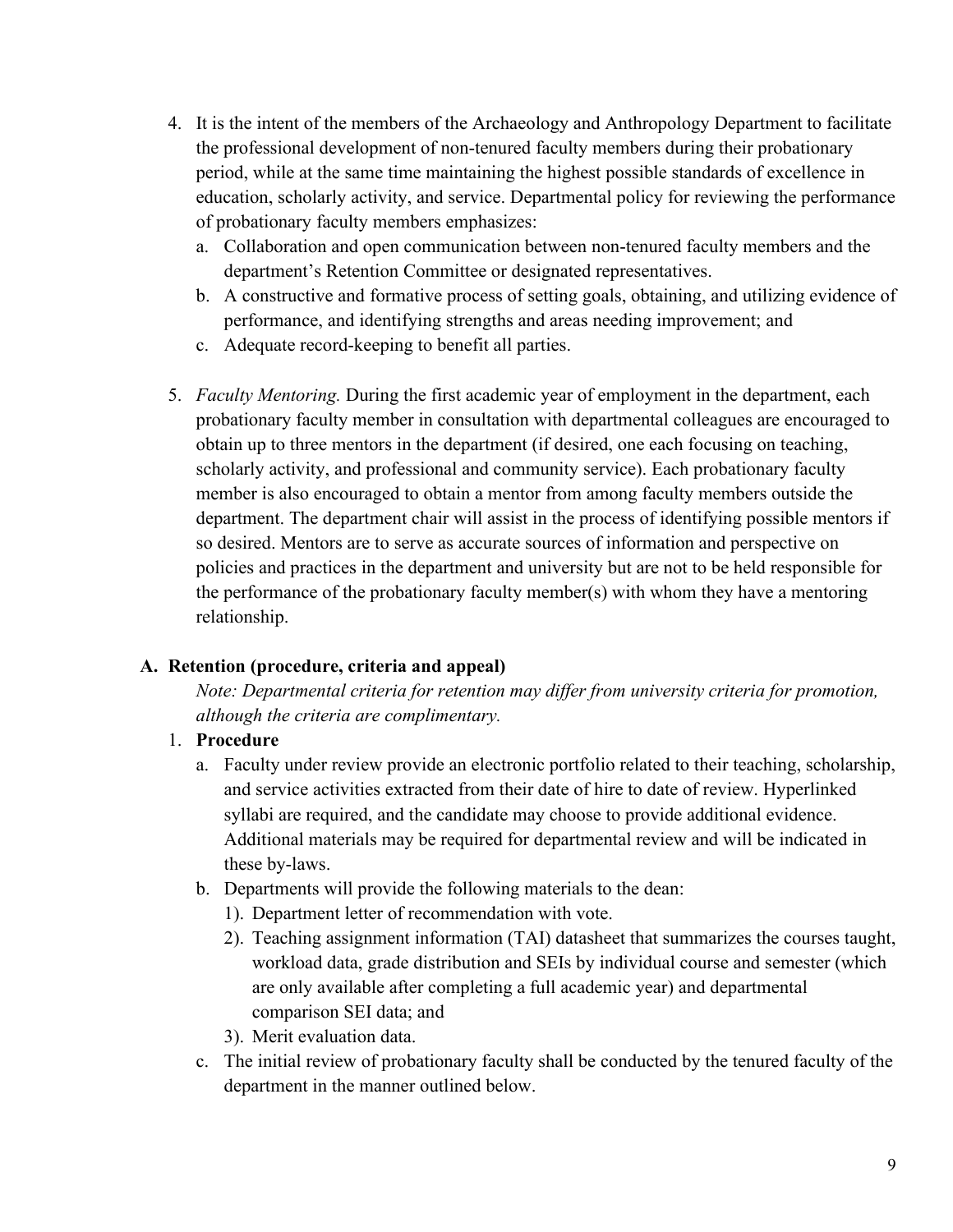- d. *First Year and Non-Contract Reviews.* All first-year faculty will be formally reviewed in the spring of their first year and the spring of subsequent non-contract years. A departmental letter will be filed with the Dean and HR. Formal reviews resulting in contract decisions will minimally occur for tenure-track faculty in their 2nd, 4th and 6th years.
	- 1). The CANDIDATE PROVIDES one electronic report emailed to the department chair one week prior to the Retention Committee meeting. This "Individual Personnel Report" of the candidate's activities (generated from the electronic portfolio system and representing activities since date-of-hire at UWL as a tenure-track faculty member) should include hyperlinks to associated evidence such as: a. evidence of teaching development activities (e.g., syllabi with learning objectives stated, course assessments, peer evaluations); b. evidence of scholarship (e.g., copies of presentations, publications, creative activities); c. evidence of service (e.g., letters or projects associated with department, college, university, and/or professional service); and d. a retention narrative that describes the faculty member's teaching, scholarship, and service, modeled after the narrative required for promotion (maximum of 7 pages, generally 3 pages for teaching, 2 pages for scholarship, and 2 pages for service). A copy of their vita uploaded as an attachment in the electronic portfolio system. Note: 1) the "Individual Personnel Report" should be edited in Word and saved in PDF format; and 2) all files uploaded into the electronic portfolio system should be in PDF format.
	- 2). Prior to entertaining a motion to close the meeting, the department chair will invite the probationary faculty member to make an oral presentation, if they wish to do so, and for the department members to ask about the faculty member's progress, if they should wish to do so.
	- 3). Within 7 working days after the review meeting, a written report of the results of the review shall be given to the faculty member. Results shall be reported for each of the review areas.
	- 4). The deadline for submitting departmental non-contract review letters to the Dean is May 1.
- e. *Contract Reviews (Retention/Tenure)*. Subsequent to the call of the Vice Chancellor, the department shall establish a review date and inform all probationary faculty with at least 20 calendar days' notice to prepare a set of materials describing performance in the areas of: Teaching, Scholarly and Research Activity (see Department Statement on Scholarly Activity), Department, University, Community, and Professional Service. The date, time and place of the meeting shall be in compliance with the Wisconsin Open Meeting Rule. For a retention and tenure meeting to take place, attendance by 2/3 of the tenured faculty constitutes a quorum. The probationary faculty persons shall have the opportunity to make a written and/or oral presentation at the meeting.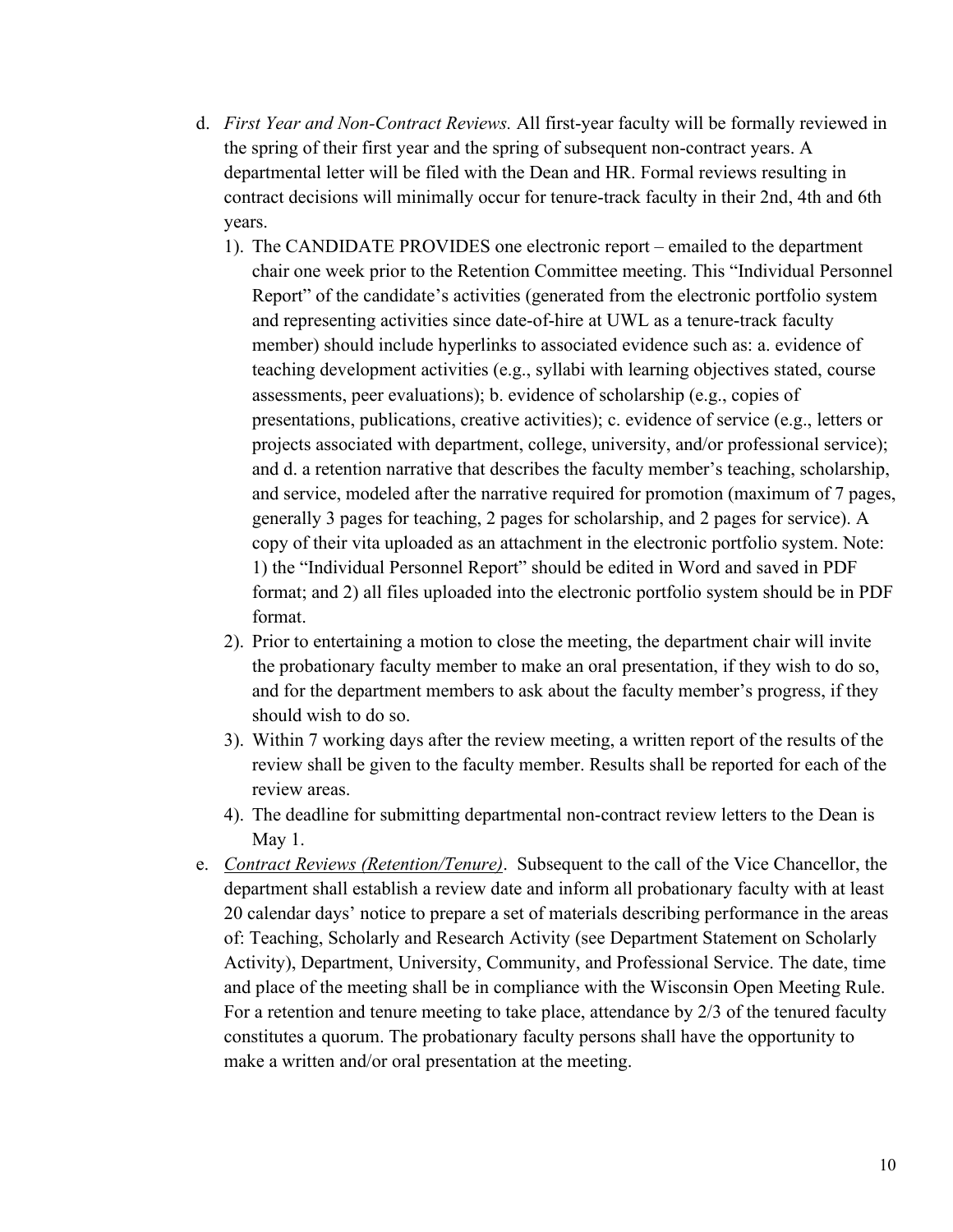- 1). The CANDIDATE PROVIDES two electronic reports emailed to the department chair one week prior to the Retention Committee meeting. 1) An "Individual Personnel Report" with hyperlinks of the candidate's activities (generated from the electronic portfolio system and representing activities since date-of-hire at UWL as a tenure-track faculty member which should include hyperlinks to associated evidence such as: a. evidence of teaching development activities (e.g., syllabi with learning objectives stated, course assessments, peer evaluations); b. evidence of scholarship (e.g., copies of presentations, publications, creative activities); c. evidence of service (e.g., letters or projects associated with department, college, university, and/or professional service); and d. a retention narrative that describes the faculty member's teaching, scholarship, and service, modeled after the narrative required for promotion. 2) An "Individual Activities Report" with hyperlinks of the candidate's activities (generated from the electronic portfolio system representing activities since date-oflast review). 3) A copy of their vita uploaded as an attachment in the electronic portfolio system and linked to the "Retention Report." Note: 1) both reports should be edited in Word and saved in PDF format; and 2) all files uploaded into the electronic portfolio system should be in PDF format.
- 2). The Department Chair will provide merit and SEI (TAI report) summary information.
- 3). Prior to the beginning of the review of the candidate(s) the meeting will go into closed session according to Section 19.85 in the Wisconsin Statutes. During the review meeting, the Chair shall entertain a motion regarding the retention of the candidate(s). Passage of a motion to retain a candidate(s) (and, if appropriate, to recommend tenure) shall require a 2/3 majority of those present and voting.
- 4). The Department recommendation and decision (actual vote) shall be reported in writing with supporting documentation to the Dean. The candidate must be notified of the results of the review within 7 working days; according to UWS 3.07, a person denied renewal may request written reasons for the non-renewal.

#### 2. **Criteria**

- a. *Scholarship***:** Persons recommended for retention will show progress in their agenda for Research/Scholarship. See **Appendix A** for the department's Statement on Scholarship. Candidates for retention shall provide a report on research/scholarship that should detail the candidate's progress in developing and carrying out a research agenda and state the candidate's professional goals in this arena.
- b. *Service:* Candidates for retention shall provide a report on service that should detail the candidate's accomplishments and professional goals in this arena. For retention, the department expects service to the department, including regular attendance at departmental/section/relevant committee meetings, assessment, attendance at a minimum of one UWL graduation ceremony per year, and developing contributions to the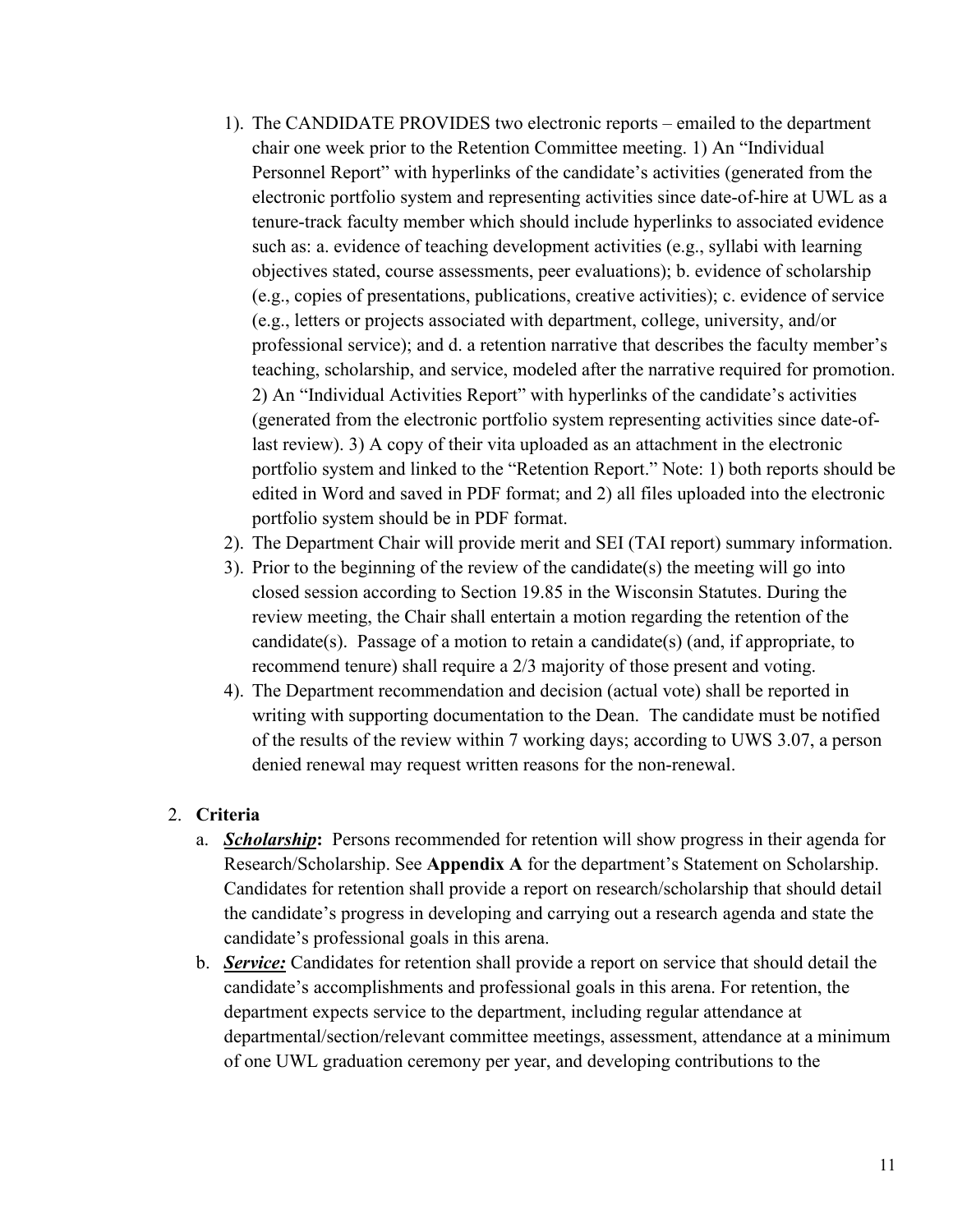university and/or community. See **Appendix B** for the department's Statement on Service.

- c. *Teaching:* For retention, candidates will need to demonstrate strong evidence of quality teaching, professional development as a teacher, and professional competence as a teacher. See **Appendix C** for the department's Statement on Teaching.
- d. The department will review the following required materials:
	- 1). A report from the candidate that addresses teaching assignment, teaching development, teaching evaluation, and professional goals for teaching.
	- 2). Teaching assignment encompasses a listing of courses taught, unique expertise, approach to grading and evaluation, and duties that are different from classroom teaching.
	- 3). Teaching development encompasses the development of new courses and units, innovations and improvements in teaching techniques, participation in workshops on teaching, and preparation of curriculum materials
	- 4). Teaching evaluation encompasses a narrative outlining the methods used to evaluate teaching, in addition to written evaluation by peers, and SEI scores.
	- 5). Peer evaluation and feedback; SEI results, and syllabi. The department is required to perform one peer review per year.
		- i. The reviewee shall schedule a meeting with the reviewer prior to the class so that the goals of the class within the curriculum can be explained.
		- ii. The reviewee should schedule the review to take place at a time when teaching effectiveness can be most appropriately observed and evaluated. The reviewer should observe a class for the entire class period. The reviewer prepares a written evaluation (see **Appendix G** for an example of the teaching review format).
		- iii. The reviewer and reviewee meet to share and discuss the evaluation.
		- iv. The reviewer submits the written evaluation in electronic format to the department chair and to the reviewee.

## 3. **Appeal**

a. Anyone wishing to appeal a department retention or tenure decision is required to submit a written petition to the chairperson of the Department carefully detailing the basis on which this appeal is being made. This appeal must be filed with the chairperson within two weeks of the notification of the contested retention/ tenure decision. The Department will then hold a special closed session hearing to review all evidence pertinent to this petition in the presence of the appellant. After hearing the facts, the Department will dismiss the appellant from the hearing room chambers and will render its final decision on the appeal. (cf. Faculty Personnel Rules UWS 3.06-3.11 and UWL 3.06-3.08; and UWL Employee Handbook)

## **B. Tenure Review and Departmental Tenure Criteria**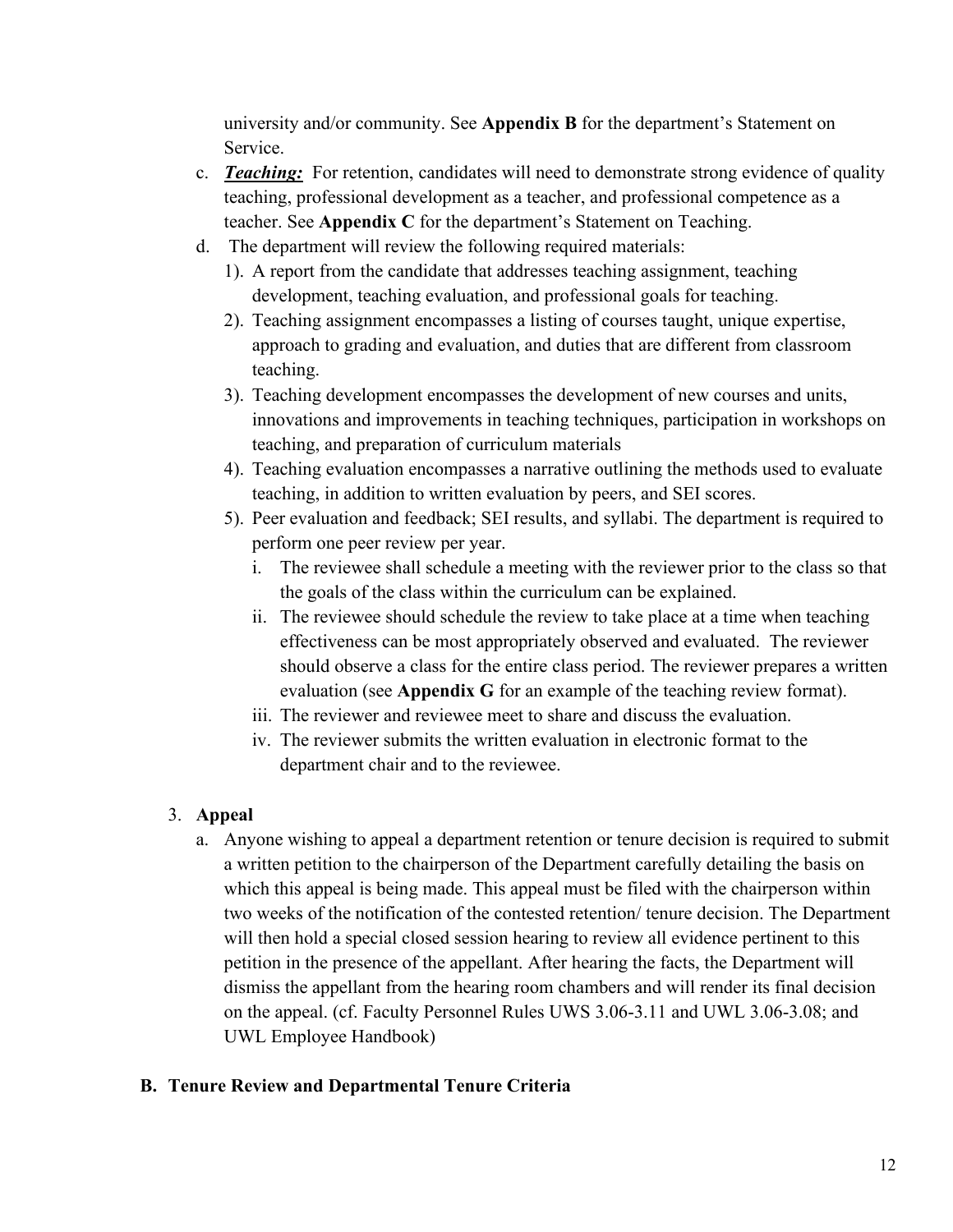The basic rules regarding retention and tenure are described in the Faculty Personnel Rules (UWS 3.06 - 3.11 and UWL 3.06 - 3.08).

The granting of academic tenure represents a long-term commitment of institutional resources which requires proof of excellence in past performance and a forecast that an individual faculty member's intellectual vitality and future contributions will continue to be of high quality for many years to come. Non-tenured instructors should not expect an award of tenure solely on the fact that their contracts have been consistently renewed; however, the procedures for making tenure decision and recommendations for probationary faculty parallel procedures for retention and are based on the body of work evidenced during the individual's time in rank. Tenure will be granted with a 2/3 majority vote by tenured faculty.

#### 1. **Procedure**

- a. The decision to recommend a faculty member for tenure in the Department is based on an appraisal of the candidate's overall contribution from their date of hire at UWL in a tenure-track position. Tenure in the Department of Archaeology and Anthropology reflects:
	- 1). Evidence of a consistent program of scholarly inquiry as defined by the department's Statement on Scholarship (**Appendix A**).
	- 2). Evidence of consistent service to the department and to the college/university and/or professional service. Community service that utilizes professional expertise is encouraged but not required. See **Appendix B** for the department's Statement on Service.
	- 3). Consistent evidence of a strong commitment to student learning and to quality teaching. See **Appendix C** for the department's Statement on Teaching.
	- 4). The process and criteria for review are identical to that outlined above under sections V.A.1.e. *Contract Reviews (Retention/Tenure)* and V.A. 2. Criteria
	- 5). Tenure-track faculty should pay close attention to retention letters as guides for promotion and tenure recommendation from the department.

#### 2. **Appeal**

a. Anyone wishing to appeal a department retention or tenure decision is required to submit a written petition to the chairperson of the Department carefully detailing the basis on which this appeal is being made. This appeal must be filed with the chairperson within two weeks of the notification of the contested retention/ tenure decision. The Department will then hold a special closed session hearing to review all evidence pertinent to this petition in the presence of the appellant. After hearing the facts, the Department will dismiss the appellant from the hearing room chambers and will render its final decision on the appeal. (cf. Faculty Personnel Rules UWS 3.06-3.11 and UWL 3.06-3.08; and UWL Employee Handbook)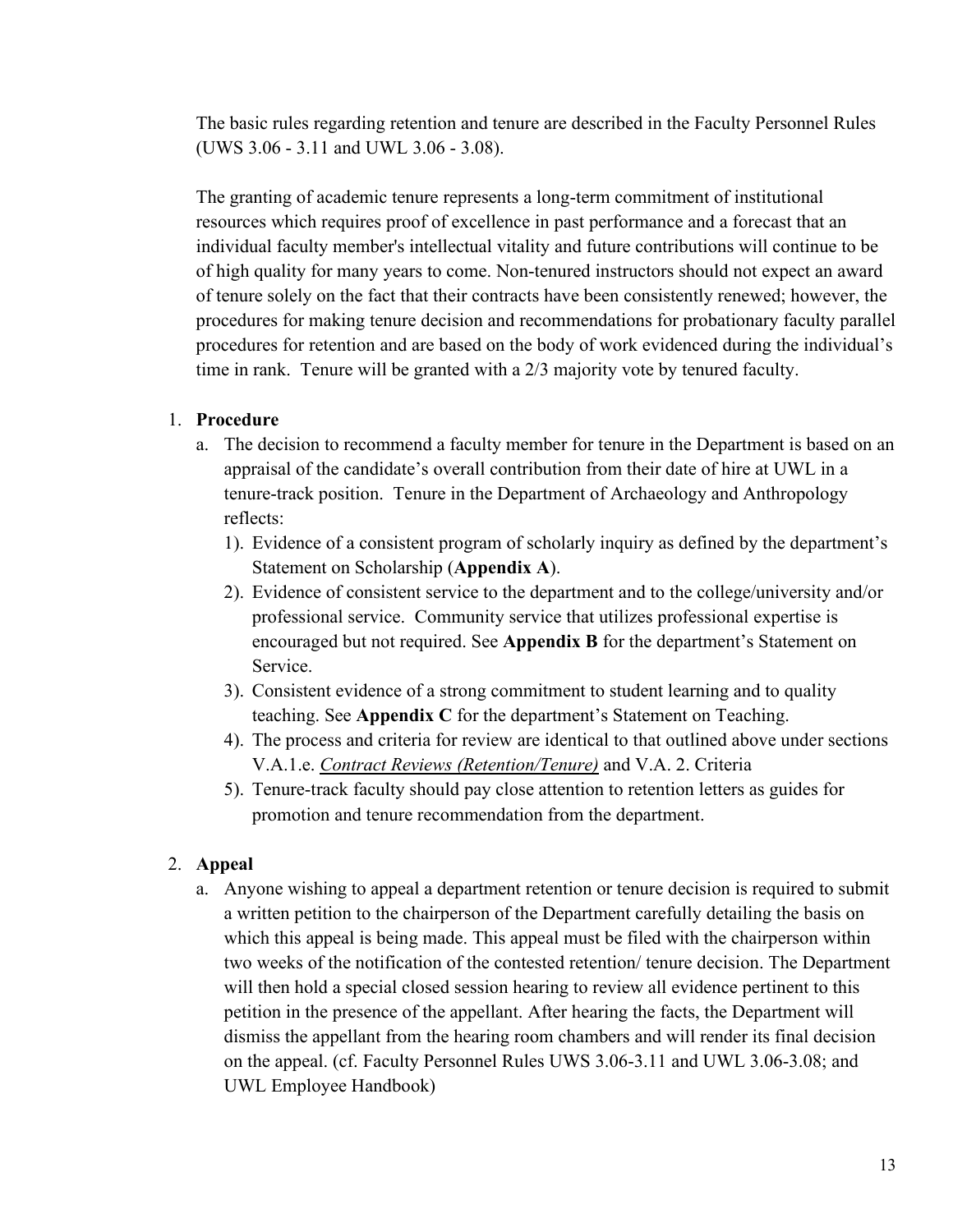#### **C. Post-tenure Review**

The department follows the UWL procedure and schedule regarding post-tenure review approved by the UW System Board of Regents in November 2016, available at the following link:[https://www.uwlax.edu/human-resources/post-tenure-review-policy/.](https://www.uwlax.edu/human-resources/post-tenure-review-policy/) The specific departmental Post-Tenure Review Process and Evaluation Criteria are outlined below.

#### 1. *Departmental Post-Tenure Review Process*

- a. Faculty who are due for post-tenure review will be notified by the Chair by October 15 of the year of their review.
- b. At least seven calendar days prior to the Post-Tenure Review Committee meeting, the faculty member under post-tenure review must submit an electronic report from the electronic faculty activity portfolio system (Individual Personnel Report with Hyperlinks) drawn from the last date of tenure (use January 1 of the tenure year if first post-tenure review) or last post-tenure review to the date of the committee review. The faculty member under review must ensure that the report is up to date on 5 years of activities and includes the following materials: 1) hyperlinks to at least one syllabus for each course taught in the past five years; and 2) hyperlinks to evidence of scholarly activities associated with the specific entry (e.g., publication, grant, presentation, etc.). Hyperlinks for service are not required.
- c. At least seven calendar days prior to the Post-Tenure Review Committee meeting, the Department Chair must provide the committee with the faculty member's composite SEI scores for each semester of the last five years (i.e., TAI report).
- d. The Post-Tenure Review Committee reviews the post-tenure review file (i.e., Individual Personnel Report with Hyperlinks) and by majority vote determines either that the faculty member "Meets Expectations" or "Does Not Meet Expectations" in each of the areas of Teaching, Scholarship, and Service. Note: 1) the Individual Personnel Report should be edited in Word and saved in PDF format; and 2) all files uploaded into the electronic portfolio system should be in PDF format.
- e. If there is a finding of "Meets Expectations" for all three areas (Teaching, Scholarship, and Service) the Post-Tenure Review Committee Chair provides a letter to the Dean and the faculty member within 14 calendar days of the personnel meeting (no later than December 15) with the following information: 1) The date and numerical result of the vote indicating the overall categorization of "meets expectations" for the faculty member. The letter should include the names of all of the tenured faculty who voted and the committee chair's signature; 2) A brief description of the consensus points of the committee regarding the faculty member's strengths in teaching, scholarship, and/or service that formed the basis for the committee's "meets expectations" decision. Additional detail regarding this finding is presented in the UWL procedure and schedule regarding post-tenure review approved by the UW System Board of Regents in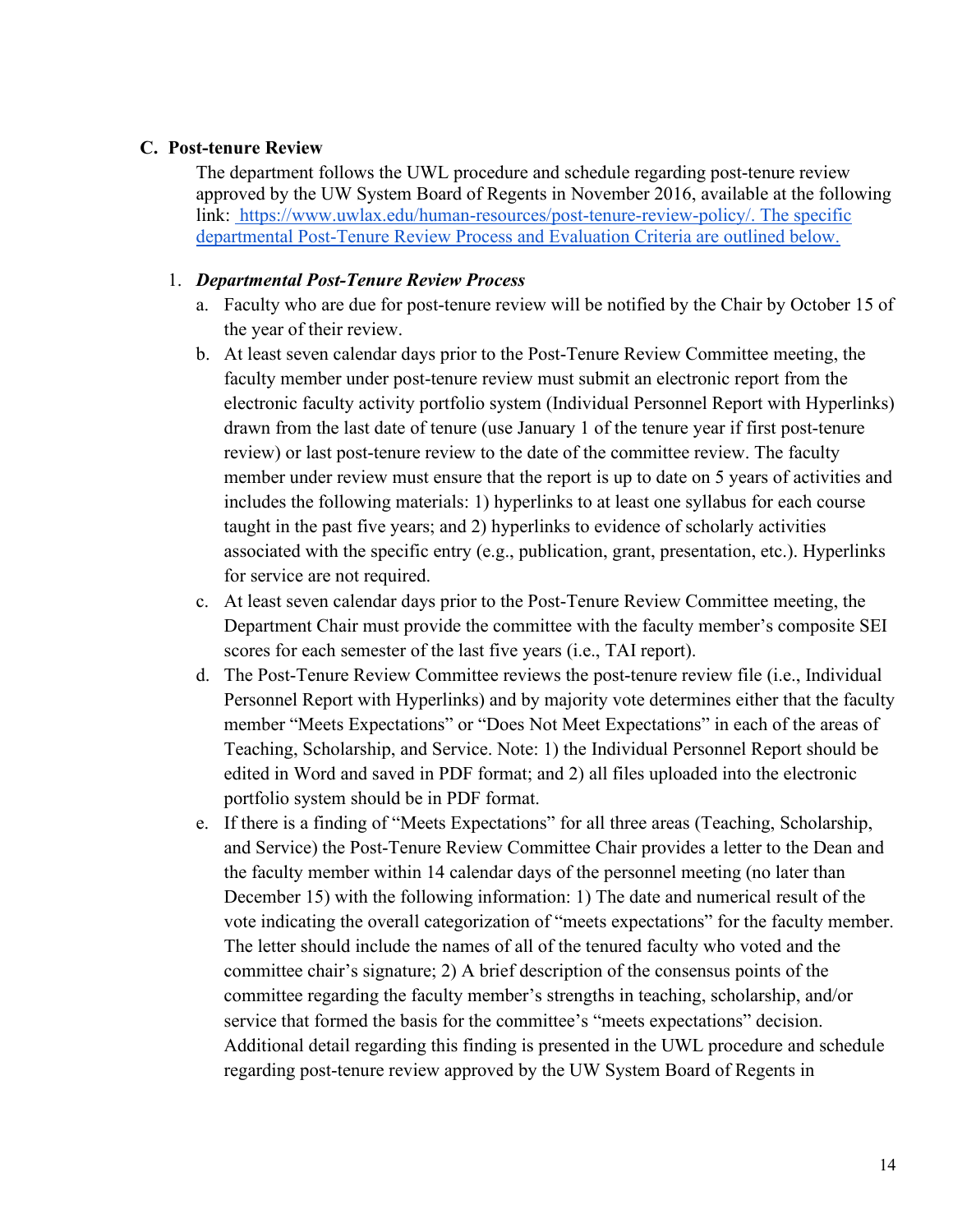November 2016, available at the following link:[https://www.uwlax.edu/human](https://www.uwlax.edu/human-resources/post-tenure-review-policy/)[resources/post-tenure-review-policy/](https://www.uwlax.edu/human-resources/post-tenure-review-policy/)

f. Detail regarding a "Does Not Meet Expectations" finding for any or all of the areas (Teaching, Scholarship, Service) by the Post-Tenure Review Committee is provided in the UWL procedure and schedule regarding post-tenure review approved by the UW System Board of Regents in November 2016, available at the following link:<https://www.uwlax.edu/human-resources/post-tenure-review-policy/>

## 2. *Departmental Post-Tenure Review Criteria*

- a. Scholarship. The Department expects each tenured faculty member to engage in scholarly activities that may include:
	- i. maintaining the quality of the faculty member's teaching activities
	- ii. the faculty member keeping up with the fields of study represented by their teaching assignments
	- iii. keeping up with knowledge of what constitutes effective teaching in the discipline
	- iv. developing new areas of knowledge germane to their discipline and that may be reflected in new teaching assignments
	- v. professional presentations and publications.
	- Performance in Scholarship may be deemed "does not meet expectations" if none of the above (or similar) activities occur at a satisfactory level, unless circumstances have led to an agreement between the Department and the faculty member that scholarly activities be reduced (e.g., a faculty member having significant service responsibilities or an unusual teaching load).
- b. Service. The Department expects each tenured faculty member to volunteer for and serve on committees that contribute to the success of the Department and University in fulfilling their missions. The Department expects faculty to:
	- i. regularly attend and participate as an active member in department and committee meetings
	- ii. attend at least one UWL graduation ceremony per year
	- iii. keep up with current curriculum requirements and participate in advising students
	- iv. maintain professional affiliations outside the university.
	- Performance in Service may be deemed "does not meet expectations" if none of the above (or similar) activities occur at a satisfactory level, unless circumstances have led to an agreement between the Department and the faculty member that service activities be reduced (e.g., a faculty member holding a significant research grant or an unusual teaching load).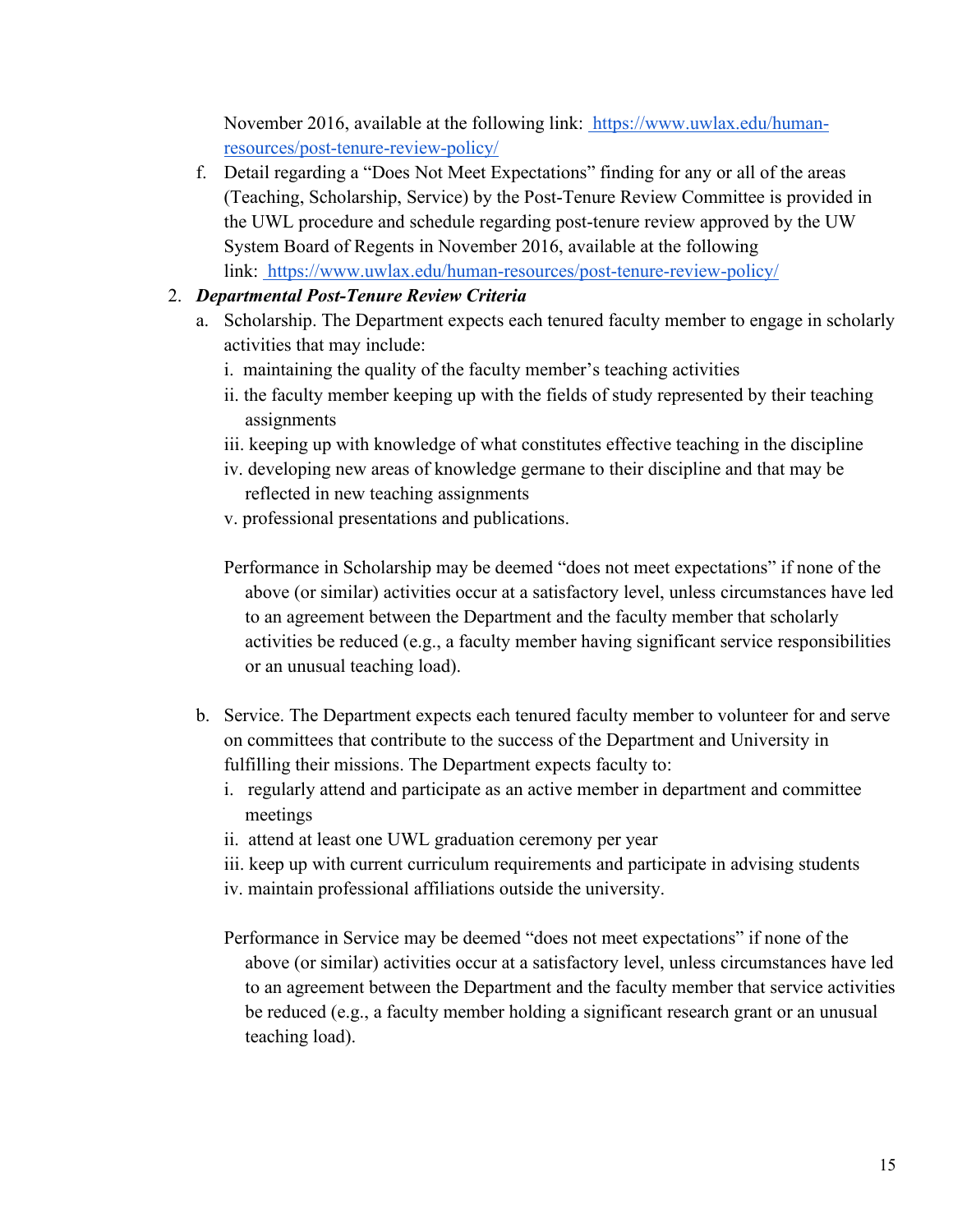- c. Teaching. The department expects each faculty member to teach courses in their areas of expertise; the expected teaching load is the equivalent of 12 semester-hours for faculty members without other duties involving reassignment from teaching. Under special circumstances faculty may be granted a reduced load (e.g., a faculty member holding a significant research grant or unusual service responsibilities). Faculty shall:
	- i. develop an acceptable (in the judgement of their peers) syllabus including appropriate readings and other activities for each course
	- ii. develop acceptable (in the judgement of their peers) and fair (in the judgement of their peers) methods of evaluation for each course
	- iii. meet with their students as scheduled for classes or make provisions for acceptable alternative activities.
	- Performance in Teaching may be deemed "does not meet expectations" if none of the above (or similar) activities occur at a satisfactory level, unless circumstances have led to an agreement between the Department and the faculty member that teaching activities be reduced (e.g., a faculty member holding a significant research grant or additional service responsibilities).

#### **D. Faculty Promotion Procedures (procedure, criteria and appeal)**

The department will follow the guidelines and schedules regarding faculty promotion available a[t http://www.uwlax.edu/Human-Resources/Faculty-Promotion-Resources/](http://www.uwlax.edu/Human-Resources/Faculty-Promotion-Resources/)  The department promotion procedures are designated to facilitate the implementation of the guidelines outlined in the UWL Employee Handbook.

#### 1. *Review Process*

- a. After the Chair receiving notification from the Vice Chancellor/Human Resources of a candidate's eligibility for promotion in rank, candidates will be informed in writing by the Chair of eligibility at least 20 calendar days prior to the scheduled and publicized promotion review meeting. The date and time for the promotion review meeting is set by the department with enough time allocated to go through the review process and any potential appeals prior to the deadline for submitting materials to the Dean.
- b. Faculty who are eligible and wish to be considered for promotion must submit an Individual Personnel Reports outlined by the Joint Promotion Committee using the electronic portfolio process. Note: 1) the Individual Personnel Report should be edited in Word and saved in PDF format; and 2) all files uploaded into the electronic portfolio system should be in PDF format. The report is submitted to the Department Chair at least seven calendar days prior to the scheduled date of the departmental promotion consideration meeting. The Department Promotion Committee will consist of all tenured faculty of the same or higher academic rank as the promotion rank which the candidate is seeking. If fewer than three faculty members *within* the department are eligible to serve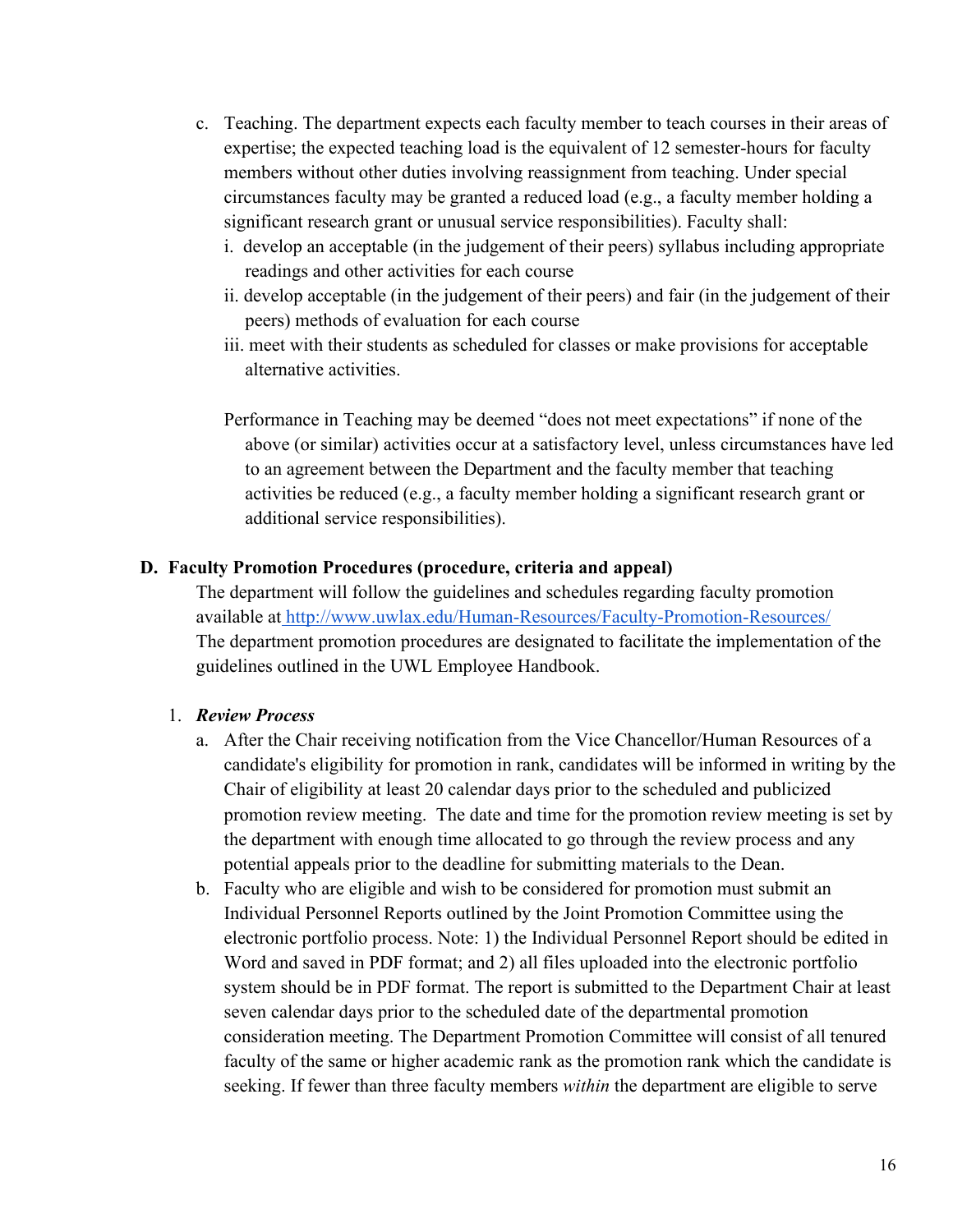on the Department Promotion Committee, then the department Chair will work with the Dean to identify individuals outside the department to serve on the Department Promotion Committee. The department chair will make the promotion materials and the candidate's student evaluation information available for review by the Department Promotion Committee at least seven calendar days in advance of the departmental promotion consideration meeting, when the vote on the promotion question by the Department Promotion Committee will take place. The promotion candidate may submit additional written materials or make an oral presentation at the departmental promotion consideration meeting prior to the start of the promotion deliberations. The requirements of the Wisconsin Open Meeting law shall apply to this meeting.

- c. After having a discussion of a candidate's performance with respect to the criteria specified in section two below, votes will be cast by members of the Department Promotion Committee via signed paper ballots on a separate motion to promote each candidate. Voting eligibility in all promotion considerations shall be restricted to faculty of the same or higher academic rank as the promotion rank which the candidate is seeking. Specifically, this means that all associate and full professors are eligible to vote for faculty seeking promotion to Associate Professor and only full professors are eligible to vote on promotion recommendations to Full Professor. At least a two-thirds majority of eligible voting members present is necessary for a positive promotion recommendation. The results of the vote will be recorded and entered in the appropriate portion of the Faculty Promotion Evaluation Report form.
- d. Within two calendar days of the promotion consideration meeting, the department chair will orally notify each candidate of the Department's recommendation. For positive recommendations, the members of the Department Promotion Committee who have volunteered to write the Faculty Promotion Evaluation Report will do so within seven calendar days as required. A draft of the letter will be sent to all voting members of the Department Promotion Committee for review. The Department Chair may also include a separate letter to provide further clarification of candidate materials if they wish to do so. A copy of the promotion letter(s) will be provided to the candidate at least one day prior to the submission of the promotion file to the dean.
- e. If approved by the Department Promotion Committee, the Department Chair will transmit the vote and the letter from the promotion committee to the Dean following the most current JPC guidelines.
- f. JPC requires that a faculty member who has had reassigned time to fulfill a position outside the expectations of a standard faculty member (e.g., department chair, director of a center or program, etc.) must provide two related documents in their promotion report:
	- 1). One or more letters from their supervisor(s) (e.g., department chair, Dean, etc.) that outlines their job description with respect to each reassigned time appointment.
	- 2). Documentation that illustrates their level of success in the role fulfilled by the appointment, such as performance reviews or other data that show how the aims of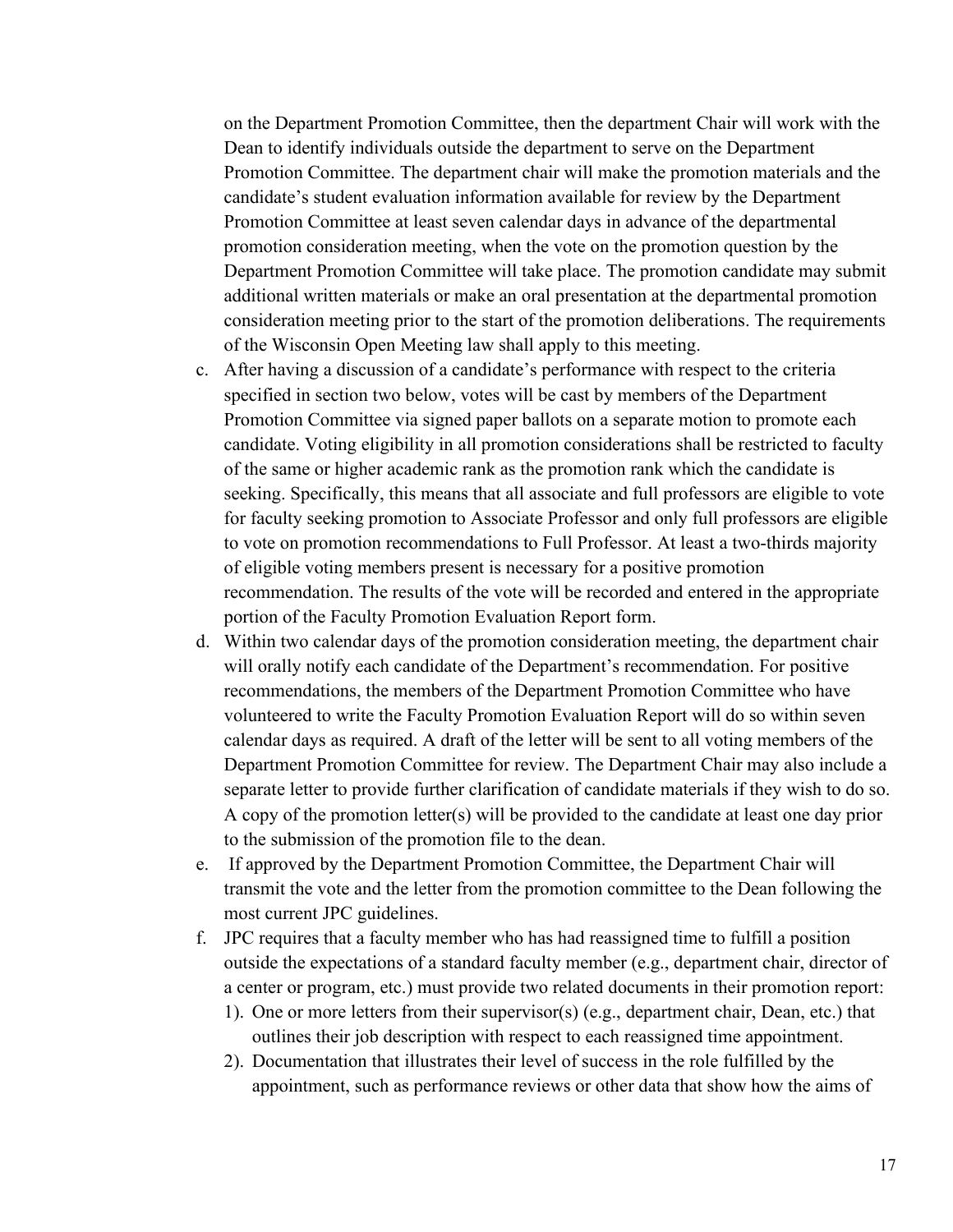the appointment are being met. The candidate is responsible for uploading these documents in their promotion report.

- 2. *Criteria*
	- a. To be considered for promotion to a higher rank, faculty must meet the minimum University criteria as stated in the UWL Staff Handbook. For the rank of Associate Professor, a candidate must provide evidence of teaching excellence, the establishment of a program of scholarship, and be engaged in service. Evidence of teaching excellence, scholarship, and service will be consistent with the Department's definitions of scholarship (see **Appendix A**), service (see **Appendix B**) and, teaching (see **Appendix C**).
	- b. To be promoted to the rank of Professor, a faculty member must be well-respected within the department for excellence in teaching and as someone who has taken a leadership role in enhancing the curriculum in the department. The faculty member has a continuing scholarly program. The faculty member provides strong leadership in department service and is well respected at the school or college level for university and professional service. Evidence of teaching excellence, scholarship, and service will be consistent with the Department's definitions of scholarship (see **Appendix A**), service (see **Appendix B**) and, teaching (see **Appendix C**).

## 3. *Appealing a Negative Decision*

- a. After receiving the Chair's notification, the promotion candidate will have seven days to file their appeal. An appeal review shall take place within 14 calendar days of the filing date. Faculty members appealing a decision must provide their written appeal electronically to the department chair by noon two calendar days in advance of the appeal review meeting. Written notice of the results of the appeal shall be transmitted to the candidate within seven calendar days. Departmental review for promotion should be scheduled to ensure this process can be completed prior to when promotion files are due to the college dean.
- b. Each promotion candidate will have the right to appeal the Department Promotion Committee's reconsideration decision to the Grievance, Appeals and Academic Freedom Committee. Written notice of the reconsideration decision will be transmitted to the candidate and the Dean within seven (7) calendar days.

## **E. Review of Faculty and IAS who are School of Education Faculty**

a. Not applicable

## **VI. Instructional Academic Staff Review**

## **A. Annual Review**

1. In accordance with Unclassified Personnel Rules Chapter 10, academic staff (instructional and non-instructional) will be evaluated annually. [https://www.uwlax.edu/human-](https://www.uwlax.edu/human-resources/resources/chairs-supervisors/supervisor-training/supervisor-performance-management/)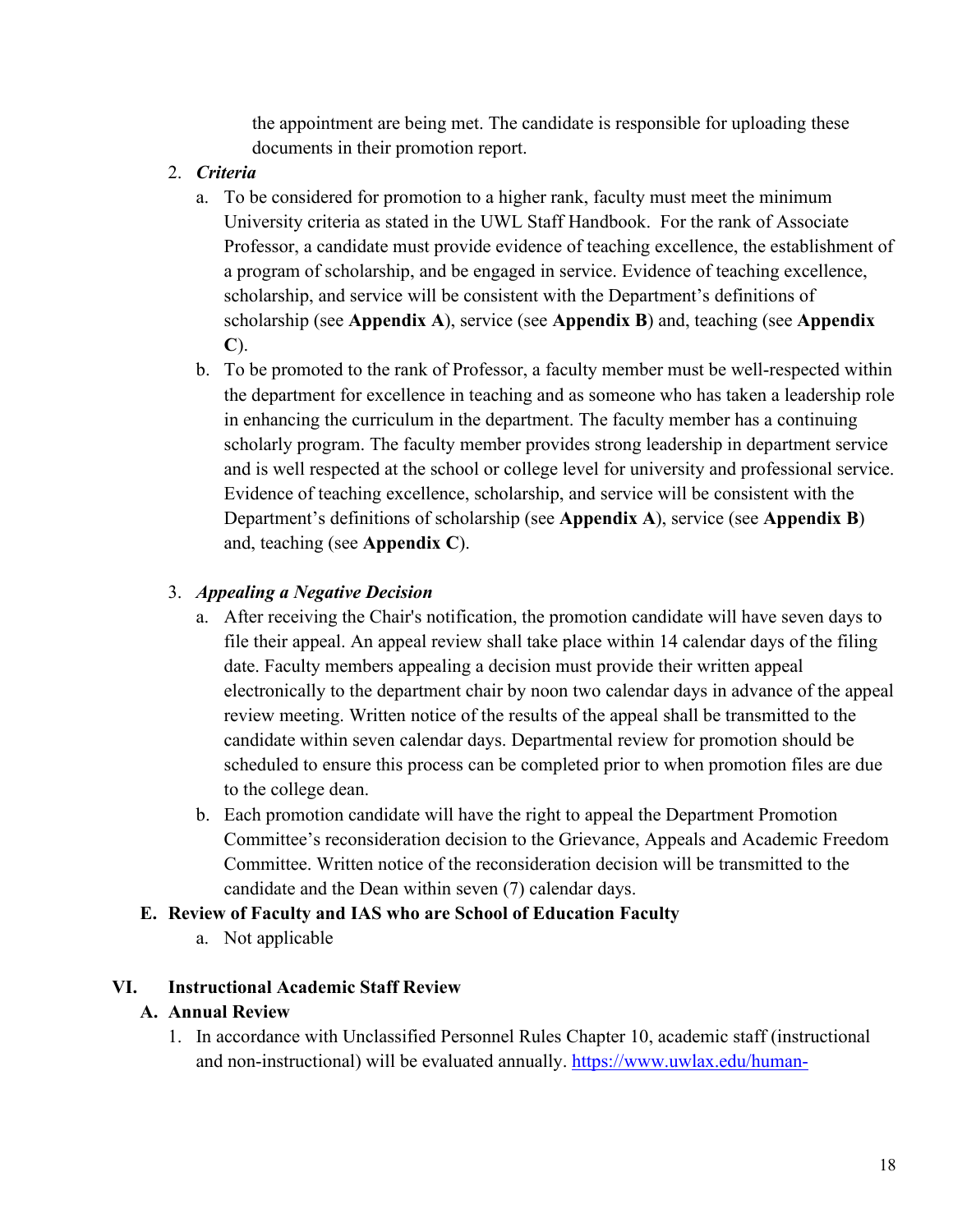[resources/resources/chairs-supervisors/supervisor-training/supervisor-performance](https://www.uwlax.edu/human-resources/resources/chairs-supervisors/supervisor-training/supervisor-performance-management/)[management/](https://www.uwlax.edu/human-resources/resources/chairs-supervisors/supervisor-training/supervisor-performance-management/) 

- 2. Academic staff teaching reappointments are made by the departmental Executive Committee. All part-time instructional academic staff (IAS) (less than 76% appointment) are required to have an observational classroom teaching visit performed by at least one member of the faculty every year with a written evaluation of this classroom observation to be filed with the chair. A copy of this evaluation will be given to the instructor being evaluated. Faculty members will perform these peer evaluations of teaching of instructional academic staff in alphabetical order beginning with one randomly chosen Department faculty member. When an Instructional Academic Staff member has reached the level of Teaching Professor, they may choose to participate in the peer-review of teaching process that is used for tenured faculty rather than having annual in-class teaching observations.
- 3. Annually, during the Spring Semester, the Chair will communicate with each IAS member. Prior to this communication the IAS member will make available his/her "IAS Activities Report with Hyperlinks" as generated by the university electronic portfolio system. Members of the Executive Committee will have an opportunity to review these materials and express any concerns or recommendations to the Chair. The annual review will consist of a review of the "IAS Activities Report with Hyperlinks" generated through the UWL electronic portfolio system; review of SEI information (TAI report); and a review of the most recent classroom observation.

## **B. IAS Promotion Procedures**

Policies and procedures guiding promotion for IAS are available at <https://kb.uwlax.edu/103704>.

- a. *IAS Promotion.* IAS wishing to go through promotion will follow the guidelines and timetable as found on the following website: [https://www.uwlax.edu/academic](https://www.uwlax.edu/academic-affairs/provost-promotion-resources/)[affairs/provost-promotion-resources/](https://www.uwlax.edu/academic-affairs/provost-promotion-resources/) 
	- **First Friday of December** | Promotion Portfolio with Departmental Materials due to Deans from Department Chairs First Friday of January Promotion Portfolio due to the Faculty Senate Office. (Portfolios held in Senate Office for review by committee members.) First Friday of February **IASCPC** recommendations due to the Provost Office. (Portfolios transferred to Human Resources.)
- b. The Department will adhere to the IAS Promotion Deadlines: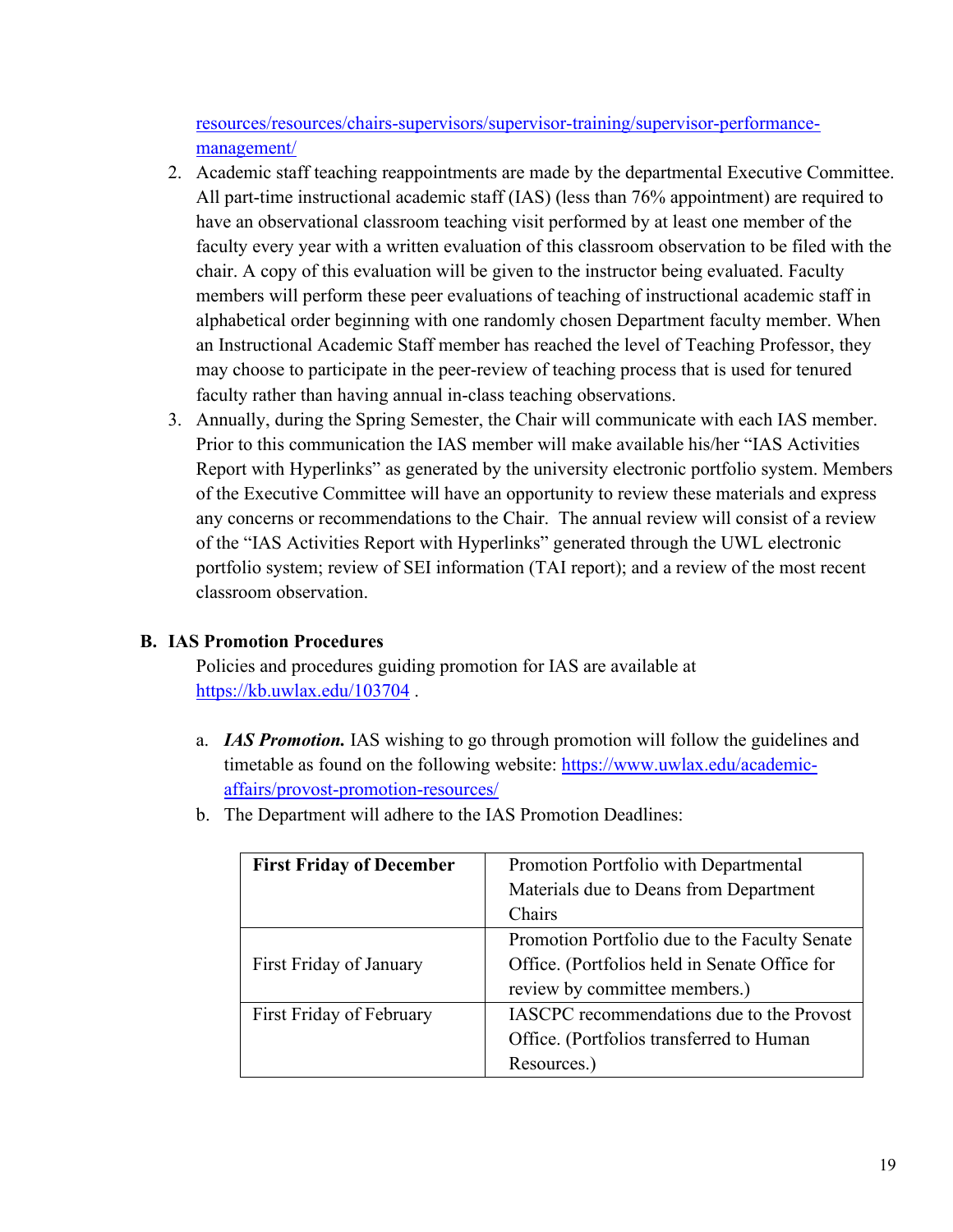| Within 14 days of receiving   | Provost recommendations due to Human        |
|-------------------------------|---------------------------------------------|
| <b>IASCPC</b> recommendations | Resources                                   |
| Within 7 days of receiving    | Human Resources issues notification letters |
| Provost decisions             | to all IAS applicants                       |
| July 1 of Next Academic Year  | New Title takes Effect                      |

c. The Executive Committee will serve as the IAS promotion committee and will review and vote on the promotion request. The IAS member will be notified no less than 20 calendar days in advance of the promotion review meeting and asked to prepare the portfolio for review using the UWL electronic portfolio system. At least one week prior to the review the IAS member will provide an Individual Personnel Report to the Department Chair. Note: 1) the Individual Personnel Report should be edited in Word and saved in PDF format; and 2) all files uploaded into the electronic portfolio system should be in PDF format. All members of the Executive Committee will review the report prior to the meeting. The IAS member will be given an opportunity to provide additional oral or written support for the promotion prior to the meeting going into closed session. The IAS member will be notified within seven calendar days of the results of the hearing. The Chair will be responsible for writing the letter of support and completing the departmental report that will accompany the candidate's portfolio that is sent to the Dean.

## d. *IAS Promotion Reconsideration*

- 1). The candidate can appeal the decision of the IAS promotion committee by following a process similar to the policy established for Reconsideration of Promotion for ranked faculty. Specifically:
- 2). After receiving the Chair's notification, the promotion candidate will have 7 calendar days to request reconsideration by the Executive Committee. The Chair will then convene the Executive Committee to hear all relevant evidence to support promotion. The candidate will have an opportunity to provide additional written or oral support relevant to promotion. The Executive Committee will then dismiss the appellant from the hearing room chambers and move into a closed session hearing to review all evidence pertinent to this petition. The Executive Committee will then render its final decision on the appeal.

## **C. Appeal Procedures re: Annual Review**

1. Each IAS Promotion candidate will have the right to appeal the Department's reconsideration decision to the Grievance, Appeals and Academic Freedom Committee. Written notice of the reconsideration decision will be transmitted to the candidate and the Dean within seven (7) calendar days.

## **VII. Non-Instructional Academic Staff Review (if applicable)**

**A.** In accordance with Unclassified Personnel Rules Chapter 10, academic staff (instructional and non-instructional) will be evaluated annually. [https://www.uwlax.edu/human-](https://www.uwlax.edu/human-resources/services/employee-relations/performance-management/)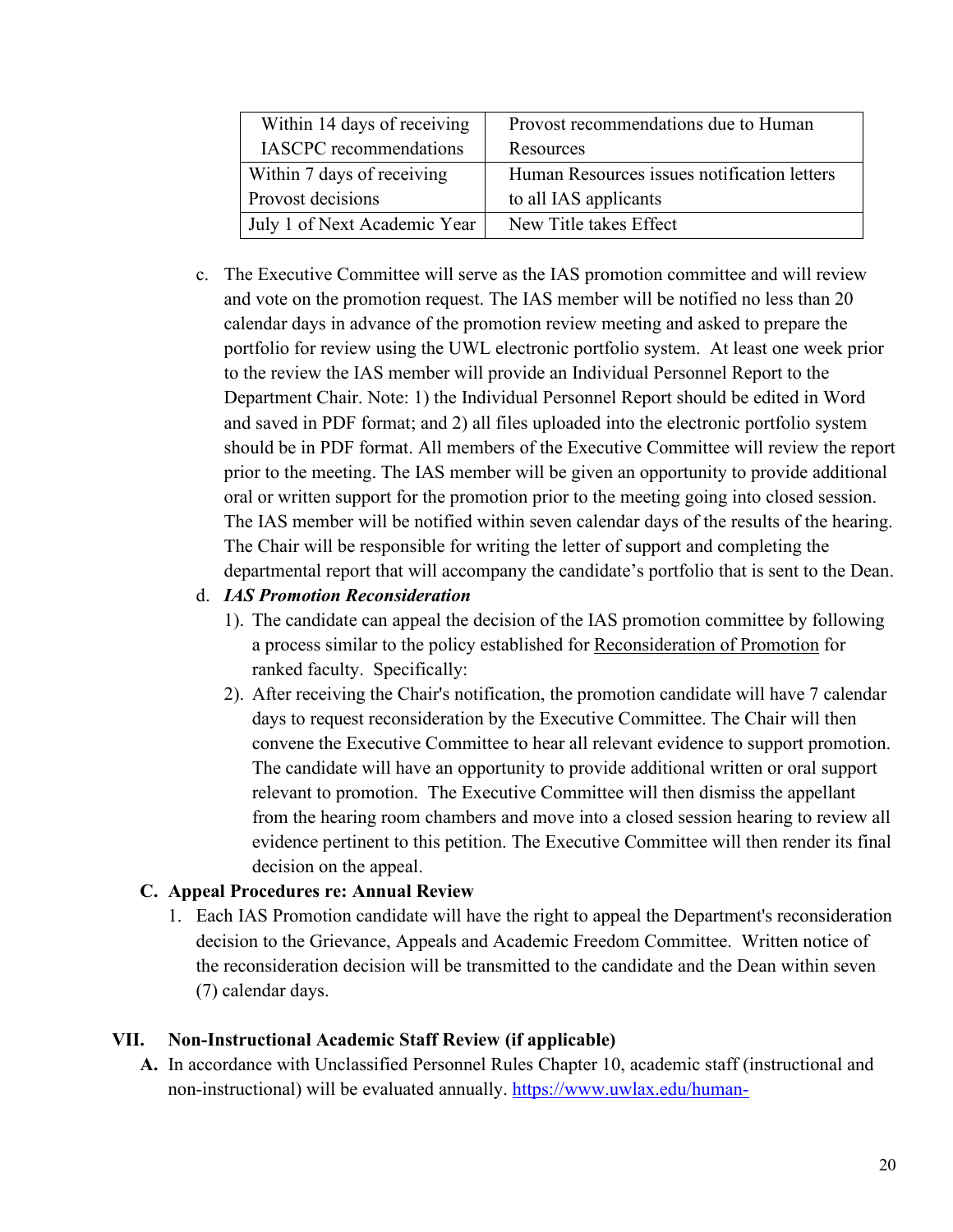[resources/services/employee-relations/performance-management/](https://www.uwlax.edu/human-resources/services/employee-relations/performance-management/) . Performance reviews of noninstructional academic staff (NIAS) are due to Human Resources from the Dean's office no later than July 31.

**Not Applicable in the Department of Archaeology and Anthropology**

## **VIII. Governance**

## **A. Department Chair**

 The department will adhere to the selection and duties of the Chair that are delineated in the Faculty Senate Policies (revised 2008) [https://www.uwlax.edu/globalassets/committees/faculty](https://www.uwlax.edu/globalassets/committees/faculty-senate/20200514-policies-fs.pdf)[senate/20200514-policies-fs.pdf](https://www.uwlax.edu/globalassets/committees/faculty-senate/20200514-policies-fs.pdf) under the heading "IV. Responsibilities of Departments, Department Members and Department Chairpersons," "V. The Selection of Department Chairpersons," and "VI. Remuneration of Department Chairpersons." In addition, references to chair-related duties are stated in the Employee Handbook [http://www.uwlax.edu/Human-](http://www.uwlax.edu/Human-Resources/Employee-handbook/)[Resources/Employee-handbook/](http://www.uwlax.edu/Human-Resources/Employee-handbook/)

## 1. *Election of the Department Chair*

a. The Chair is elected by the Department in February for a three-year term. All department members (as determined by Department bylaws [i.e., all ranked faculty and full-time IAS who have been on staff for at least four semesters and on contract during the semester of the vote]) are eligible to vote. Individuals in 100% administrative positions whose academic affiliation is with the department are not eligible. The Dean shall send out nominating ballots to all eligible to vote. Any candidate who consents to serve and receives 60% of the ballots will be elected chair. If this does not occur, there will be a runoff between the two persons with the most nominations who have consented to run.

## 2. *Responsibilities and Rights of the Department Chair*

The department will adhere to the selection and duties of the Chair that are delineated in the Faculty Senate Policies (revised 2008) [https://www.uwlax.edu/faculty-senate/articles](https://www.uwlax.edu/faculty-senate/articles-bylaws-and-policies/)[bylaws-and-policies/](https://www.uwlax.edu/faculty-senate/articles-bylaws-and-policies/) [u](http://www.uwlax.edu/facultysenate/FacSenatePolicies.html)nder the heading "IV. Responsibilities of Departments, Department Members and Department Chairpersons," "V. The Selection of Department Chairpersons," and "VI. Remuneration of Department Chairpersons." In addition, references to chair-related duties are stated throughout the Employee Handbook [http://www.uwlax.edu/Human-Resources/Employee-handbook/.](http://www.uwlax.edu/Human-Resources/Employee-handbook/)

- a. The Chair is responsible for:
	- 1). selection, supervision, merit rating and promotion of faculty for regular and summer sessions and support staff.
	- 2). for developing and implementing the curriculum, advising students and informing the administration of progress and problems.
	- 3). for drawing up and supervising a budget, reporting textbook selections, assigning offices and space and maintenance of facilities and equipment.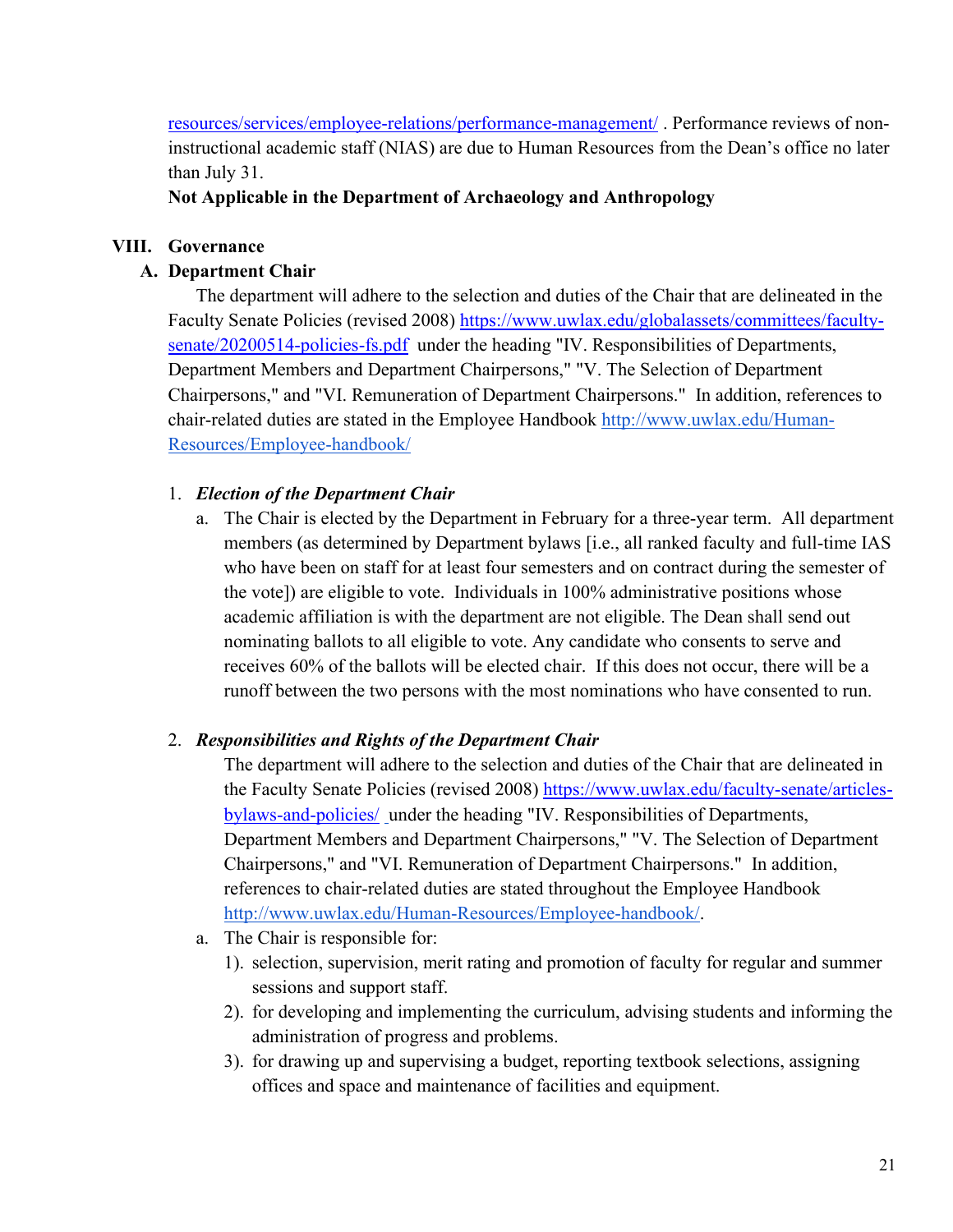- 4). for scheduling classes and registering students in regular and summer sessions.
- 5). for convening and presiding at regular and special meetings of the Department.
- 6). other matters outlined in the Faculty Senate Policies include hearing and responding to student concerns.
- b. Additionally, the policy specifies that the Chair will assume a prominent role in creating a professional environment conducive to high morale and productivity in the Department. The Chair may delegate performance of the duties to committees or members of the department.
- c. In compensation, the Chair receives a .25 reduction in load during the academic year and a fractional administrative summer appointment determined by the Dean of the College of Arts, Social Sciences and Humanities.

#### d. *Formative Evaluation of Chair*

1). The Department will follow the College of Arts, Social Sciences and Humanities Department Chair evaluation procedure.

#### e. *Summer Administrative Duties*

1). In the summer the Department Chair receives a fractional appointment and is responsible for seeing to department business as it comes up. The Chair should use the Executive Committee for consultation regarding business that impacts the department. The Chair should appoint an interim chair if he/she is going to be away for more than seven working days and notify the Department and the Dean's office.

#### **B. Standing Departmental Committees**

During the first week of the Fall semester every year, the members of the Department are polled for their interest in serving on the Department's standing committees. All department members are expected to serve on committees. The Executive Committee of the Department reviews these requests and then assigns individuals to serve on the various Department committees. If no one has volunteered to serve on a particular committee, the Executive Committee will assign department member(s) to the committee(s). The list of the Department standing committees and their principal functions and duties follow.

#### 1. **The Executive Committee**

- a. The principal function and duty of the Executive Committee is to deal with urgent Departmental matters that cannot wait until the next scheduled Department meeting. In addition, the Executive Committee is responsible for reviewing and updating the Department Bylaws and Policies on an annual basis and is responsible for making decisions regarding part-time instructional academic staff hiring. In addition, the Executive Committee will select the recipients of department scholarships.
- b. The Executive Committee is composed of the Department Chair, the Archaeology Program Coordinator, and the Anthropology Program Coordinator.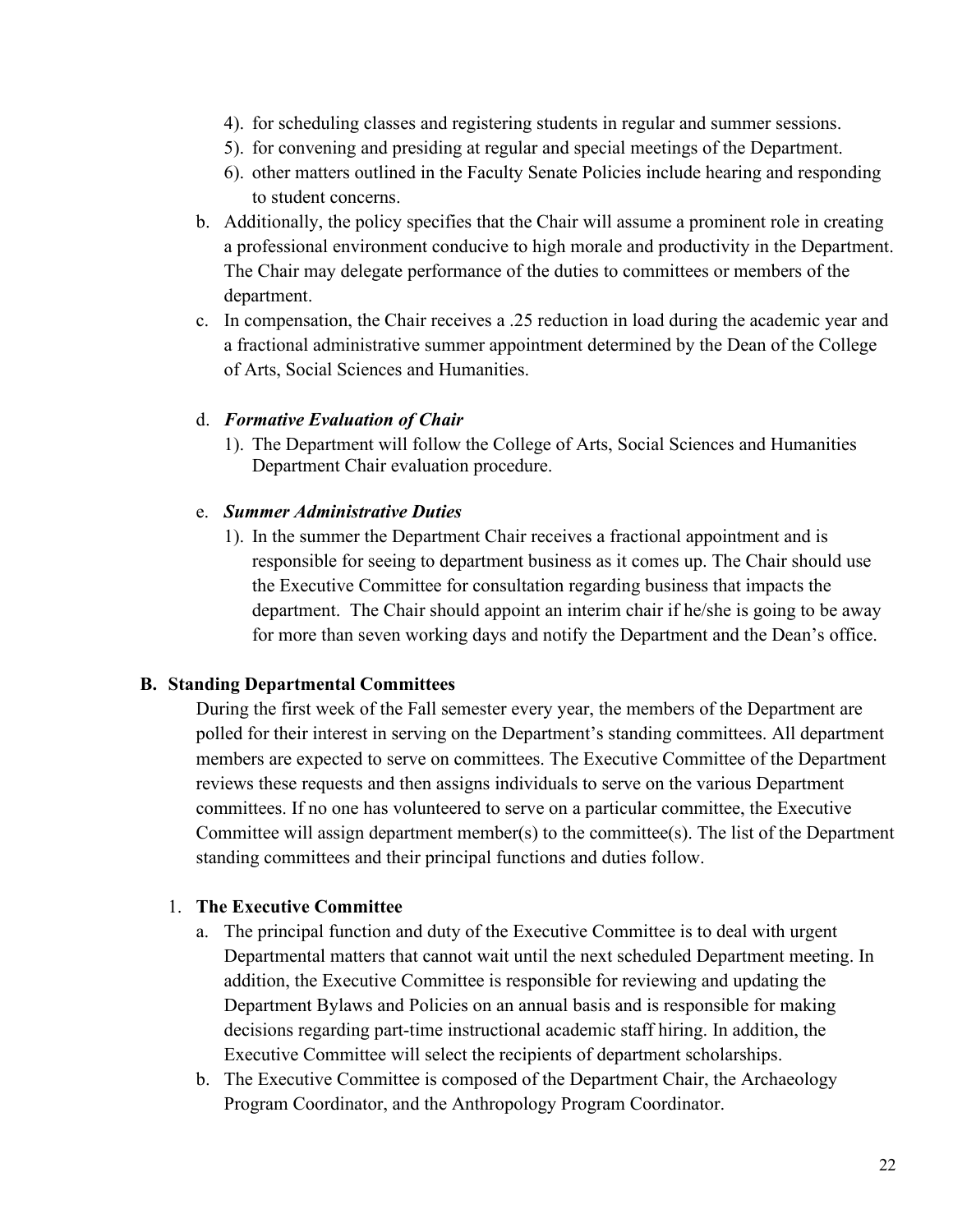## 1). **Archaeology Program Coordinator**

- i. The Archaeology Program Coordinator is elected in odd years (e.g., 2019, 2021, etc.) in April to serve a two-year term beginning the following Fall semester. The Archaeology Program Coordinator is responsible for the following:
- ii. Serve as a member of the departmental Executive Committee.
- iii. Meet with the Chair regarding program specific issues.
- iv. Assist Chair in preparing/reviewing promotion/retention letters for Program faculty when appropriate.
- v. Coordinate course schedule/offerings with Chair for core courses and the rotation among faculty of their elective courses so that there is a spread of offerings of different types each semester.
- vi. Coordinate Fall and Spring mass advising sessions.
- vii. Represent the Program at a variety of annual university promotional events (UWL High School Councilor Workshop, UWL Upward Bound Luncheon and Workshop, MVAC events, etc.) if Chair is unable.
- viii. Advising of prospective majors and minors interested in Archaeological Studies, including visits with prospective UWL Students.
- ix. Respond to emails/phone calls and questions by individuals with questions about Archaeology.
- x. Coordinate the active recruiting of majors, including sending brochures to regional high schools and communicating with UWL Admissions when necessary.
- xi. Keep track of Archaeology Program assessment activities and ensure that deadlines for assessment and reporting requirements are met.
- xii. Assist the Department Chair with the seven-year review of the department/program self-assessment report.

## 2). **Anthropology Program Coordinator**

- i. The Anthropology Program Coordinator is elected in odd years (e.g., 2015, 2017, etc.) in April to serve a two-year term beginning the following Fall semester. The Anthropology Program Coordinator is responsible for the following:
- ii. Serve as a member of the departmental Executive Committee.
- iii. Meet with Chair regarding program specific issues.
- iv. Assist Chair in preparing/reviewing promotion/retention letters for Program faculty when appropriate.
- v. Coordinate course schedule/offerings with Chair for core courses and the rotation among faculty of their elective courses so that there is a spread of offerings of different types each semester.
- vi. Coordinate Fall and Spring mass advising sessions.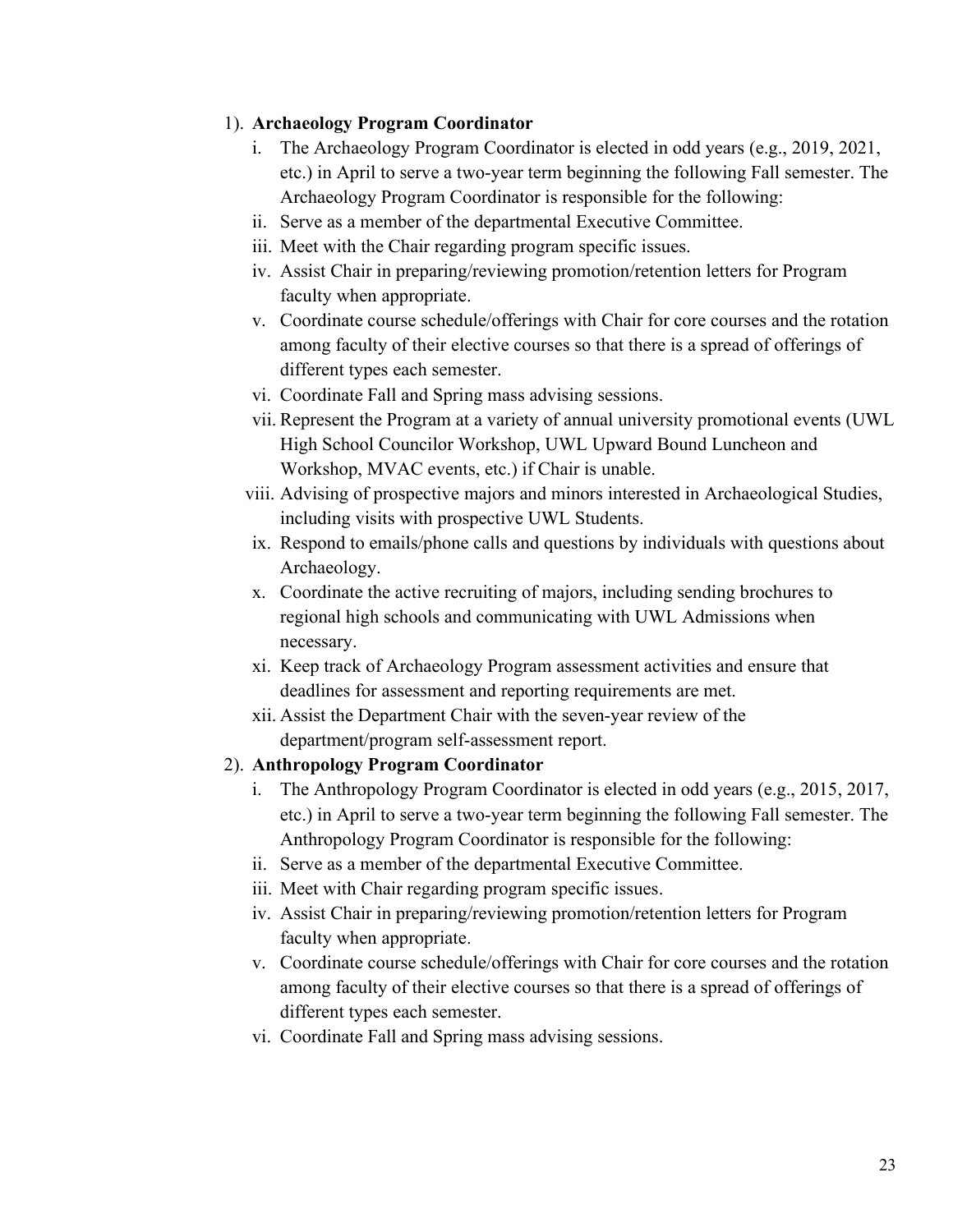- vii. Represent the Program at a variety of annual university promotional events (UWL High School Councilor Workshop, UWL Upward Bound Luncheon and Workshop, MVAC events, etc.) if Chair is unable.
- viii. Advising of prospective majors and minors interested in Anthropology, including visits with prospective UWL Students.
- ix. Respond to emails/phone calls and questions by individuals with questions about Anthropology.
- x. Coordinate the active recruiting of majors, including sending brochures to regional high schools and communicating with UWL Admissions when necessary.
- xi. Keep track of Anthropology Program assessment activities and ensure that deadlines for assessment and reporting requirements are met.
- xii. Assist the Department Chair with the seven-year review of the department/program self-assessment report.

## 2. **MVAC Director**

a. The Director of the Mississippi Valley Archaeology Center (MVAC) is a member of the Archaeological Studies Program faculty of the Department of Archaeology and Anthropology at the University of Wisconsin-La Crosse (UWL) and is granted a one quarter-time administrative reassignment from departmental responsibilities to serve in the Director's role. Alternatively, three quarters of the MVAC Director's assignment involves engagement in teaching, advising students, university (department, college, and/or university) service, and scholarship in the Archaeology and Anthropology Department. The Director's responsibilities span the calendar year (12 months) and the Director receives compensation from MVAC's Operations Account for summer engagement. The Director will serve in 3-year terms which may be consecutively renewed. The Director is determined by a majority vote by departmental faculty and MVAC staff. The MVAC Director reports to the Dean of the College of Arts, Social Sciences and Humanities. The MVAC Director's primary goals include a) representing and advocating for MVAC and its staff; b) conveying the MVAC organizational mission and vision; and c) serving in an advisory role in MVAC operations.

#### 3. **Merit/Peer Review Committee**

a. The principal function of the Merit/Peer Review Committee is to oversee the integrity of the annual Merit Review process. Members serve two-year terms. Membership includes three department faculty members with one returning faculty member (determined by random selection).

#### 4. **Assessment Committee**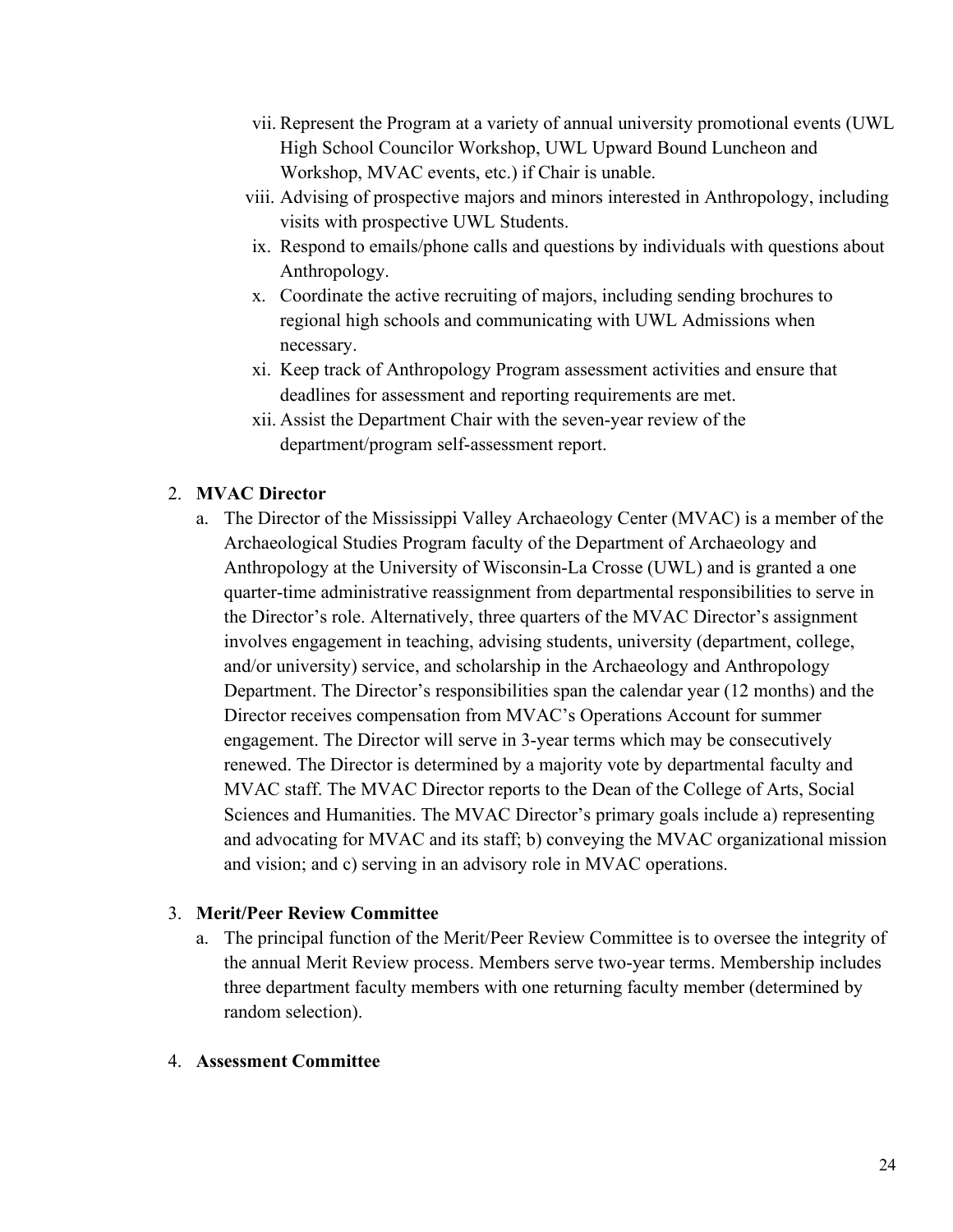- a. The principal function of the Assessment Committee is to assess how well the academic programs that we offer meet identified programmatic student learning outcomes. The program assessment committee is responsible for coordinating the assessment of all general education courses and major/program assessment activities, including producing assessment reports in the University's electronic assessment system (Taskstream).
- b. The Assessment Committee consists of three members serving staggered two-year terms.
- c. All members of the Department take turns serving two-year terms on the Assessment Committee.

#### 5. **Retention Committee**

a. The principal function of the retention committee is to determine whether to recommend to the Dean of the College that a probationary faculty be retained in his or her employment. The Retention Committee consists of all tenured faculty members in the department. Voting eligibility in all retention decisions is vested with the currently tenured faculty of the Department.

#### 6. **Department Promotion Committee**

a. The principal function of the Department Promotion Committee is to determine whether to recommend promotion of candidates to the Dean of the College. Voting eligibility in all promotion considerations is restricted to tenured faculty of the same or higher academic rank as the promotion rank that the candidate is seeking. If fewer than three faculty members *within* the department are eligible to serve on the Department Promotion Committee, then the department Chair will work with the Dean to identify individuals outside the department to serve on the Department Promotion Committee.

#### 7. **Post-Tenure Review Committee**

- a. The principal function of the post-tenure review committee is to review and evaluate the cumulative performance of already tenured faculty over intervals of five years beginning from the year of their first grant of tenure at UWL. The areas of teaching, scholarship and service are all reviewed and evaluated in accordance with the specifications enumerated in the bylaws. All tenured faculty within the Department must serve on the post-tenure review committee.
- 8. In addition to these standing committees the Department also appoints individual representatives to serve in the following capacities:

#### a. **External Committees**

1). Murphy Library Liaison collaborates with library acquisitions staff in maintaining current and important holdings (particularly academic journals, etc.) and in obtaining academic resources that enhance departmental curriculum and scholarship.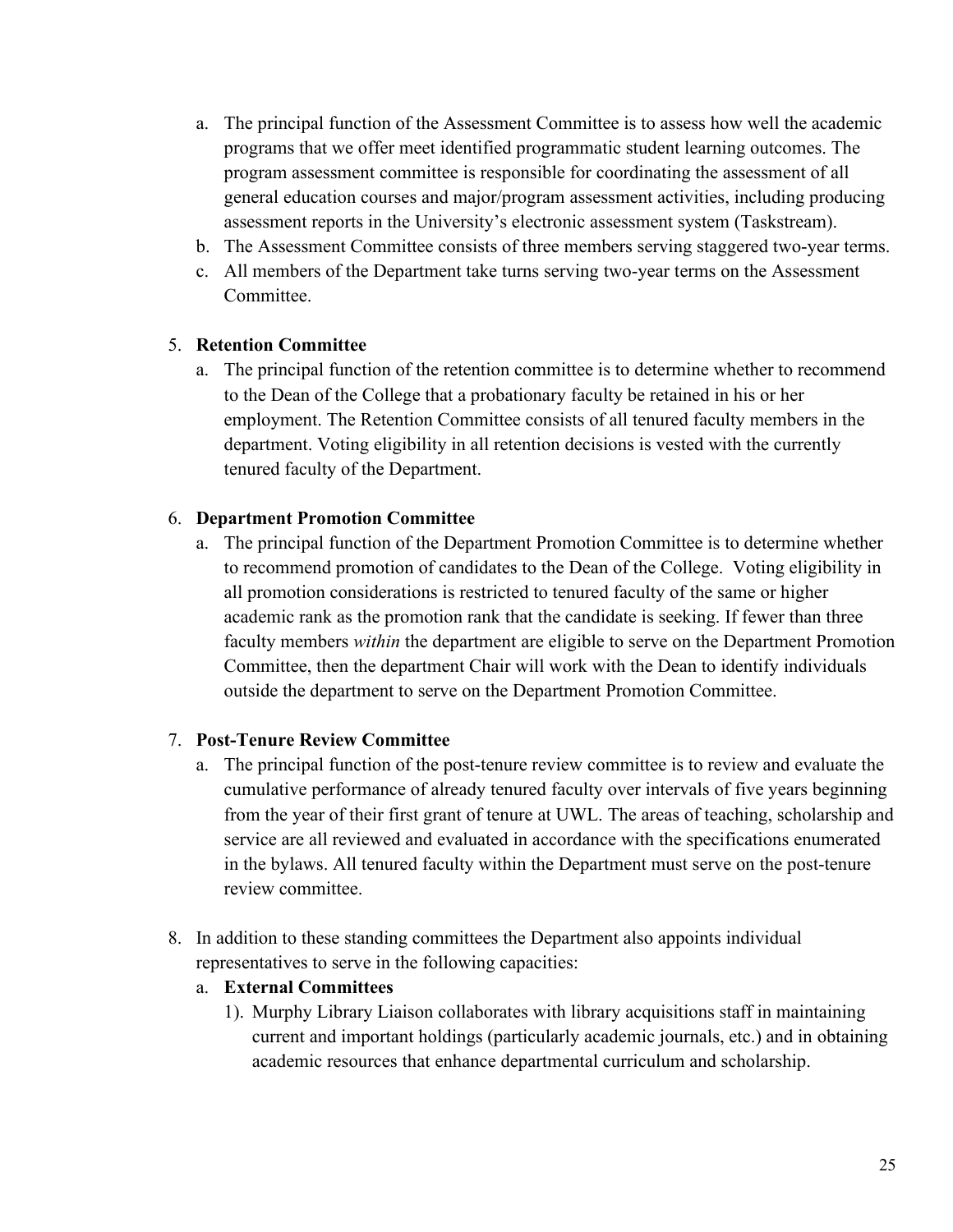- 2). Inclusive Excellence Development Coordinators organize and facilitate departmental engagement in activities that advance Inclusive Excellence and produce the year-end report detailing the Department's Inclusive Excellence contributions. One of the coordinators must be the Department's Equity Liaison
- 3). Equity Liaison: Equity Liaisons are defined by the initiative's university-level leadership team. The equity liaisons help build awareness of the unit's role in UWL's mission to provide an equitable and inclusive educational and workplace environment for all by:
	- i. advocating for best practices using unit-specific research and resources.
	- ii. contributing to development of the unit's IE/Equity plan.
	- iii. helping prompt discussion in the unit on equity conditions and needs.
	- iv. conveying information about equity gaps specific to the unit.
	- v. cultivating a climate of shared responsibility for equity and diversity.
- 4). Institute for Latin American Studies (ILAS) Liaison informs the Department of ILAS activities, events, grant opportunities, etc., and represents departmental interests to ILAS.

## b. **Internal**

- 1). Honors Coordinators receive and evaluate Honors Program Application forms and informs the Chair of which students have earned Honors in Archaeology and Cultural Anthropology. These individuals are the instructors of record for ARC 489 Honors Thesis in Archaeology and ANT 496 Honors Thesis in Cultural Anthropology.
- 2). Archaeology Club Advisor is the supervising faculty member for the Archaeology Club student organization and is responsible for advising the club officers on budget issues as well as recommending activities for the club.
- 3). Campus Close-Up Coordinator manages departmental engagement in the University's Campus Close-Up program and ensures that the department has at least one representative at each of the Campus Close-Up sessions.
- 4). Celebrations Czar organizes special events, as appropriate, and collects donations from faculty for purchase of cards/gifts/gift certificates for special occasions (e.g., Administrative Professionals Day, Student Worker graduations and appreciation, etc.).
- 5). Department Webmasters manage and revise the departmental website to ensure it is accurate, up to date, and continues to serve as an effective marketing tool for our academic programs.
- c. The Department may also form additional Ad Hoc Committees as it deems appropriate.

#### **C. Departmental Programmatic Assessment Plan**

Programs in the Department are assessed based on Student Learning Outcomes developed in each program. Furthermore, General Education courses offered through the Department undergo regular assessment as well. Detailed assessment procedures for the Student Learning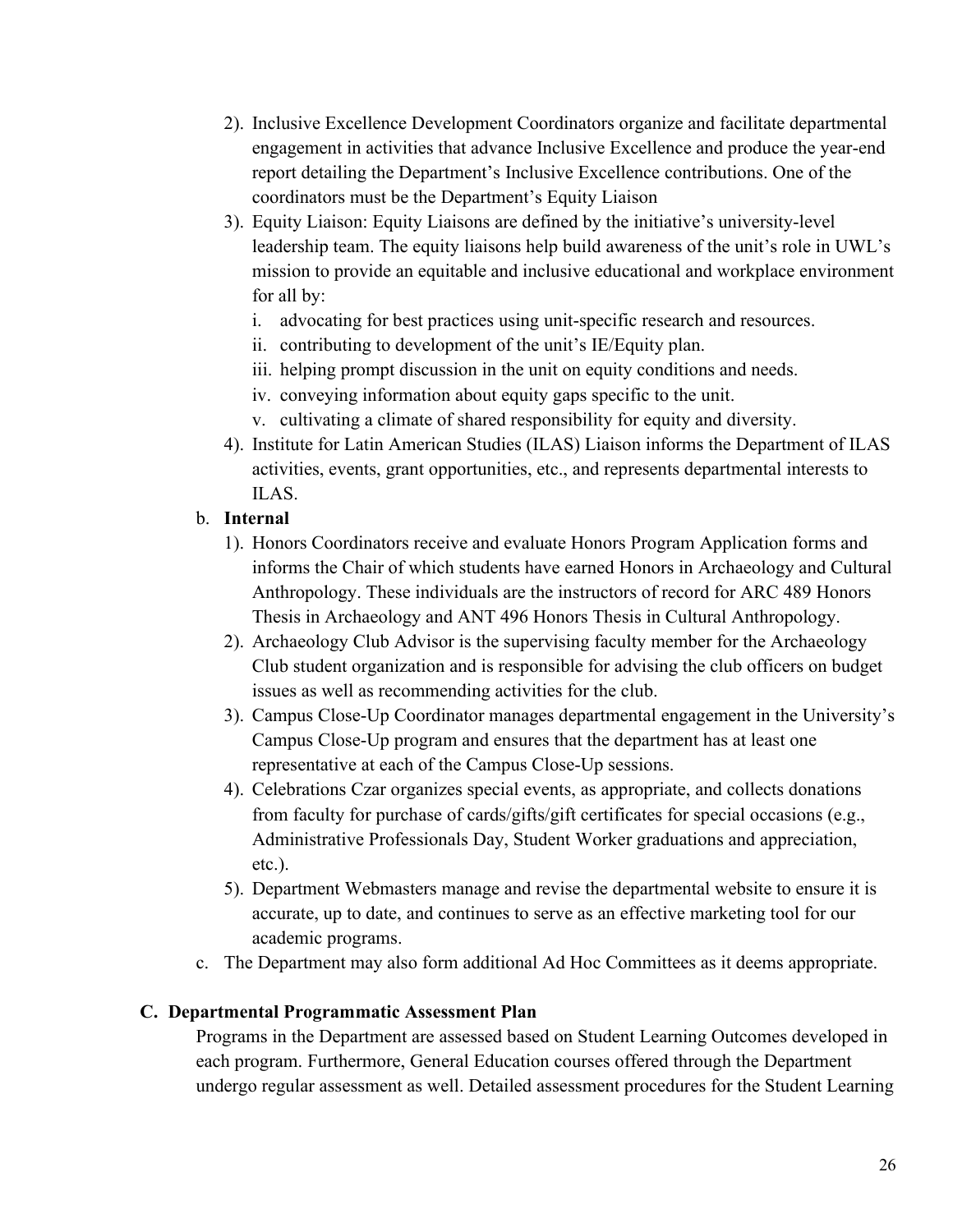Outcomes for Departmental programs and Departmental General Education courses are outlined in the department's online Canvas site.

## **D. Additional Departmental Policies**

#### 1. *Sick leave Policy*

a. Department members will account for sick leave in adherence to the most current UW Systemguidelines: https://www.wisconsin.edu/ohrwd/benefits/leave/sick/. Vacation for unclassified staff, 12-month employees garner vacation time, 9-month employees do not.

## 2. *Vacation Policy*

a. For unclassified staff, 12-month employees garner vacation time, 9-month employees do not.

## *3. Leave of Absence Policy*

- a. A formal leave of absence without pay is a leave that exceeds 30 calendar days. Formal leaves require written approval of Human Resources and the employing department. Leave without pay for a complete pay period or up to 30 calendar days requires written approval from the supervisor and notification to Human Resources. Leaves without pay are granted for illness, care of a child, spouse, or parent with a serious health condition, education, military, and exceptional personal reasons. Maternity/paternity leaves will be granted for birth or adoption of a child for up to, but not exceeding, six months. Upon request of the employer, maternity leave of absence may be extended for another period, not to exceed six months. For more information on leaves, contact Human Resources. The Department may approve a leave of absence request that extends beyond a twelvemonth period only under extraordinary circumstances and then only when the Department determines that such an extension of the leave of absence is in the Department's best interests.
- b. Administrative leaves involving service to UWL do not have to be approved by the Department. However, leaves involving a change in faculty residence or any other type of leave (e.g., sabbaticals and/or international teaching) need to be approved by the Department.

## 4. *Workload policies*

a. The standard full-time teaching workload for tenured, and tenure-track faculty members in the Department is twelve credits in both the Spring and Fall semesters. Summer and interim session teaching is optional. This workload should involve not more than three different course preparations per semester, unless the faculty member agrees to exceed this number of course preparations. Variations in this workload formula are permitted under special circumstances, subject to review by the Department, and the approval of the Department chairperson. The standard full-time teaching workload for instructional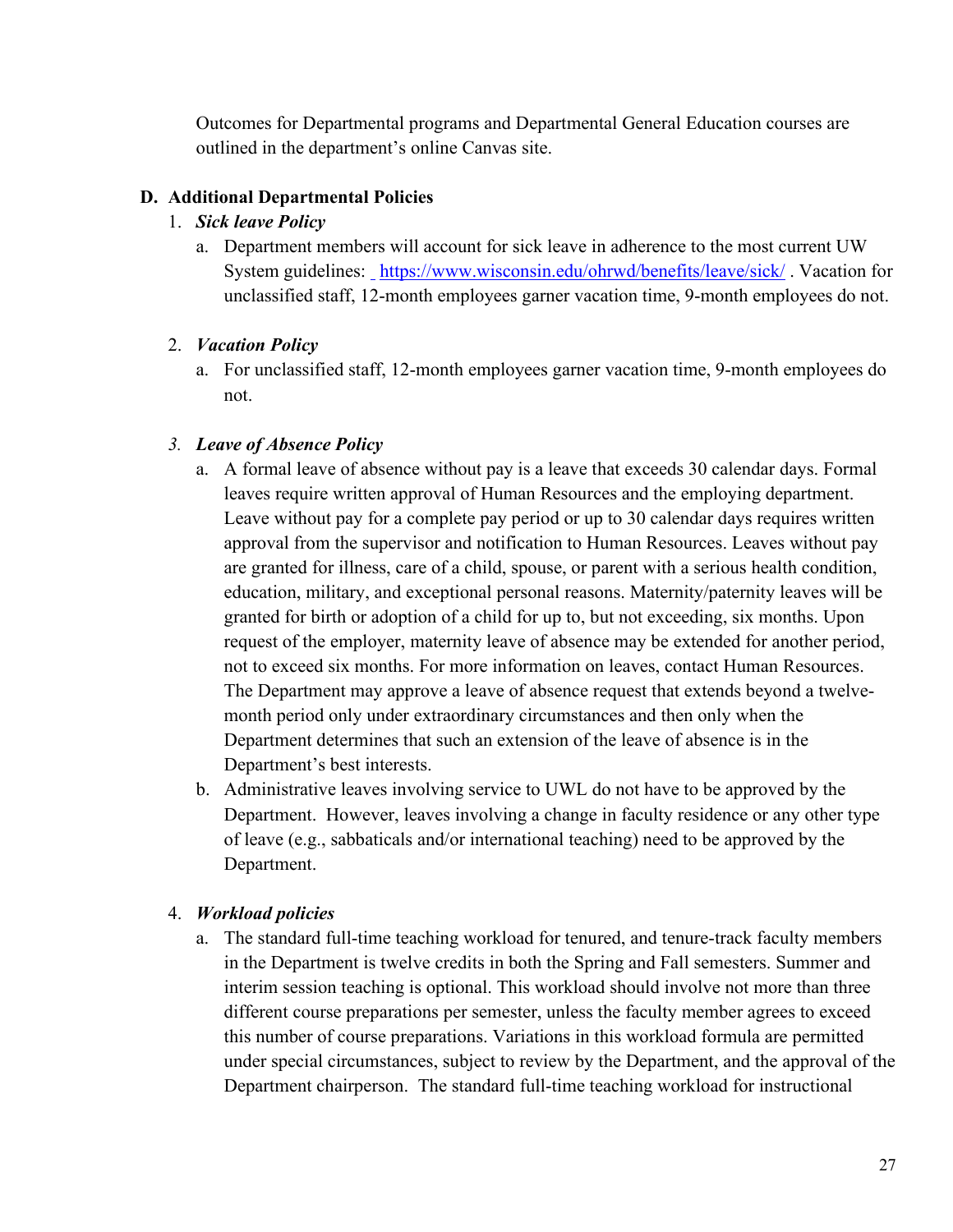academic staff members in the Department is 12 credits in both the Spring and Fall semesters.

## 5. *Department Course Staffing Policy*

- a. No faculty or academic staff should be required to teach more than three different course preparations in a single semester (which, of course, excludes voluntary overloads).
- b. In the general interest of curricular diversity within the Department, no faculty or staff will be allowed to choose to teach more than two sections of the same course within a single semester.
- c. Exceptions to the preceding two guidelines may be made only with the approval of the Department Executive Committee*.*

## 6. *Office Assignment Policy*

a. Order of preference for all vacated faculty offices (except for the office reserved for the acting chair of the Department) is determined by seniority. Seniority is determined by the number of semesters/years of service at UWL. If two or more individuals started in the same semester, then a rotating queue of those individuals will be established based on the date they signed their original UWL contract and henceforth followed for subsequent seniority-based decisions. The department's current order of seniority is McAndrews, Hippert, Anderson, Her, Peacock, Nicodemus, Arzigian).

## 7. *Travel Allocation Policy*

a. The Department strongly encourages and supports faculty travel to conferences, seminars, and/or other venues for professional enrichment. Faculty are required to submit their requests for travel funds for the academic year by the Friday of the third week in September to the Department chairperson who then reviews these requests. The chairperson then allocates whatever sum of money is deemed appropriate in support of the travel request(s), covering the cost of the conference or up to the current departmental allocation of travel funds per faculty. Additional funds will be allocated if they are available. At some later point in the academic year, the Department chairperson assesses how much travel money remains unallocated and awards such money to any pending travel requests as deemed appropriate. The criteria employed for allocating residual travel funds give paper presentations of original research the highest priority.

## 8. *Office Hours Policy*

a. All instructors must post office hours on their doors and provide a copy to the Program Assistant. In general, instructors should strive to post approximately 60 minutes per course per week (about three hours per week). Furthermore, instructors should endeavor to have office hours that span the time between courses and that reflect the needs of student schedules (e.g., between 9 a.m. – 4 p.m. or before a night course).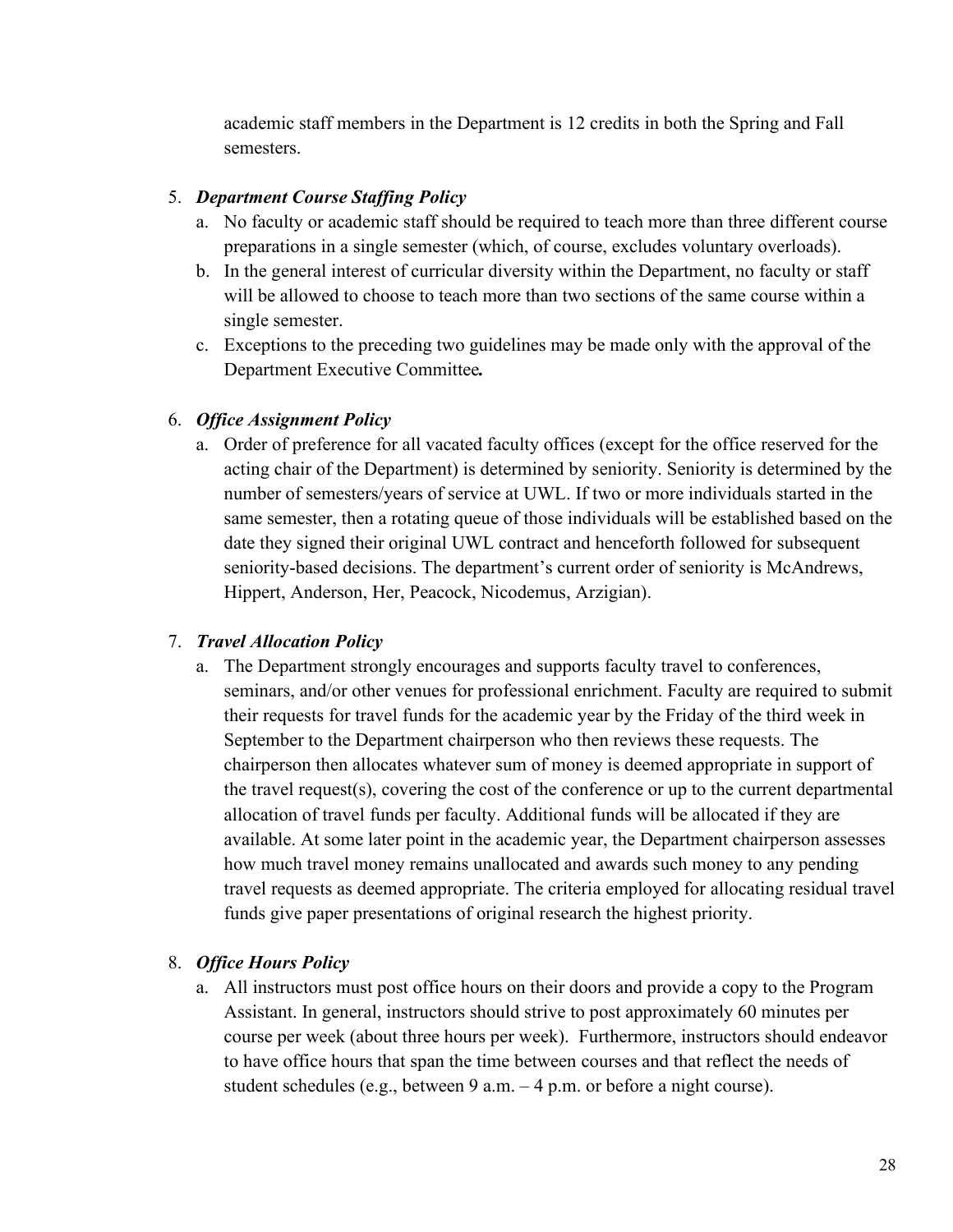- b. When teaching an online course, instructors will provide the students with a 24–48-hour response time. Instructors will notify the class if they will be away from class longer than 48 hours or if they will have limited access for a period. Instructors must provide a discussion area for questions regarding course-related concerns.
- c. If all an instructor's courses are online, instructors should hold some face-to-face office hours per week, except during Intersession.

#### 9. *Syllabus Availability and Format Policy*

a. The Department expects all faculty to provide students with a printable course syllabus within the first week of classes. At a minimum, the syllabus should outline the class requirements, course objectives or learning outcomes, due dates, instructor contact information, office hours, and writing-in-the-major information. General education classes should include information regarding the general education category and specific general education learning outcomes. Instructors are also encouraged to include the following: grading scales, teaching philosophies, detailed content and exam schedules, cheating policies, return of papers policy, students with disability statement, absence policy, etc. Syllabi are legally seen as a form of a contract with the students. Instructors shall submit an electronic copy of each syllabus to the departmental administrative assistant by the end of the first week of classes.

#### 10. *Final Examination Policy (Per Provost/Faculty Senate Guidelines)*

- a. *A final examination will be given in each course within a special examination period* except for one-credit courses, which will have exams scheduled at the last regular meeting of the class. The examination periods, dates, and times are included in each semester's Timetable. Final exams for online courses will be administered by the published end date of the course. The relative importance assigned to the final examination is determined by the instructor in charge of each course.
- b. Any exceptions to the policy must be requested in writing to the provost in advance of the final examination period.

#### 11. *Salary Equity Policy*

UWL utilizes CUPA peer data to benchmark faculty and staff salaries (or UW System matches if CUPA data does not exist). Faculty and IAS salaries are benchmarked by rank and discipline whenever possible. The Faculty Senate Promotion, Tenure and Salary (PTS) committee reviews trends in data regarding equity, inversion and compression and makes recommendations for the disbursement of salary equity funds and/or pay plan (if available). Departments do not have the ability to make equity adjustments and Deans only have a limited ability when guided by PTS/Faculty Senate procedures. Individuals with job offers from another institution should provide the written offer to their chair and Dean for potential consideration of a salary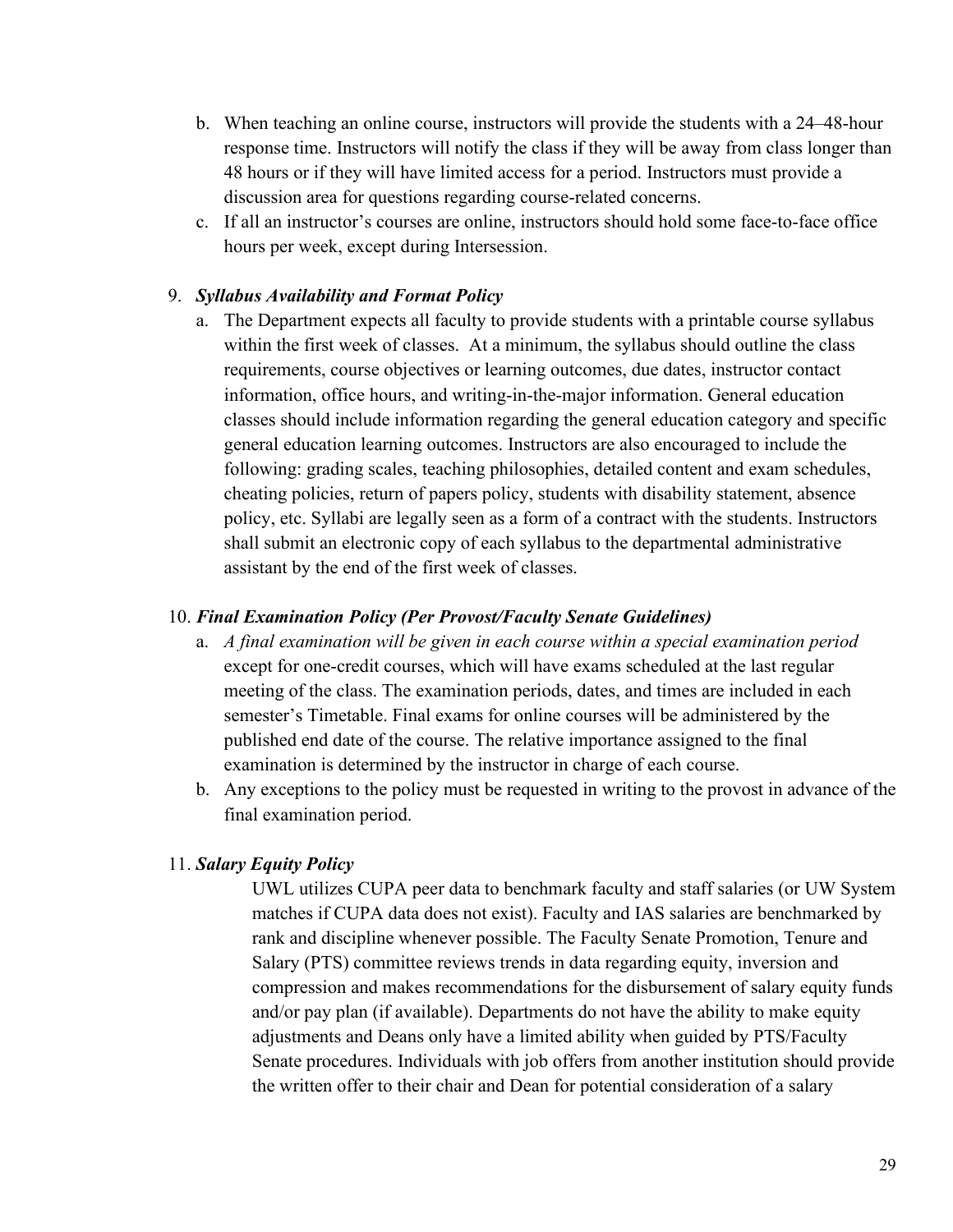adjustment if approved by the Provost and Vice Chancellor of Administration and Finance.

#### 12. *Peer Review of Teaching Policy*

- a. All probationary faculty are required to undergo a minimum of one "peer classroom evaluation of instruction" per academic year. These peer classroom evaluators will be assigned by the department chair from a randomly generated queue of all tenured faculty within the department. The class period to be attended and peer-evaluated will be decided by mutual consent between the probationary and the tenured faculty members involved. All peer evaluations will be written using the teaching evaluation review format listed in **Appendix G**. A copy of this peer classroom evaluation will be provided to the College Dean in the retention portfolio. This peer classroom evaluation will become part of the probationary faculty's permanent file and will be consulted, as appropriate, for retention and promotion considerations.
- b. All tenured faculty are also required to conduct an abbreviated annual peer evaluation of teaching. Tenured faculty may select from any of the following different teaching evaluation formats described below. Which of these formats is employed each year is at the discretion of the tenured faculty member. All tenured faculty are responsible for uploading their peer teaching evaluations to the UWL electronic portfolio system prior to June 1. Peer assessments are intended to be formative and are intended for the purpose of course enrichment.
	- 1). Another tenured faculty member will prepare a synopsis of quantitative and qualitative (written comments) data from the SEI's for the faculty member under review from one semester during the academic year.
	- 2). The faculty member being assessed will select a two-member faculty review panel, and present successful and unsuccessful pedagogical techniques utilized in the range of courses offered. The presentation will be followed by a peer panel discussion and a written summary submitted to the faculty being evaluated.
	- 3). Video/audio recording of the instructor's classroom dynamics, be evaluated by a twomember peer review panel. The Peer Review Panel will meet with the faculty member being evaluated prior to the recording session to decide the faculty member's intentions and expectations for the session outcome. A written summary of the assessment will be submitted to the faculty member being evaluated.
	- 4). Classroom visitation by a selected faculty review member(s). The Peer Review Panel will meet with the faculty member being evaluated prior to the visitation to determine the faculty member's intentions and expectations for the class session outcome. The Faculty Review members will then submit a written summary of the observed class session.
	- 5). Peer Faculty (two-member team) interviews, or video/audio recording of some of the instructor's students, to be held at a session open to all interested students. A written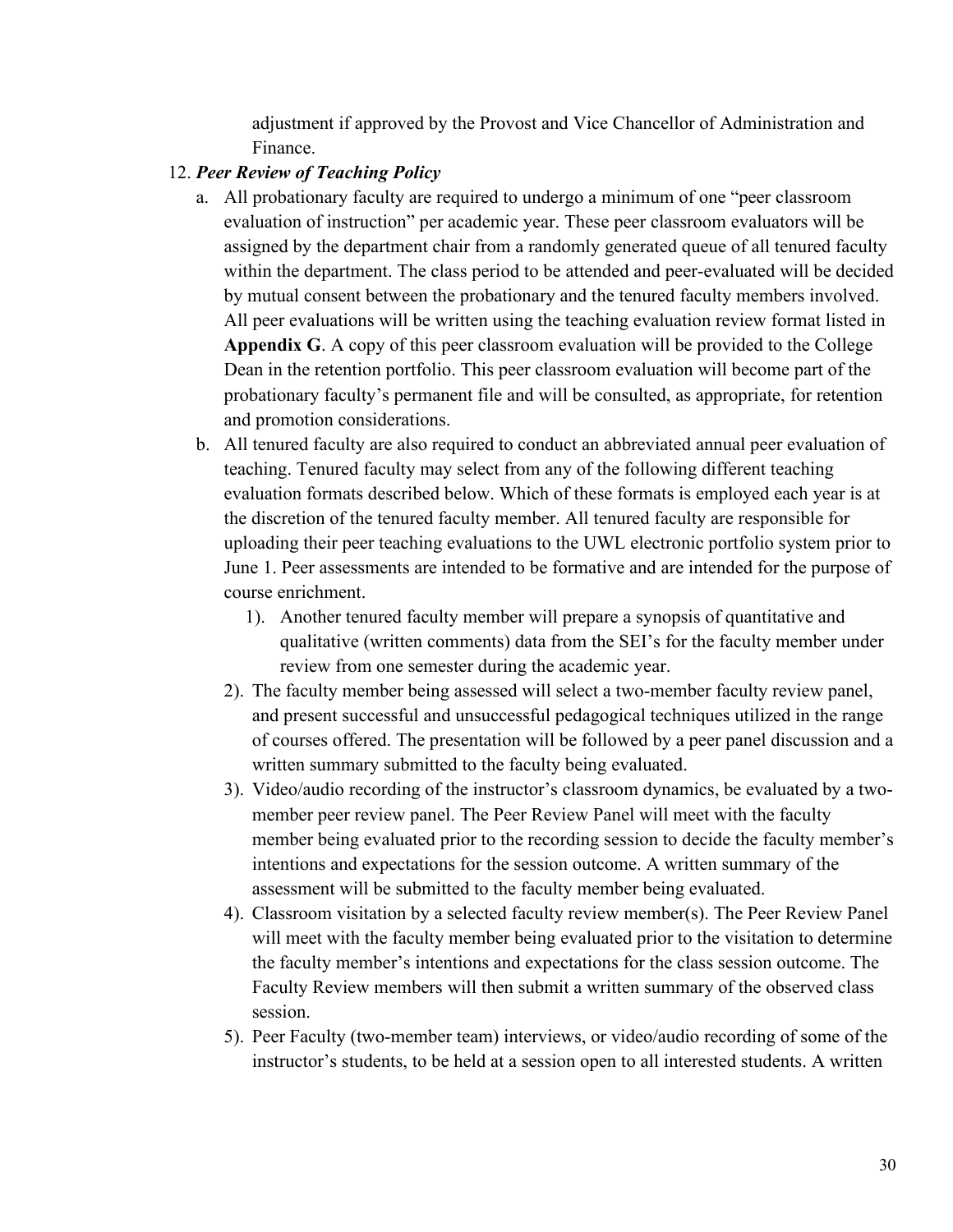summary reflecting the prevailing attitudes of the students interviewed (or taped) will be submitted by the review panel to the faculty being evaluated.

6). A round-robin discussion/assessment of teaching and classroom dynamics by three faculty members - two peer evaluators and one instructor. Roles will be rotated until all three instructors have been evaluated. A written summary of the assessment will be submitted to the faculty member being evaluated.

## 13. *Intersession Teaching Policy*

- a. Recognizing that intersession teaching appointments are not guaranteed, the Department endeavors to provide its faculty (i.e., ranked faculty and full-time IAS) with fair access to the opportunity to teach intersession. UWL's policy for undergraduate courses requires a minimum of 18 student credit hours (SCH) for minimum remuneration, and 12 SCH for graduate courses. The department will follow the process below:
	- 1). The Department Chair, in consultation with the Executive Committee, will strive to balance the type of classes offered (General Education, required courses, elective courses) to help ensure that courses do not adversely affect enrollment in other courses. At times this may require faculty to teach during sessions other than their most preferred session.
	- 2). UWL intersession policy indicates that course size is determined by traditional course section size during the academic year. Online course enrollments will be set at a maximum of 30 (to allow courses to reach the maximum enrollment for the current payment schedule (25 students x 3 credits)).
	- 3). The Executive Committee will review intersession course enrollments annually to determine if the number of course offerings should be reduced or increased.
	- 4). All ranked faculty and 100% IAS (with a contract secured/pending for the next academic year) are eligible to teach.
	- 5). Faculty will indicate their interest in teaching a summer intersession course (Summer I, Summer II, and/or Summer III) in September when the Department Chair sends out a request for interest in Intersession teaching.
	- 6). Faculty will indicate their interest in teaching a Winter intersession course in May of the prior academic year when the Department Chair sends out a request for interest in Intersession teaching.
	- 7). Summer session courses may be any length, with a minimum of one week per credit hour, if the start date coincides with an official start date of a session (with approved exceptions, e.g., ARC 402).
	- 8). The department chair will keep two rotation lists of faculty members (one for Winter intersession and one for summer intersession) based on the following priority categories:
		- *i.* Priority I. Includes all members of the department who are declared retirees (three year maximum), or who have completed the first year as a full- time staff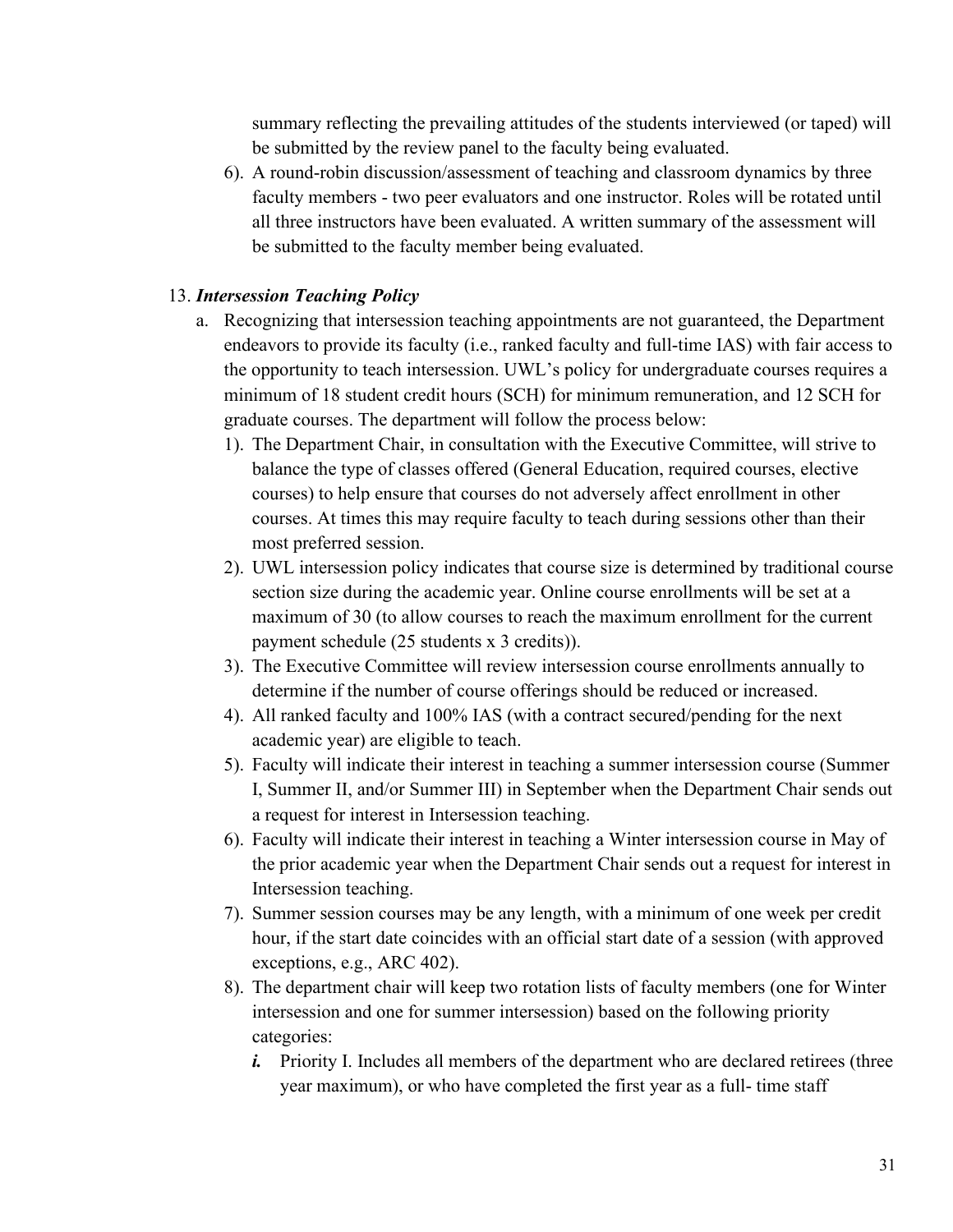member. If multiple new staff members enter the queue in any given year, they enter the queue by earliest signed contract date.

- *ii.* Priority II. Includes all members of the department not included in Priority I who did not teach in the previous year's Intersession (Winter/Summer).
- *iii.* Priority III. All members of the department who taught in the previous year's Intersession (Winter/Summer).
- 9). Intersession course assignments will be made as follows:
	- *i.* Persons in Priority I will be ranked with the member who has not taught for the longest amount of time ranked the highest, and with ties broken by lottery. However, the First Priority persons within this group are those faculty who have declared their intent to retire imminently (within three years).
	- *ii.* Any remaining Intersession positions will be filled with Priority II and then Priority III persons, starting at the top of the Intersession rotation queue.
	- *iii.* Starting at the top of the Priority list, faculty who are assigned an Intersession teaching position will claim a teaching session, teaching time and course preference.
	- *iv.* Members of the department who are assigned an Intersession but whose course is canceled due to insufficient enrollment, move to the bottom of the Intersession rotation queue.
	- *v.* Arc 402, Archaeological Field Methods, will be offered each summer session. Arc 402 teaching is not counted in the maximum number of courses offered during Intersession by the Department or in the Intersession rotation queue.

#### 14. *Faculty Teaching Internal Reassigned Time Policy*

- a. Each semester, the Department will endeavor to support faculty development through a .25 reassignment for one faculty member from teaching to engage in additional scholarship, professional development, or an extraordinary professional or departmental service activity. The Executive Committee will evaluate proposals and make recommendations using the following criteria:
	- 1). Every spring semester the department will grant a .25 reassignment for research to one faculty member or permanent IAS member. Faculty and IAS members interested in taking advantage of this must submit a proposal to the Executive Committee by the February department meeting of the year prior to semester proposed.
	- 2). Priority will be given to faculty and IAS members who have not been awarded the .25 reassignment recently.
	- 3). Faculty who are awarded the .25 reassignment will work with the department chair in determining their teaching workload/courses for the semester of reassigned time to ensure appropriate coverage of core/required courses.
	- 4). The Executive Committee will consider the needs of the department regarding course/academic program needs in making decisions to implement the reassigned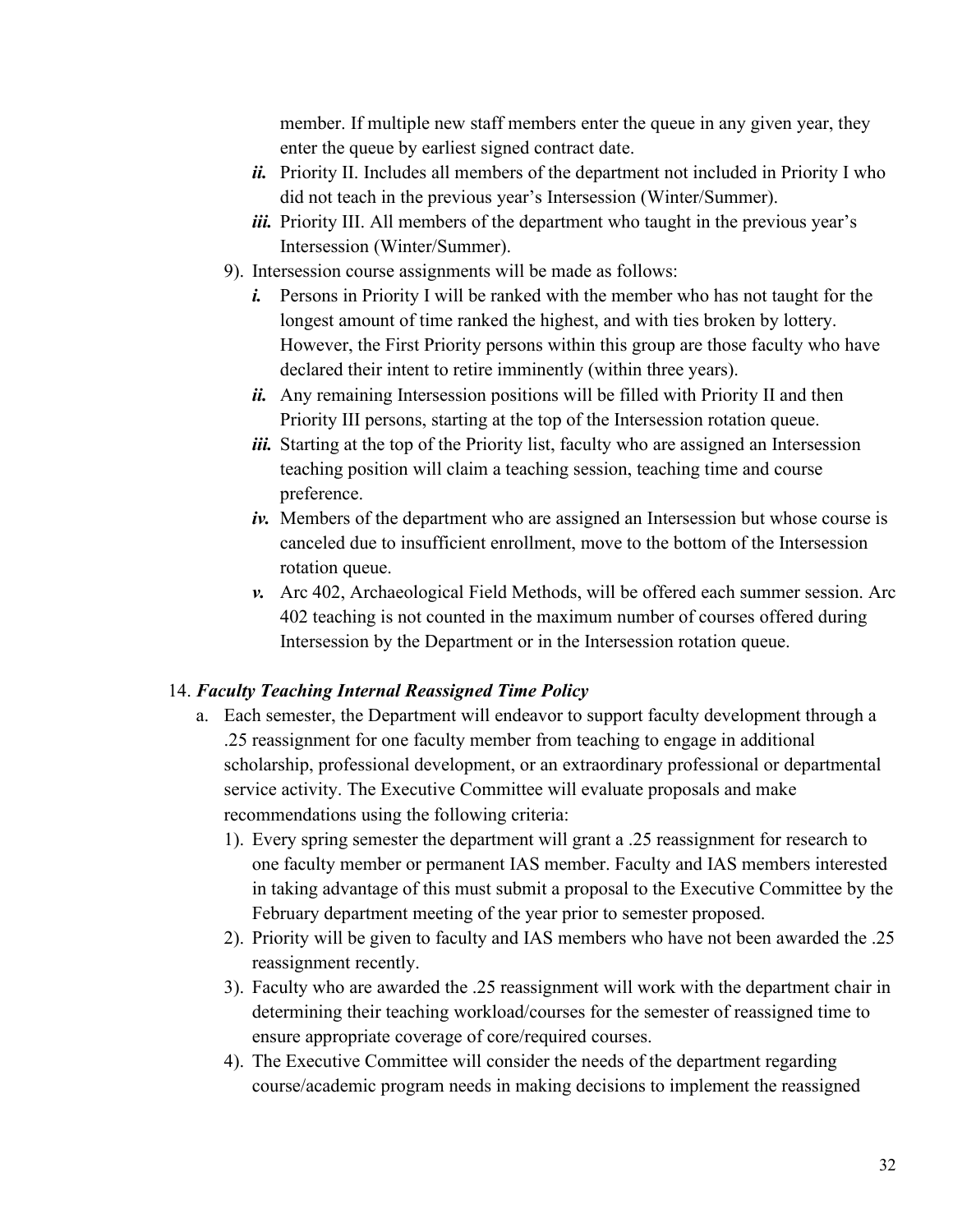time policy. If an Executive Committee member wishes to apply for the .25 reassigned time, another faculty member will be chosen at random to serve on the selection committee.

- 5). Proposal guidelines. Requests for reassigned time should be submitted electronically to the department chair by 4:30 p.m. on the due date. Proposals should be brief, a maximum one page in length and include the following: A) A brief statement of the proposed project and how it will enhance faculty development. B) A statement of the specific outcomes/products/results that will be achieved during the semester with .25 reassigned time.
- 6). Examples of projects include research in preparation for presentation at a professional conference, submission of a book proposal or manuscript for submission to a peerreviewed journal, an extraordinary service project such as organization of a conference or workshop, or a departmental service project such as a major revision to program assessment or curriculum development.

#### 15. *Procedures for Scheduling Classes*

*i.* The department chair will formulate a schedule based on previous schedules, faculty preferences, scheduling conflicts, and course rotation. The schedule will be distributed for feedback and the chair will finalize the schedule based on feedback.

#### 16. *Course Numbering Policy*

- a. **100 Level Courses**. Archaeology and Anthropology courses at the 100 level entail an overview of the respective disciplines including a basic conceptual framework suitable for general education courses. Course formats may include lecture, small group discussion and/or student projects. A goal at this level is to stimulate a fundamental awareness of the scientific evaluation of human social and cultural systems. Course work may consist of lectures, readings, and the completion of exercises and/or projects. The evaluation of student performance may include objective examinations and/or applications. There are no pre-requisites for 100 level courses.
- b. **200 Level Courses.** 200 level courses in the Department follow a predominantly lecture format design and may be supplemented with a substantial component of structured small group discussion. These are designed to develop such student skills as acquiring a professional vocabulary and perspective. Course formats may include lectures, readings, and written work [short papers, book reviews, etc.]. The evaluation of student performance is usually based on examinations, exercises, and other forms of written work. Level 200 courses may or may not specify a pre-requisite, depending on the nature of the course.
- c. **300 Level Courses.** Courses at the 300 level emphasize the conceptual and theoretical development of the subject matter. This level focuses on more in-depth analysis of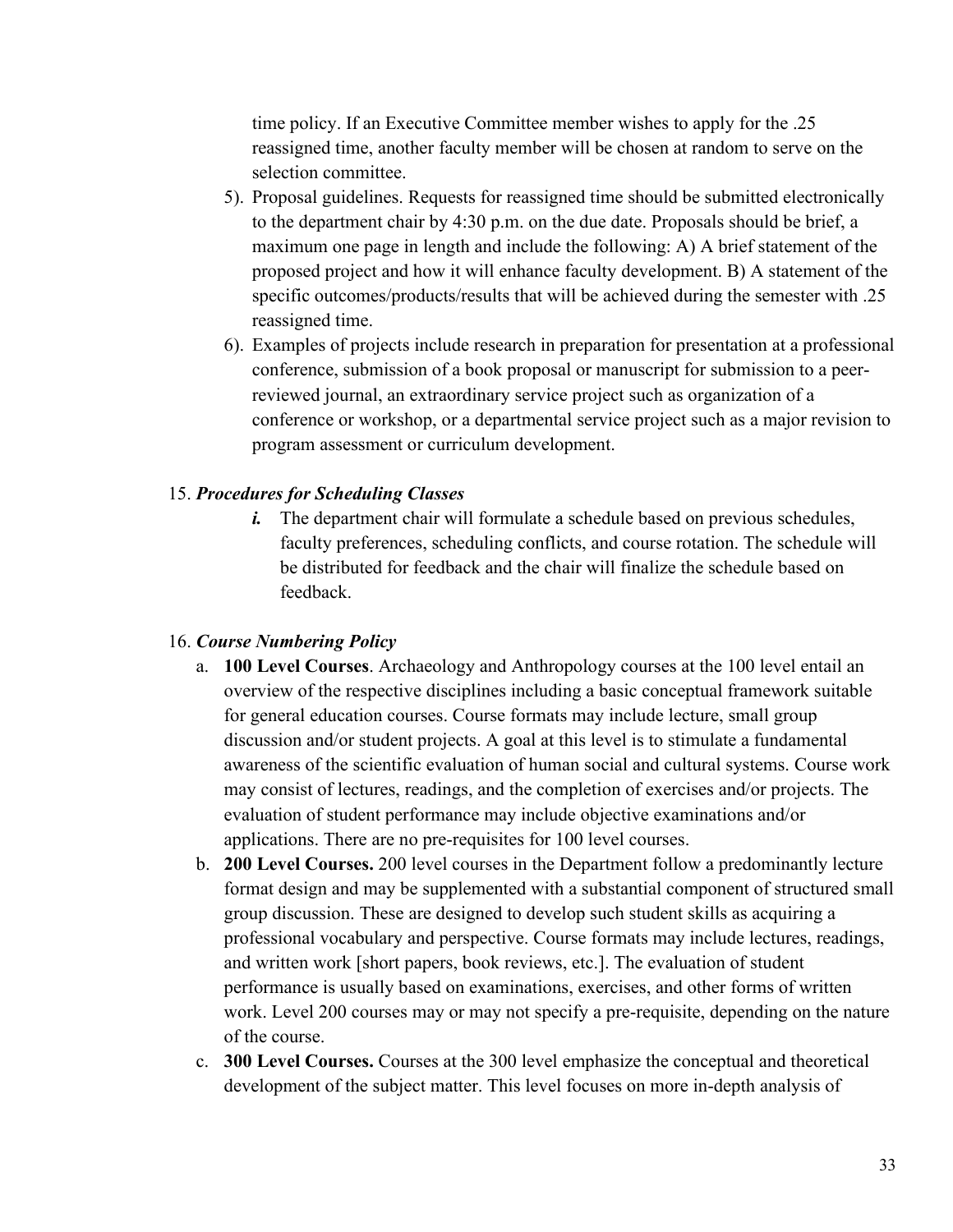specialized areas of the discipline. The 300 level may also include an introduction to the development of research skills and some courses deal exclusively with research techniques and the development of evaluation and analytical skills. Course formats stress lecture, student presentations and class discussion. Substantial written work of some variety is generally required and there is the expectation of heightened professional commitment on the part of students. Level 300 courses normally require at least three credits of previous work in the appropriate field. Evaluation of student performance includes objective exams and/or integrative essays and/or class presentations.

- d. **400 Level Courses.** 400 level courses emphasize the ability to apply the subject matter of the discipline to concrete situations and the development of problem-solving skills. Students are encouraged to develop a professional commitment and engage in supervised activities involving the production of professional knowledge. Course formats include lecture and research skill application [as in internship, thesis and/or supervised original research]. The grading base stresses demonstration of the ability to independently contribute to the growth of professional knowledge as may be demonstrated by the production of a thesis, applied work, internships and/or guided independent research. 400 level courses are normally expected to require at least 6 credits of previous work in the appropriate field.
- e. **400/600 'Slash' Courses.** Graduate courses at the 600-level stress academic and research endeavors included and exceeding expectations of undergraduates. In addition to meeting the course requirements for undergraduates, graduates at the 600 level are expected to demonstrate creative contribution to professional knowledge as may be displayed by the conduct of original research and its presentation in oral and/or written form.

#### 17. *Emeritus Policy for Faculty*

- a. A Department meeting is called to determine whether a retiring faculty member shall be designated as Emeriti. A majority vote of those present is required to allow for the designation. In making this determination the Department follows the University policy as outlined below.
	- 1). Members of the faculty may be nominated and designated as emeriti only at the time of retirement and must be recognized by their distinguished records of service at institutions of higher education. The department will vote on Emeritus status for the nominated faculty member. Nomination for and official designation as emeritus is dependent on the following measures of distinguished service:
		- *i.* Those members of the faculty having a record of 25 or more years of service at accredited institutions of higher education, including ten or more years of service at the University of Wisconsin-La Crosse may be designated by their rank and the title of emeritus. Thus, a faculty member may be designated as Faculty Emeritus with the appropriate rank held at the time of retirement.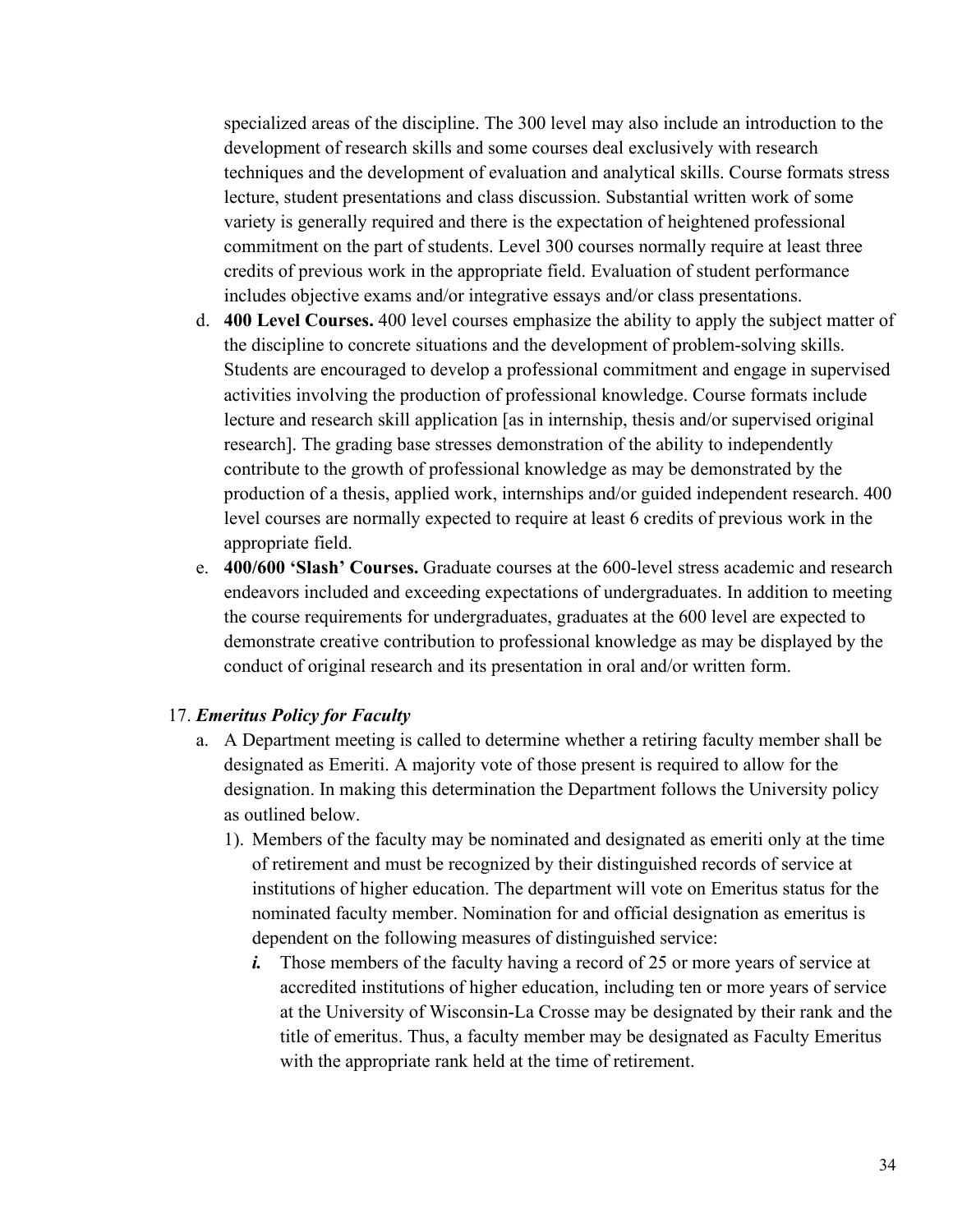- *ii.* Those members of the faculty not meeting the criteria under (i) above, having a record of 15 or more years of service at the University of Wisconsin-La Crosse, regardless of rank, and having attained the age of 55 or more, may be designated as Faculty Emeritus.
- iii. Departments and their functional equivalents may nominate qualified members of the faculty to the Chancellor for designation as emeriti. These nominations shall be forwarded to the appropriate Dean for endorsement prior to their submission to the Chancellor.

#### 18. *Online and Hybrid Course Teaching Policy*

- a. As the delivery of courses online and in hybrid format becomes more prevalent, the Department encourages the development and delivery of our courses online when it meets departmental, pedagogical and student needs.
- b. The Department will determine if a course is eligible for online delivery via review at the section and departmental level. Final determination for course assignments and delivery method is held by the Department Chair.
- c. Faculty wishing to teach online or in hybrid format must present evidence that they have the skills to teach online or in hybrid format. For example, evidence such as successful completion of UWL's or another online course preparation and development course may be presented.
- d. Approval to teach a course online must be made prior to entry of the semester schedule into WINGS by the departmental ADA.
- e. Online or hybrid courses taught during the standard fall and spring semesters must be subject to the same review processes as face-to-face courses.
- f. If core or required courses are being proposed as online or hybrid courses to be taught during the standard fall and spring semesters, an additional section of the course must be available in face-to-face format unless a waiver is approved by the Executive Committee.
- g. Faculty teaching online who are physically present at UWL must maintain some face-toface office hours in addition to any online office hours they may hold except during Intersessions.

## **IX. Search and Screen Procedures**

The department will follow hiring procedures prescribed by the *UWL Search & Screen Policies and Procedures* and the University's Office of Human Resources (HR) in conjunction with AAOD and UW System and WI state regulations. The UWL [Search and](https://kb.uwlax.edu/104752)  [Screen Policy and Procedures](https://kb.uwlax.edu/104752) are to be followed for all faculty and staff recruitments at UWL.

## **A. Tenure-track Faculty**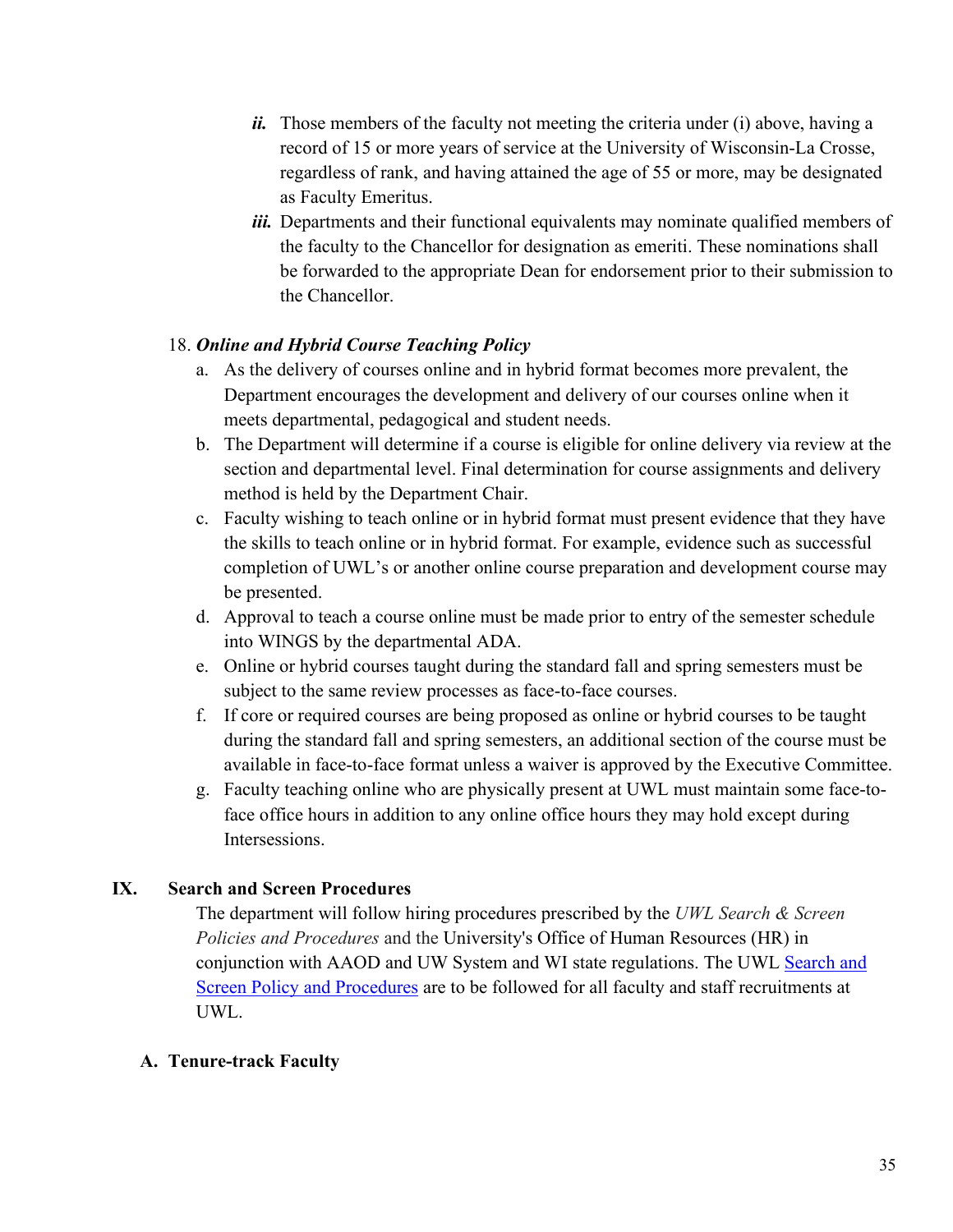- 1. The approved UWL tenure track faculty recruitment and hiring policy and procedures are found at [https://www.uwlax.edu/human-resources/services/talent-acquisition-and](https://www.uwlax.edu/human-resources/services/talent-acquisition-and-employment/recruitment/)[employment/recruitment/](https://www.uwlax.edu/human-resources/services/talent-acquisition-and-employment/recruitment/)
- 2. Additionally, UWL's spousal/partner hiring policy can be found at [http://www.uwlax.edu/Human-Resources/Spousal-and-partner-hiring/.](http://www.uwlax.edu/Human-Resources/Spousal-and-partner-hiring/)
- 3. Searches are conducted electronically via the current UWL search program/software. All search and screen (SS) committees will need to meet with the Affirmative Action Officer prior to obtaining access and/or creating a posting for the search. During this charging meeting, committees will be provided with resources and tips to:
	- a. Assist you with your search.
	- b. Maximize the success of the search.
	- c. Attract a large and diverse pool of highly qualified candidates.
	- d. Hire the very best person in the pool.
- 4. **Appendix H** contains the search and screen procedures for the university modified to reflect departmental processes.

## **B. Instructional Academic Staff**

- 1. Hiring policy and procedures are found at
- 2. [https://www.uwlax.edu/human-resources/services/talent-acquisition-and](https://www.uwlax.edu/human-resources/services/talent-acquisition-and-employment/recruitment/)[employment/recruitment/](https://www.uwlax.edu/human-resources/services/talent-acquisition-and-employment/recruitment/)

**Appendix I** contains the search and screen procedures for the university modified to reflect Archaeology and Anthropology IAS hiring processes.

3. As with all searches, the Department Chair makes the recommendation to the Dean who is ultimately the hiring authority.

## **C. Pool Search**

1. Hiring policy and procedures are found at [https://www.uwlax.edu/human](https://www.uwlax.edu/human-resources/services/talent-acquisition-and-employment/recruitment/)[resources/services/talent-acquisition-and-employment/recruitment/](https://www.uwlax.edu/human-resources/services/talent-acquisition-and-employment/recruitment/)  **Appendix I** contains the search and screen procedures for the university modified to reflect

Archaeology and Anthropology Pool Search hiring processes.

2. As with all searches, the Department Chair makes the recommendation to the Dean who is ultimately the hiring authority.

## **D. Academic Staff (if applicable)**

- 1. Hiring policy and procedures are found at https://www.uwlax.edu/humanresources/services/talent-acquisition-and-employment/recruitment/ (same for IAS & NIAS)
- 2. Not Applicable in Archaeology and Anthropology

## **E. Hiring of Faculty and IAS who are School of Education affiliated faculty**

The department will consult with the SOE Dean when hiring a faculty member or IAS individual who will be an SOE faculty member. The SOE Dean will convey DPI requirements for a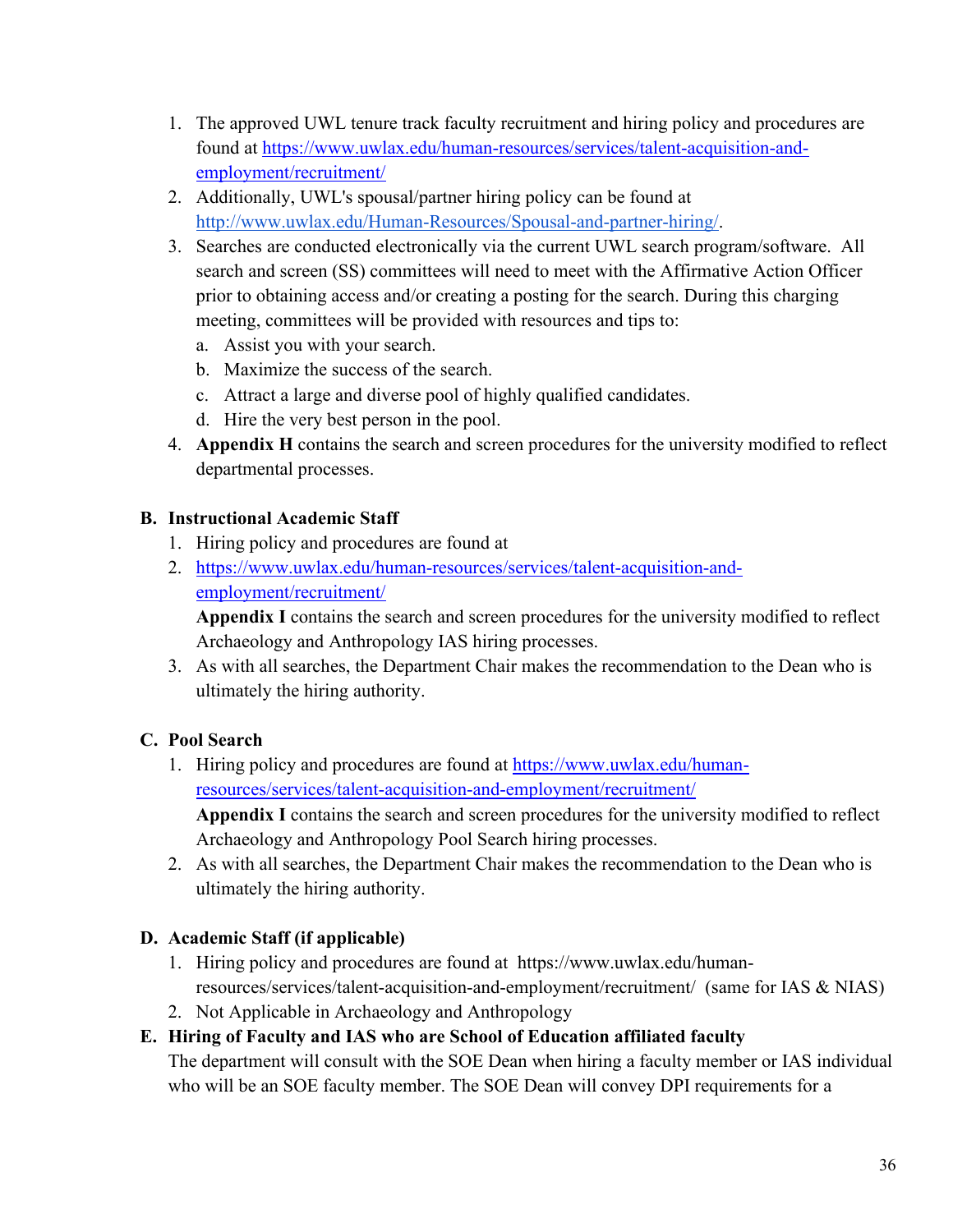position to the department and consult with department during the recruiting process. The consultation could include contributing to the position description, reviewing applicants, and/or participation in the interview process.

## **X. Student Rights and Obligations**

**A.** Student Course- and Faculty-Related Concerns, Complaints, and Grievances

## 1. **Informal Complaints**

- a. If a student has a concern or a complaint about a faculty member or course, the general process for making **informal complaints** is outlined in steps 1-3 below. will be protected from **retaliation**:
	- 1). The student should speak directly to the **instructor**.
	- 2). If the student is uncomfortable speaking with the instructor, or they are unsatisfied with the solution, they should go to the **chair** of the faculty member's home department.
	- 3). If the student is uncomfortable speaking with the department chair, or the chair is the faculty member in question, or they are unsatisfied with the solution, the student should speak with their **college dean**.

Depending on the specifics of the student's concern, it may be helpful for them to reach out to additional offices:

Complaints/concerns/grievances about **grades**, **teaching performance**, **course requirements**, **course content**, **incivility**, or **professional ethics** should follow the process outlined above. Students may also wish to seek support from the [Student](https://www.uwlax.edu/student-life/)  [Life](https://www.uwlax.edu/student-life/) office.

Complaints/concerns/grievances related to **hate/bias** and **discrimination** may follow the process outlined above or instead students may contact the [Campus Climate](https://www.uwlax.edu/campus-climate/) office.

Complaints/concerns/grievances related to **sexual misconduct** may begin with the process outlined above, but will need to also involve the [Equity & Affirmative](http://uwlax.edu/equity) [Action](http://uwlax.edu/equity) and [Violence Prevention](https://www.uwlax.edu/violence-prevention/) offices, and/or the Title IX [Team.](https://www.uwlax.edu/info/sexual-misconduct/) Students should know that faculty members are [mandatory](https://www.uwlax.edu/violence-prevention/report-an-incident/) reporters of sexual misconduct, but that [confidential resources](https://www.uwlax.edu/title-ix/resources/) are available to them.

#### 2. **Formal Institutional Complaints**

a. If the student is unsatisfied with the solution of their informal complaint, they have the right to file a **formal institutional complaint** with the Student Life office, as described in the [Student Handbook.](https://www.uwlax.edu/student-life/student-resources/student-handbook/#tm-institutional-complaint-process)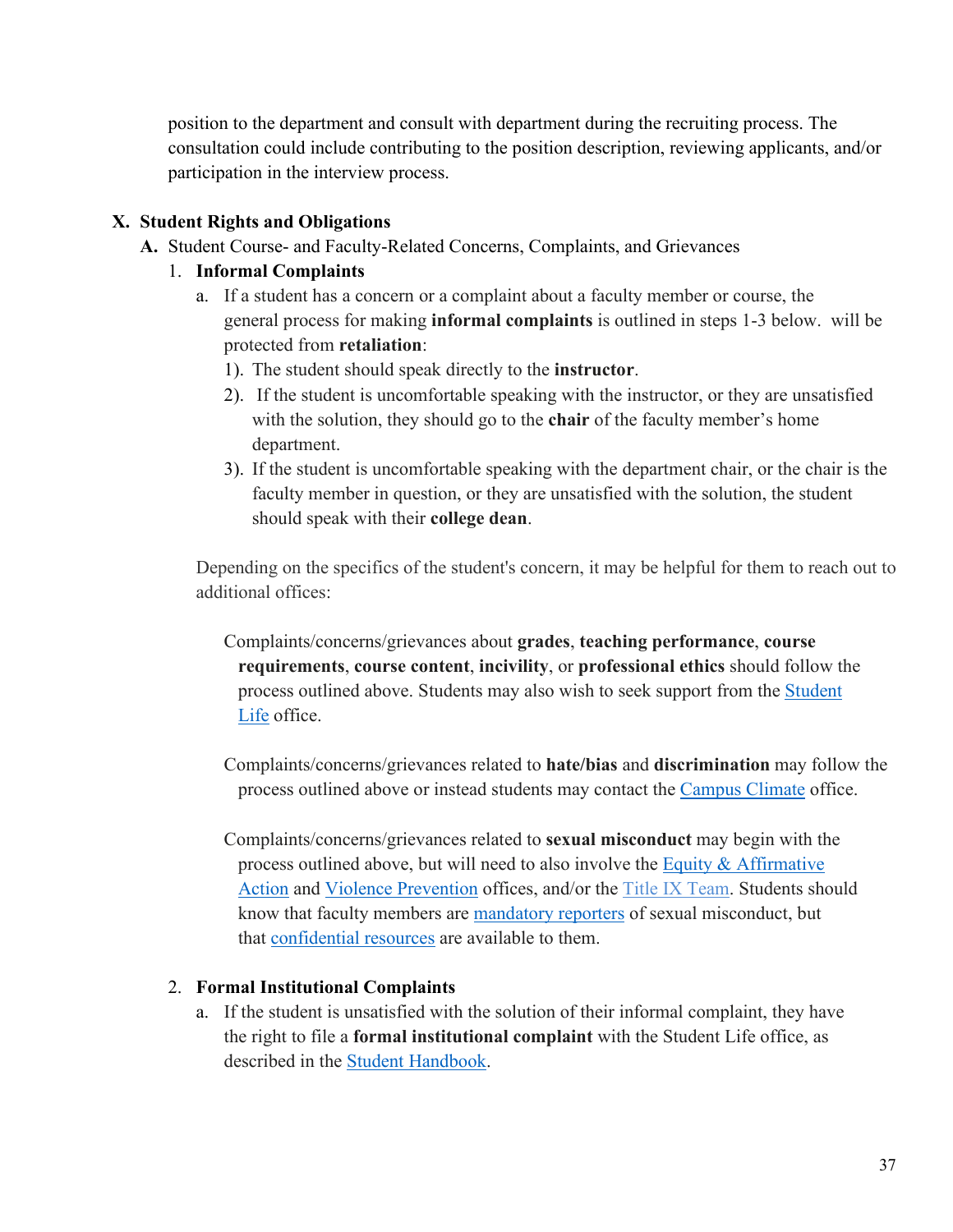#### **B. Complaint, Grievance, and Appeal Procedures**

## 1. **Grade Appeal Policy**

- a. A student who strongly feels his or her semester grade in a course taught by the department is demonstrably improper or that the grading was prejudicial or capricious, should first confer promptly with the instructor[s] of the course. If the student and the instructor[s] are unable to arrive at a mutually agreeable solution, the student may appeal the case, within one month after the start of the next semester[1](#page-39-0), according to the following procedure:
	- 1). The student will submit a written statement to the department Chairperson, setting forth his/her reasons for seeking an appeal and presenting any supporting evidence he/she may have. The Chair will then give a copy of this grade grievance to the instructor who is the object of this complaint. The Chair will request that the instructor make a written reply to these allegations. The student's written grievance along with the instructor's written reply to that grievance will then be forwarded to the grade Appeals Committee after it has been constituted.
	- 2). The Chairperson will then appoint a three-member ad hoc Appeals Committee to review this appeal. The members of this committee will be randomly selected from the Department excluding the instructor[s] teaching the course in which the appeal has been made.
	- 3). This committee will meet to review the student's appeal within one week of its selection. If the committee feels that further review is warranted it is strongly encouraged to meet with the student and, if necessary, to also meet separately with the instructor.
	- 4). A written decision will be sent to the student by the Appeals Committee. Reasons for the decision will be included in this letter.
	- 5). **Stipulations:**
		- i. The decision of the Appeals Committee is held to be advisory.
		- ii. The Appeals Committee may report a faculty member who has failed to comply with its recommendation to the full faculty and request a review.
		- iii. Any faculty member who feels that her/his Appeals Committee has made an unfounded or biased decision may make such a charge before the full faculty. In the event of such a charge the committee in question will be required to defend its recommendation before the full faculty. The department will then make its recommendation.
		- iv. A student may appeal either an Appeals Committee decision or an instructor's refusal to abide by the Committee decision to the full department, should he/she elect to do so. In such an eventuality the Department may elect to hold the hearing in a closed session at its discretion. The student will be invited to present his/her

<span id="page-39-0"></span><sup>&</sup>lt;sup>1</sup> For the purposes of student appeal the 'next semester' applies to Fall, Spring, and Summer Sessions, whichever follows immediately the semester for which the student grade was received.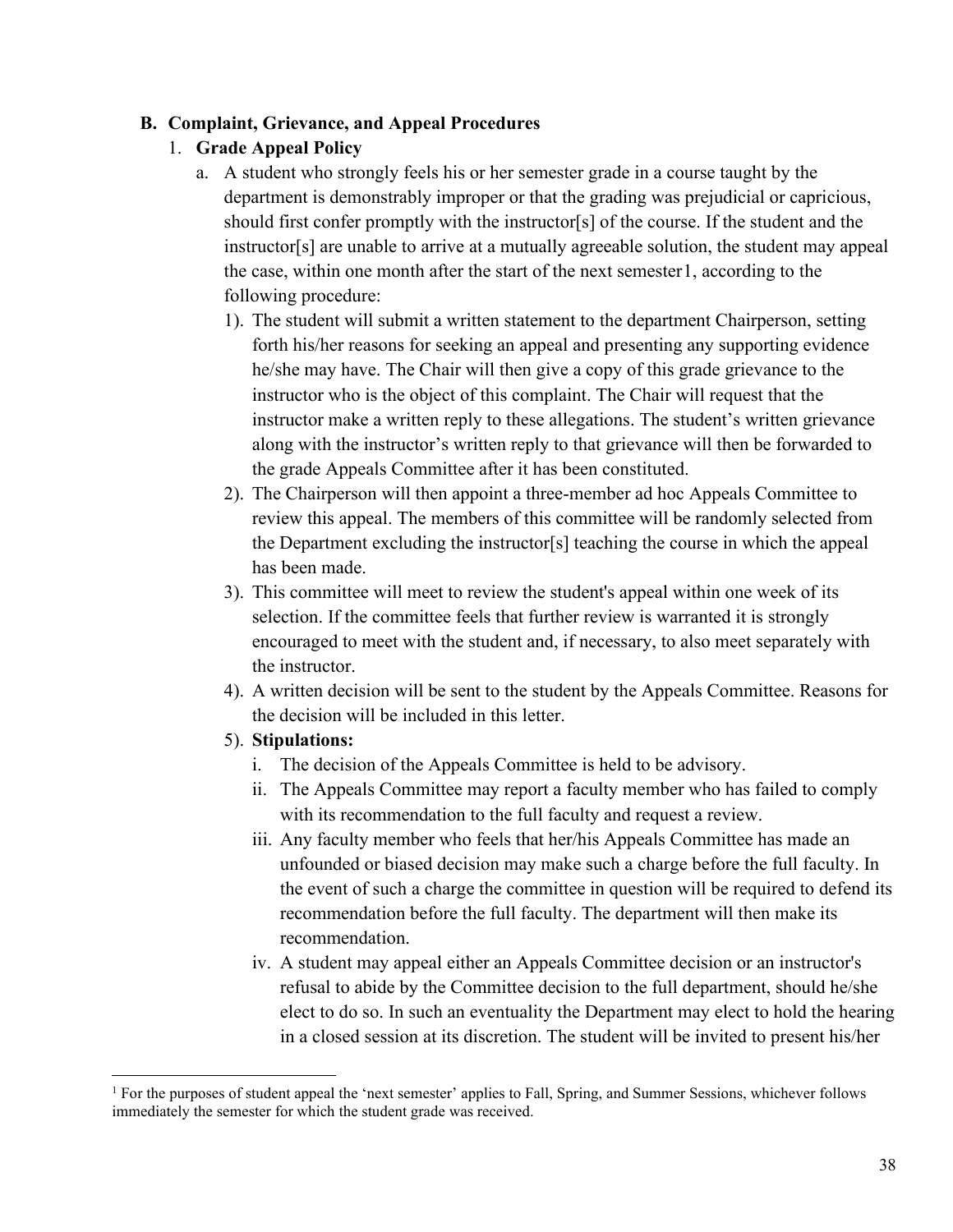case before the department at the department's discretion. Any review must be based solely upon material supplied by the student to the original Appeals Committee.

v. The decision of the faculty of the Department will constitute the final level of grade appeals within the Departmental jurisdiction. This decision, not unlike the decision of the Appeals Committee, is also held to be advisory to the faculty member whose grade is being appealed.

#### 2. **Incomplete Grades**

a. As a matter of University policy, grades of "Incomplete" are issued to students strictly on the basis of illness or other unusual causes beyond the student's control, which have rendered the student unable to take the course final exam or to complete some limited amount of coursework. Incompletes are not to be granted to students who have failed to complete at least some substantial portion of the required coursework regardless of the reasons. Furthermore, conflicting student work obligations outside the University do not constitute acceptable grounds for granting grades of incomplete.

#### 3. **Archaeological Studies Honors Program**

a. See the current university catalog for the requirements for Archaeological Studies Honors.

#### 4. **Non-grade appeals**

a. Non-grade appeals may be lodged by students regarding faculty and staff. Such complaints should be lodged either orally or in writing with the Department chair or College dean. The hearing procedure for these non-grade concerns are detailed in the Student Handbook, Eagle Eye (available on-line).

#### 5. **Student Complaints to the Chair**

a. Students who present themselves to the Chair with complaints regarding an instructor or his/her class will be presented with a variety of options starting with a strong urging by the Chair for the student to speak directly with the instructor. If the student is resistant to this suggestion the following options may be offered: speak with the instructor with a third person in the room (such as the Chair of the Department), meet with the Chair, write a letter to the instructor, and/or Chair and/or Dean, meet with the Affirmative Action and Diversity Officer or Office of Student Life (for special concerns). If the student endorses the action, the Chair will discuss concerns raised with the individual faculty member.

#### **C. Expectations, Responsibilities, and Academic Misconduct**

1. Faculty and staff are expected to report academic misconduct per Chapter 14 of the UW System code. The Office of Student Life Office provides guidance and assistance. Academic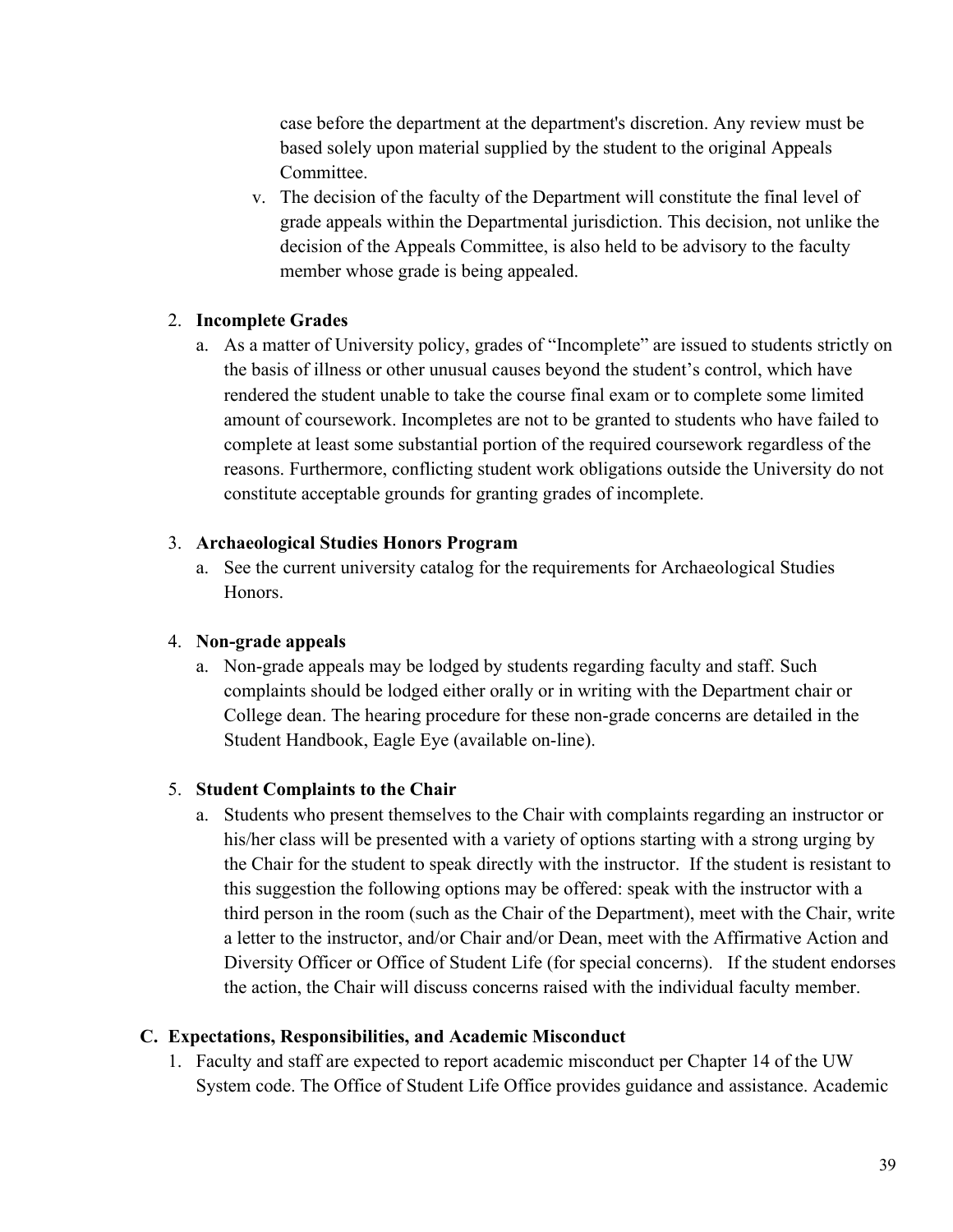and nonacademic misconduct policies are referenced in the student handbook: https://www.uwlax.edu/student-life/student-resources/student-handbook/

## **D. Advising Policy**

1. Each student majoring Archaeological Studies will be assigned a faculty advisor appropriate to that student's major preference. Student requests for a particular faculty member advisor will generally be honored whenever it is feasible to do so. Students are expected to meet with their faculty advisor at least once each semester to discuss their academic progress, career interests, and course schedule. Faculty are expected to keep their posted office hours throughout the academic semester and are recommended to expand these hours during the times that students are scheduled for course registration.

## **XI. Other**

## **A. Work-Life Balance Statement**

1. To help staff and faculty balance their work and personal lives, the Department will endeavor to schedule all meetings within the hours of 8:30 am and 5:00 p.m. Additionally, childcare and family care duties will be considered when setting class schedules if requested by the instructor.

## **B. Outside Employment Statement**

- 1. Outside professional employment for faculty in the Department is acceptable and encouraged when it does not infringe upon the faculty member's primary obligation to the Department and the University. These responsibilities are outlined in the Department's bylaws. Outside work is defined as any work outside the parameters of the faculty member's job description within the Department. In the Department, outside work is likely to include consulting, paid scholarship, teaching activities and/or professionally unrelated activities.
	- a. For outside employment to be acceptable it may not:
		- 1). *Involve such hours or such jobs that conflict with current position description.*
		- 2). *Involve the use of Department personnel and/or resources.*
		- 3). *Infringe on the reputation of the UWL Department of Archaeology and Anthropology.*
	- b. Concerns regarding the above are under the purview of the Department Chair and the Dean. Ongoing outside employment of 10+ hours per week during the academic semesters (within normal business hours) needs to be approved by the Department Chair and Dean.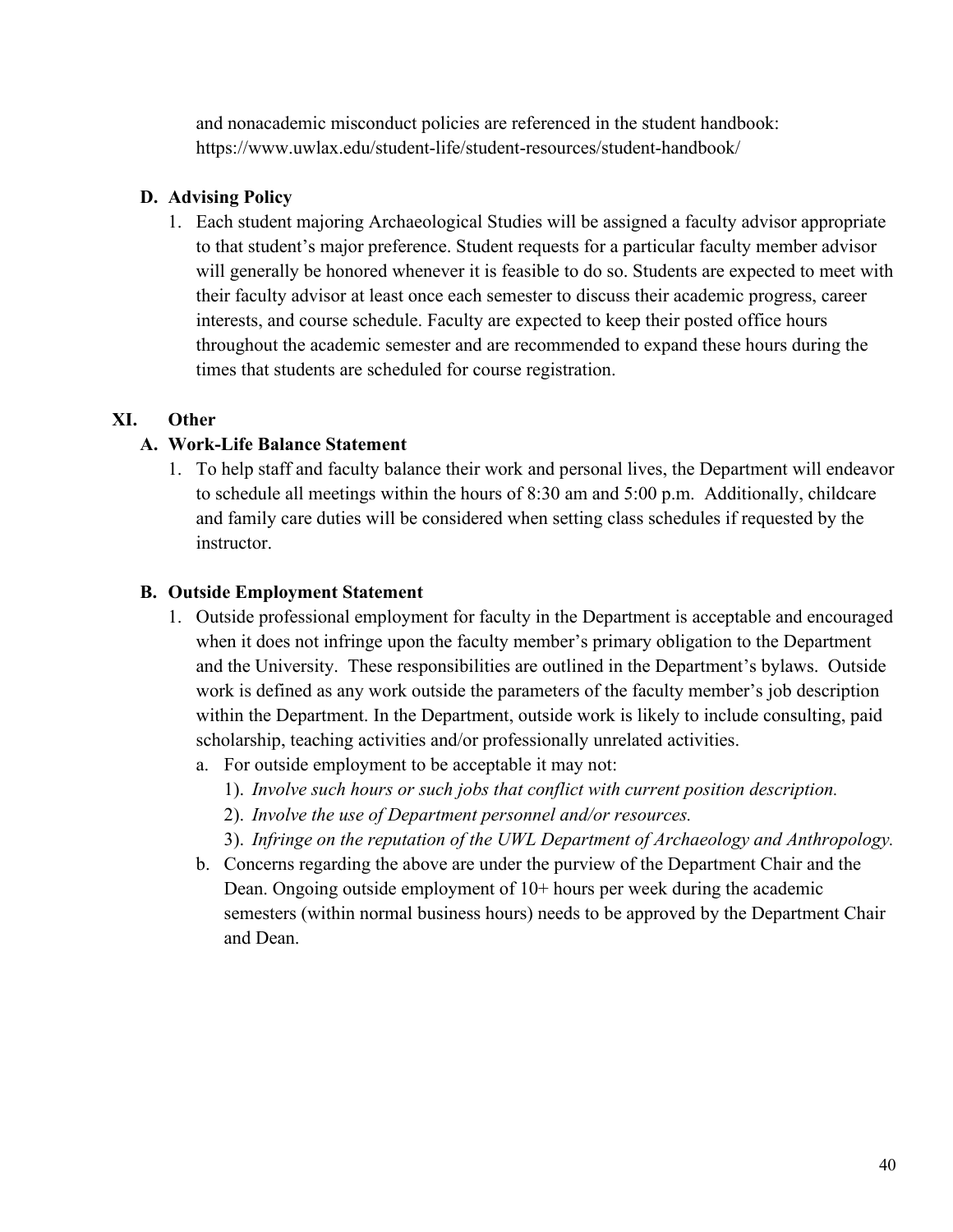# **XII. Appendices**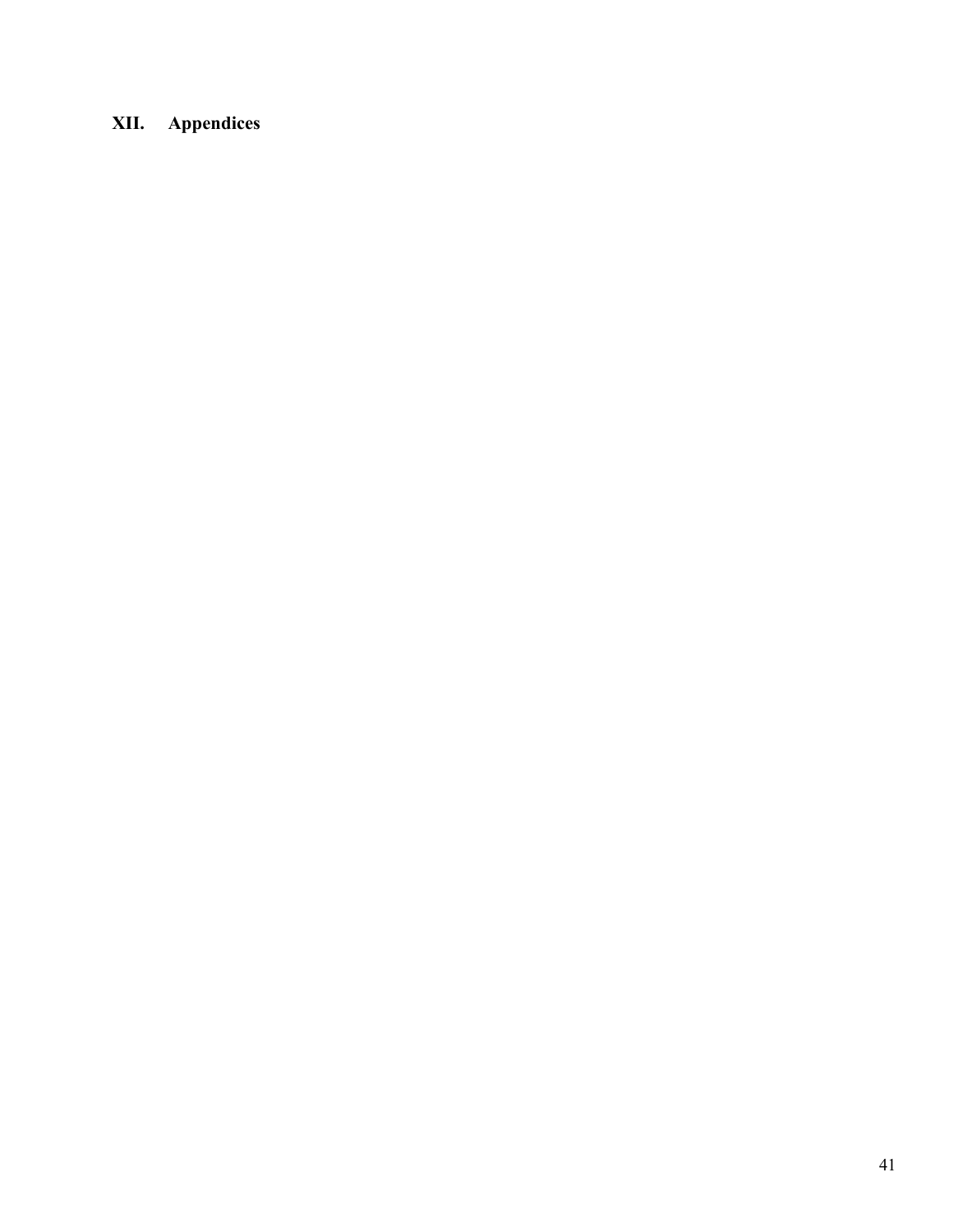## **A. Appendix A: Department of Archaeology and Anthropology Statement on Scholarship**

The Department of Archaeology and Anthropology supports a broad view of scholarship that emphasizes keeping current in the discipline, acquiring, and advancing knowledge, and incorporating new knowledge into teaching on a regular basis. The Department generally accepts the characterization of scholarly activity offered by the American Association of State Colleges and Universities (AASCU) in a *THE CORE OF ACADEME: Teaching, Scholarly Activity, and Service*, published by the American Association of State Colleges and Universities; James E. Gilbert, President, East Stroudsburg State University, and the staff at Pittsburgh State University (KS) originated this statement (May 30, 1987). [http://www.worldcat.org/title/core-of-academe-teaching-scholarly-activity-and](http://www.worldcat.org/title/core-of-academe-teaching-scholarly-activity-and-service/oclc/39674510&referer=brief_results)service/oclc/39674510&referer=brief\_results

Scholarly Activity is understood as the process of acquiring and advancing knowledge, and embracing the following (in order of importance within each tier):

## **Tier 1**

- 1. Peer-reviewed (blind/non-blind) scholarly publications (e.g., books, monographs, journal articles, book chapters, technical reports, etc.).
- 2. Peer-reviewed (blind/non-blind) publications regarding the scholarship of teaching and learning
- 3. Publication of textbooks or edited collections by recognized academic publishers (and/or chapters in textbooks or edited collections).
- 4. Submitted grant applications from external agencies for research (both funded and unfunded)
- 5. Fieldwork. For archaeology and anthropology this is particularly intensive requiring extended periods of fieldwork both domestically and abroad. Moreover, conducting fieldwork is contingent upon peer-reviewed analysis of fieldwork plans and stringent permitting processes.
- 6. Research permits from international, federal, state, or private agencies for research.

## **Tier 2**

- 1. Non-peer-reviewed scholarly publications (e.g., books, monographs, journal articles, book chapters, technical reports, etc.)
- 2. Non-peer-reviewed publications regarding the scholarship of teaching and learning.
- 3. Funded or unfunded UWL or UW-system internal grants for research
- 4. Invited presentations at professional meetings, conventions, conferences
- 5. Online public lecture/presentation
- 6. Serving as discussant at conferences
- 7. Presenting papers, posters and organizing programs or sessions
- 8. Presentations regarding the scholarship of teaching and learning
- 9. Maintenance and acquisition of foreign language
- 10. Published book reviews
- 11. Open-source, non-peer reviewed online resources/blogs/articles

#### **Tier 3**

- 1. Attendance at professional/scholarly conferences or institutes.
- 2. Ongoing professional education/continued study.
- 3. Other activities clearly indicating that the individual is acquiring and advancing knowledge relevant to the faculty members' field.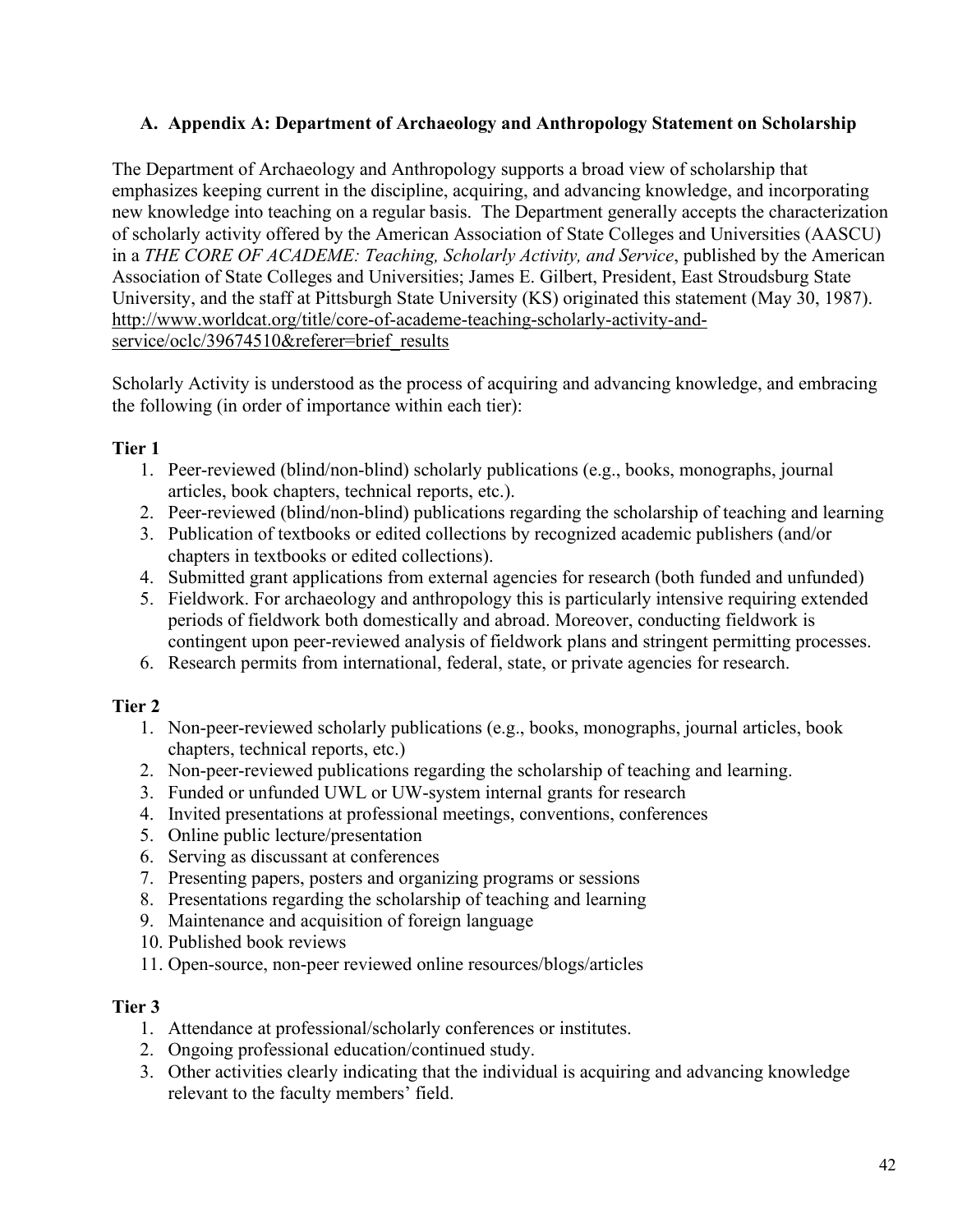## **B. Appendix B: Department of Archaeology and Anthropology–Statement of Service Activity**

In defining service, the department considers the three traditional categories within service:

- 1. Professional service: involves the use of one's professional expertise in a service activity that may be internal or external to the University. This may include sharing professional expertise with one's professional organizations.
- 2. Campus service: involves work on committees, task forces, and special projects for the University, college and/or department.
- 3. Community service: involves volunteer or civic work in the community.

Examples of service (in alphabetical order):

- Chairperson, director and/or leadership activities in the department, college, university or professional associations
- Community education on anthropology/archaeology-related topics
- Editorial service to professional journals
- Engage in peer review for retention, tenure, and post tenure review process.
- Evaluating manuscripts for professional publications
- Membership on boards, commissions, task forces, projects and/or special assignments in the college, university, or university system
- Membership on departmental, college, university, or professional association committees
- Office holding in professional associations
- Other contributions of clear value to the university, community and/or profession
- Professional consultant or advisor to boards, committees, commissions, task forces, community organizations and governmental agencies, businesses
- Public speaking
- Service on boards, committees, commissions, institutes, task forces, community agencies and organizations related to the faculty members' area(s) of expertise

• Writing guest editorials and granting media interviews in areas related to the faculty members' area(s) of expertise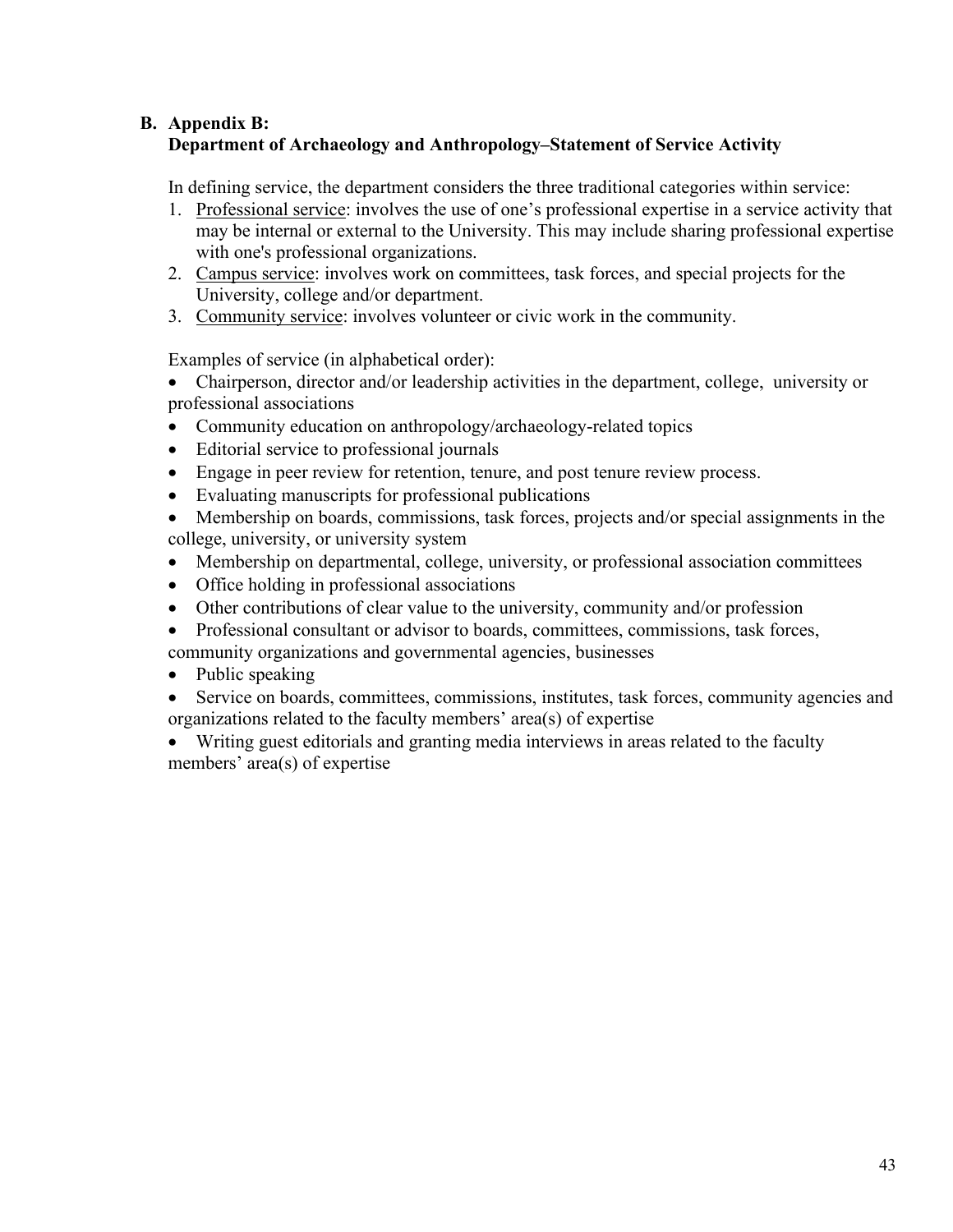# **C. Appendix C: Department of Archaeology and Anthropology – Statement on Teaching Activity**

When evaluating the work of faculty, the Department considers examples of teaching activity such as those enumerated below as the fundamental aspect of the work of a faculty member at the University of Wisconsin-La Crosse. While we recognize that different individuals have different talents and objectives within the classroom, we want our faculty to strive to articulate and achieve student learning outcomes. Furthermore, we see this process as ongoing and expect our faculty to continually examine their objectives and teaching strategies in this light.

Examples of teaching activities (in alphabetical order):

- Advising and counseling students
- Attendance at workshops and seminars on teaching effectiveness
- Curriculum and course development
- Development of grant proposals and funding for the improvement of instruction
- Direct and indirect assessment of teaching effectiveness
- Graduate student committees
- Other valid indicators of teaching skills
- Participates in student evaluation process
- Preparation of materials employing various media for instructional use
- Special lectures and presentations
- Supervision of internships
- Supervision of readings and research projects
- Supervision of undergraduate and graduate research
- University outreach programs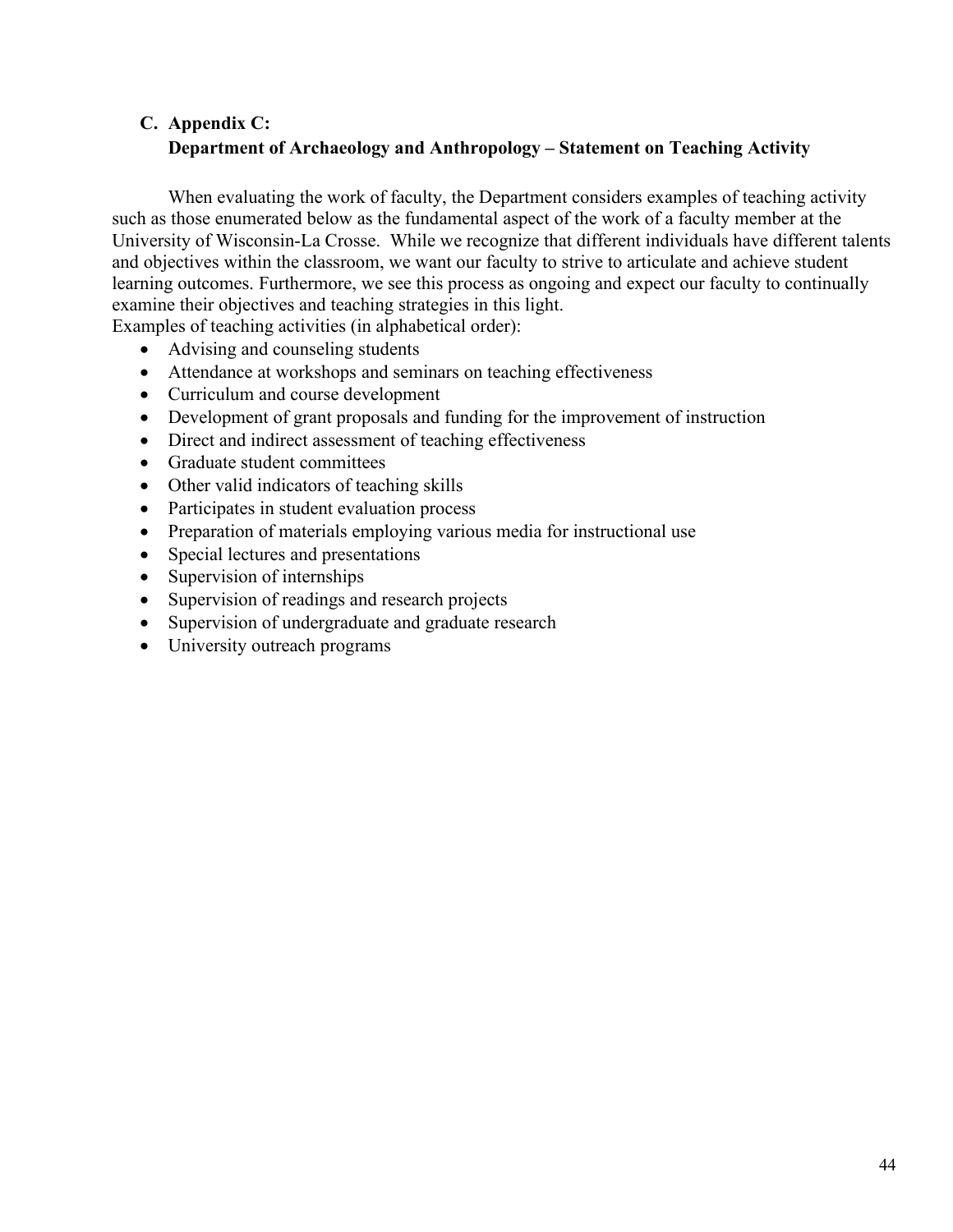## **D. Appendix D: Open Meeting Rules Summary**

For consistency, all faculty, academic staff, and administrative recruitments will follow the [Open Meetings rules of the State of Wisconsin.](https://www.uwlax.edu/info/meetings/)

 Any committee meetings, or gatherings of one-half or more of the committee membership to discuss the matters of this committee, constitute a meeting under the Open Meetings rules. Telephone conference calls that fit this description are also subject to the Open Meetings rules.

 Advance notice of the meetings must be given to 1) the public, 2) any members of the news media who have submitted a written request for notice, and 3) the official newspaper/medium in the area. The executive director for human resources assumes this responsibility for the first organizational meeting for administrative searches. Thereafter this responsibility is vested in the committee chair. For all other searches, the convener or chair has this responsibility.

 Until Fall 2009, the primary method of notice has generally been an announcement in the Campus Connection. In Fall 2009, UWL began [online posting.](http://www.uwlax.edu/hr/post.htm) Your notice should contain the time, date, place, and subject matter of the meeting, including what will be discussed in a closed session. Keeping titles similar will make it easier for people to find the ones they're looking for. If you plan to go into a closed session to consider personal history relevant to hiring, for example, then you must include notice that you will go into a closed session and cite the exemptions under which you are invoking the closed session. The intent is to inform interested parties and your notice should do so. (See Sample Notice below).

 Notice must be given at least 24 hours in advance of the meeting, unless for good cause such notice was impossible or impractical. Under these conditions at least two hours' notice must be given.

 All meetings of this committee must begin in an open session. It must be held in a location reasonably accessible to the public and open to all citizens. Open sessions can be audio taped or videotaped by anyone if doing so does not disrupt the meeting.

 Nonmembers can observe open meetings, but do not have the right to participate in the meetings.

 Committee minutes should record motions, roll call votes, and decisions at both open and closed sessions.

 Open sessions go into closed sessions by invoking the exemption under law that allows the committee to go into a closed session. This can be made in the form of a motion by a committee member, seconded, a roll call vote held, which if positive will result in the committee going into a closed session. The motion for a Search and Screen committee would read, "I move we convene in a closed session to consider personal history information about applicants for the position of [insert title] as provided in section 19.85 (1) (c) of Wisconsin Statutes." A majority vote is required to go into a closed session. The vote and nature of the discussion should be part of the official minutes.

 The committee may not reconvene in an open session, after going into a closed session, for 12 hours unless public notice of the subsequent open session is given in the initial public notice.

 Any committee member who knowingly attends a meeting held in violation of the Open Meetings rules is subject to a penalty of \$25-\$300 per violation.

Please consult with the Executive Director for Human Resources on any questions related to Open Meetings Rules.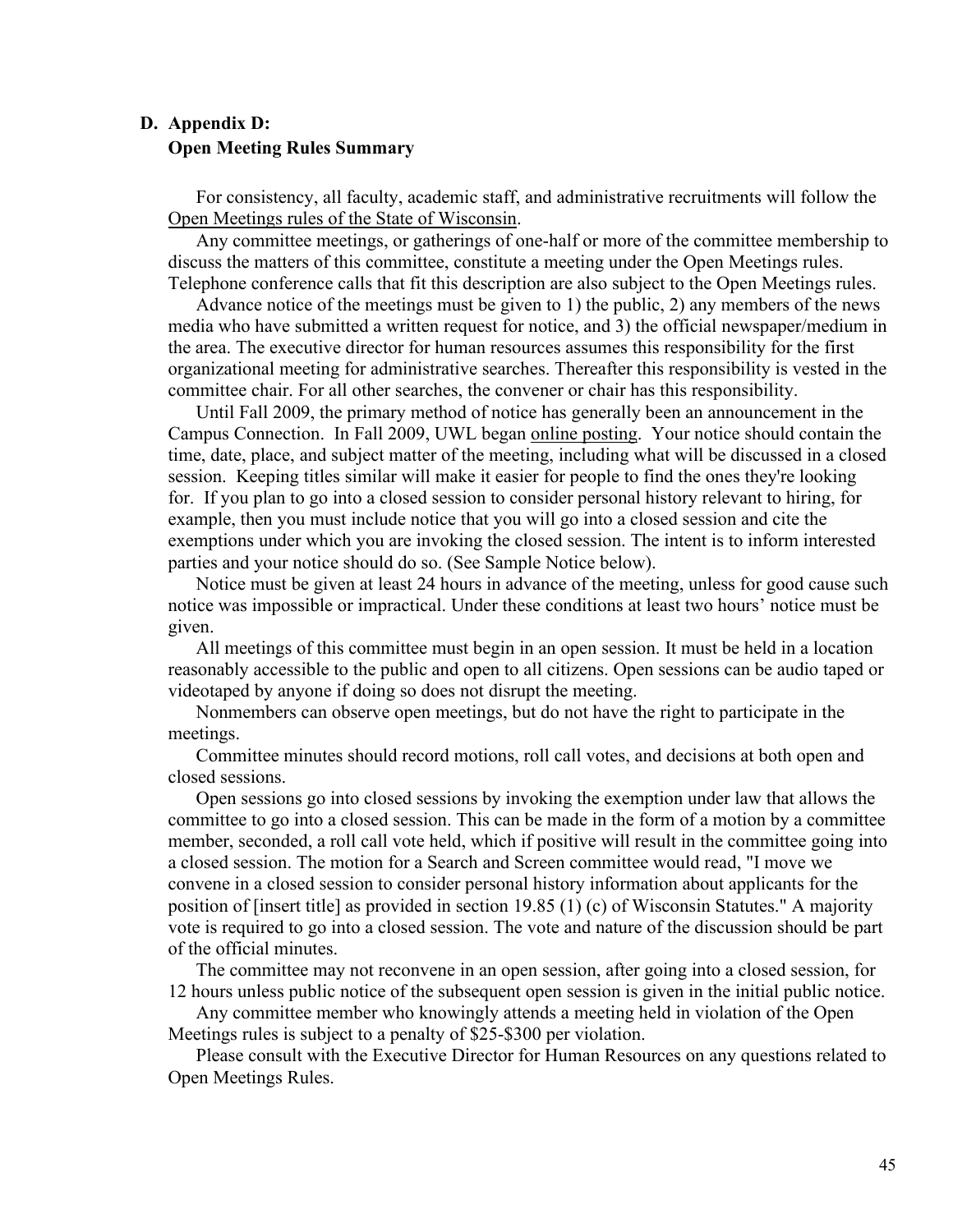## SAMPLE OPEN MEETING NOTICE FACULTY & ACADEMIC STAFF RECRUITMENT

Department of Archaeology and Anthropology Search & Screen Meeting - Date SUBJECT: First Meeting of the Search & Screen Committee for the (Position) PLACE: 312 Wimberly Hall DATE: XXX TIME: 11:00 a.m.

AGENDA:

- Introduction of Committee Members
- Committee Charge
- Recruitment Process Information
- Affirmative Action Information

(If applicable, indicate meeting may go into closed session, such as "Meeting will go into closed session to consider possible employment and personal history of candidates as provided in section 19.85 (1) (c) of Wisconsin Statutes.")

For more specific information on closed session exemptions in section 19.85 of the Statutes see <http://nxt.legis.state.wi.us/nxt/gateway.dll?f=templates&fn=default.htm&d=stats&jd=19.85>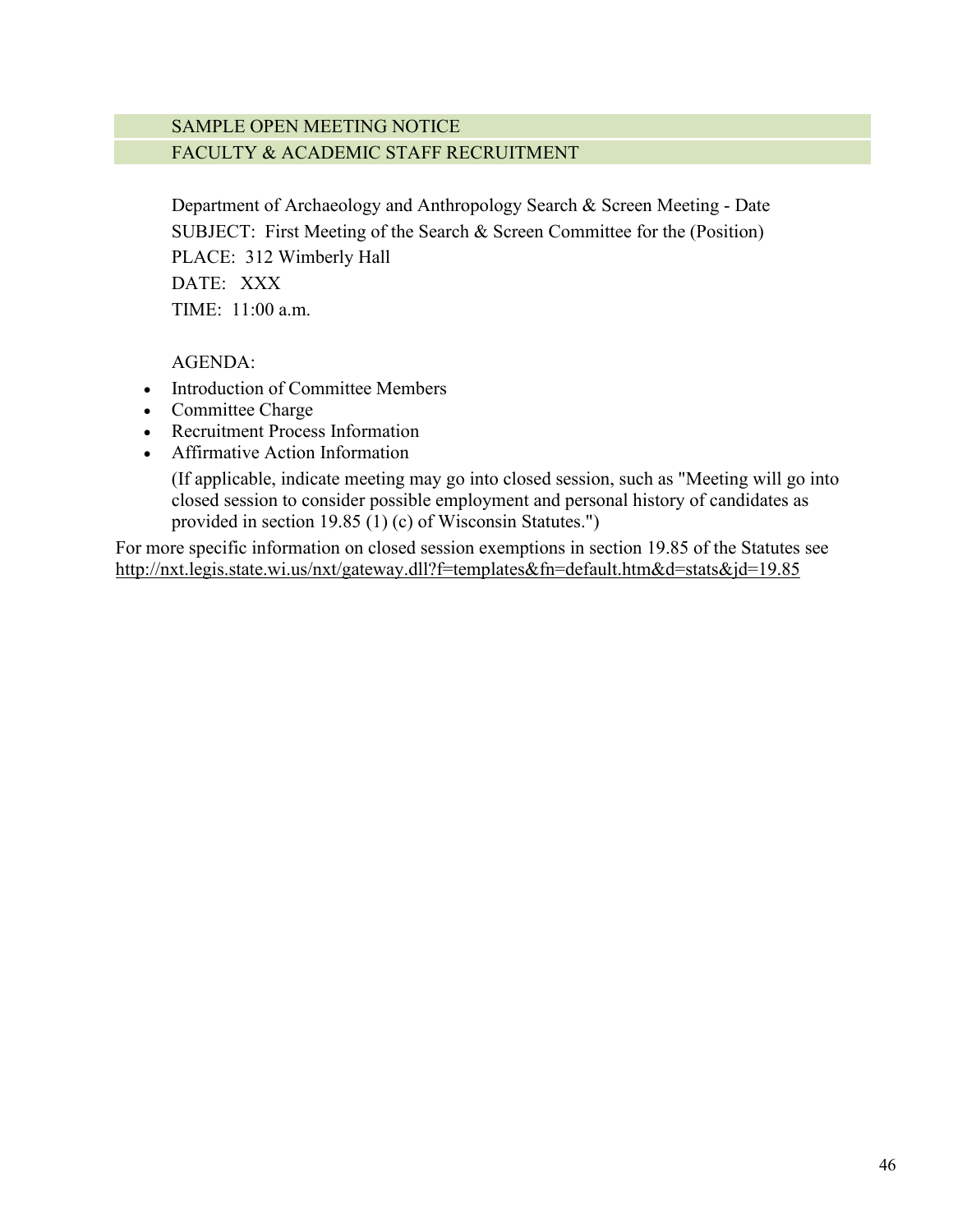## **E. Appendix E: Archaeology and Anthropology SEI Form**

| *Order         | *Question ID      | Question Type                           | Question Text                                                                                                                                         |
|----------------|-------------------|-----------------------------------------|-------------------------------------------------------------------------------------------------------------------------------------------------------|
|                |                   |                                         |                                                                                                                                                       |
|                | UWL MOTIVE        | <b>Rating Scale</b><br>(Agree/Disagree) | I was looking forward to taking this course.                                                                                                          |
| $\overline{2}$ | UWL HELPFL        | <b>Rating Scale</b><br>(Agree/Disagree) | The instructor was helpful to students.                                                                                                               |
| 3              | UWL PREP          | <b>Rating Scale</b><br>(Agree/Disagree) | The instructor was well prepared.                                                                                                                     |
| $\overline{4}$ | UWL COMM          | <b>Rating Scale</b><br>(Agree/Disagree) | The instructor communicated the subject<br>matter clearly.                                                                                            |
| 5              | UWL LEARN         | <b>Rating Scale</b><br>(Agree/Disagree) | I learned a great deal from this instructor.                                                                                                          |
| 6              | UWL EXCEL         | <b>Rating Scale</b><br>(Agree/Disagree) | Overall, this instructor was excellent.                                                                                                               |
| 7              | <b>OPEN1</b>      | Open ended                              | Please comment on what your instructor did to<br>make the course worthwhile. Please be as<br>specific as you can.                                     |
| 8              | OPEN <sub>2</sub> | Open ended                              | Please comment on what your instructor might<br>do to improve the course, for the benefit of<br>future students. Please be as specific as you<br>can. |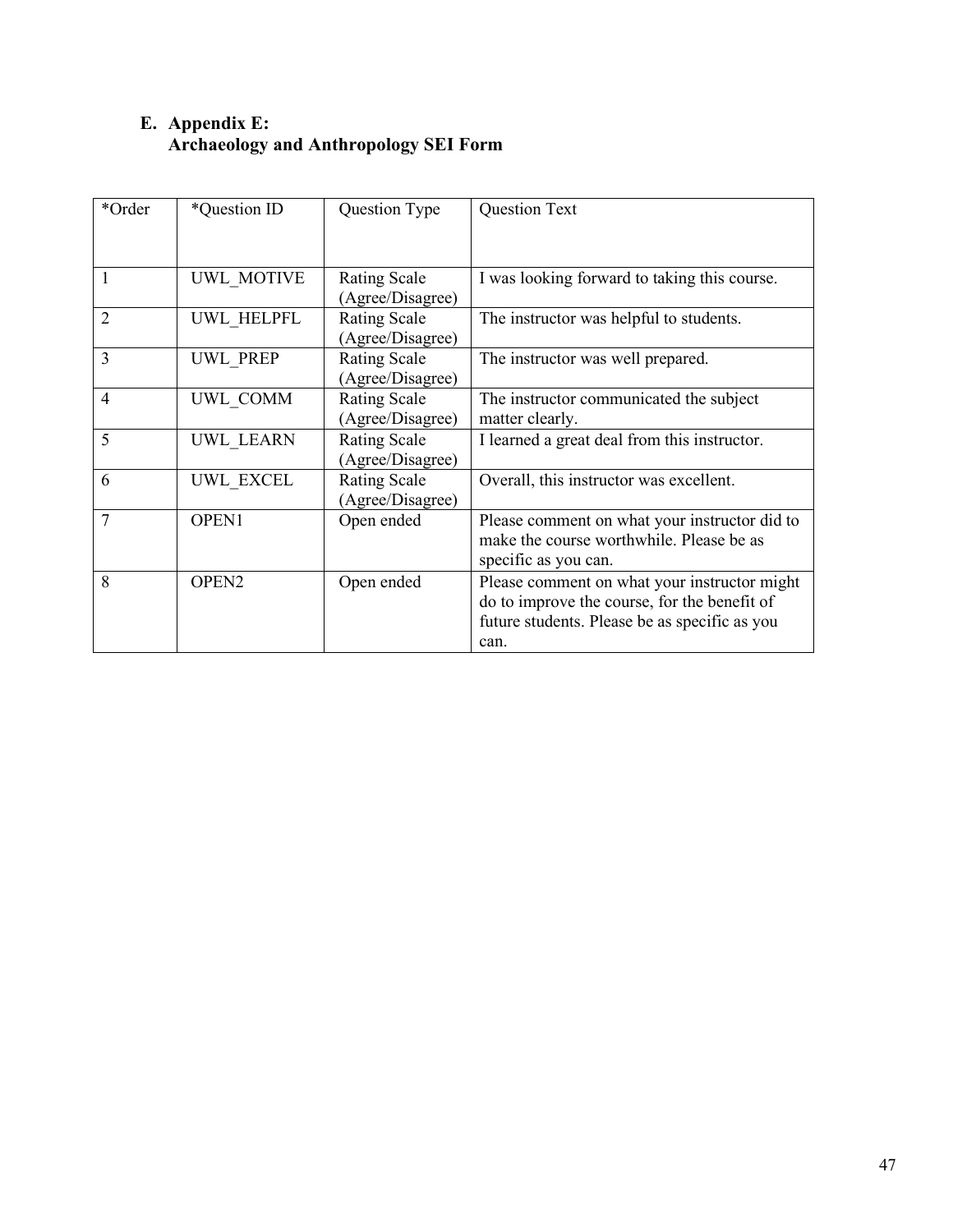# **F. Appendix F: Annual Merit Form**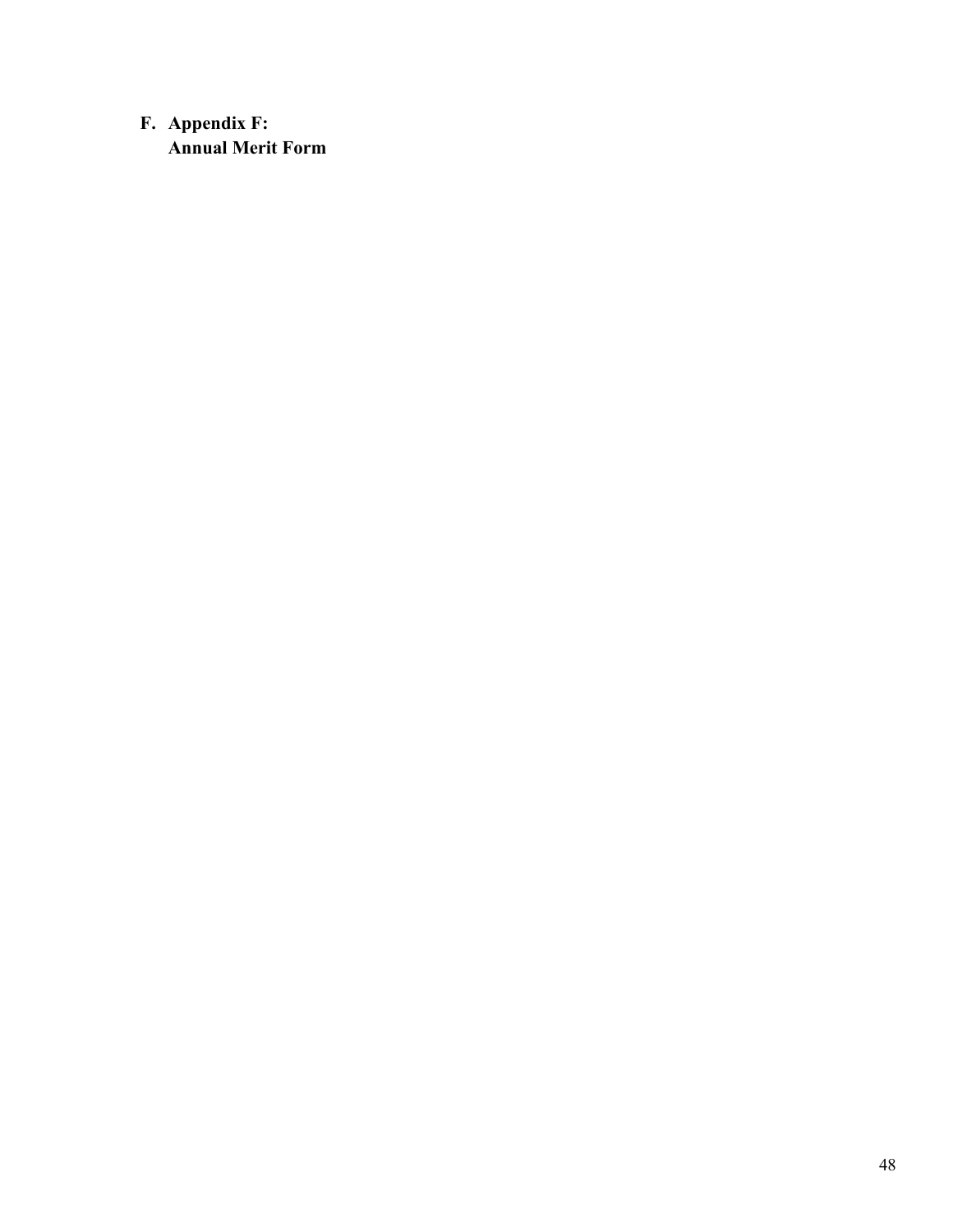**Name: \_\_\_\_\_\_\_\_\_\_\_\_\_\_\_** 

**TAI Report (faculty member may choose which semester to report) TERM (Fall or Spring): Composite SEI Score (from TAI):**

**Note: To warrant review by Merit Review Committee, there must be specific details in the Supporting Comments for each Activity entered.**

| Teaching award                                              | 3       | Course Administrative activity (UCC) (revised course<br>1; new course $2)$                                                                                                                                                                | $1 - 2$ |
|-------------------------------------------------------------|---------|-------------------------------------------------------------------------------------------------------------------------------------------------------------------------------------------------------------------------------------------|---------|
| New Course Prep(3)/Major Course Revision(2)                 | $2 - 3$ | Directing/advising/mentoring undergraduate<br>research: thesis advisor, reader, UR grant advisor,<br>mentoring on conference presentation/publication,<br>etc. (1 pt per student, 5 max. Additional points<br>allowed with justification) | $1 - 5$ |
| Master's or Ph.D. Committee (2 for member, 3<br>for chair)  | $2 - 3$ | Independent Study (1 pt per student, 3 max)                                                                                                                                                                                               | $1 - 3$ |
| Grants for Teaching/Instruction (1-submitted; 3-<br>awarded | $1 - 3$ | Internship Advisor (1 pt per student, 3 max)                                                                                                                                                                                              | $1 - 3$ |
| CATL/Teaching Workshop (Organizer-3,<br>Attendee-1)         | $1 - 3$ | Miscellaneous (provide justification for points<br>taken)                                                                                                                                                                                 |         |
| <b>ACTIVITY</b>                                             |         | <b>PTS SUPPORTING COMMENTS</b>                                                                                                                                                                                                            |         |
|                                                             |         |                                                                                                                                                                                                                                           |         |
|                                                             |         |                                                                                                                                                                                                                                           |         |
| TOTAL                                                       |         |                                                                                                                                                                                                                                           |         |

#### **INSTRUCTIONAL ACTIVITIES**

#### **RESEARCH ACTIVITY**

| Book/Monograph – submitted (3) published (10) | $3 - 10$ | Internal research grant - proposed(1), accepted(2)     | $1 - 2$ |
|-----------------------------------------------|----------|--------------------------------------------------------|---------|
| Book Editor - submitted (2) published (4)     | 4        | External research grant - proposed (2), accepted(4)    | $2 - 4$ |
| Journal Article – submitted (1) accepted (3)  | 1-3      | <b>Book Review</b>                                     |         |
| Book Chapter – submitted (1) accepted (3)     | 1-3      | Ongoing                                                |         |
| <b>Conference Presentation</b>                | 2        | Miscellaneous (provide justification for points taken) |         |
| Session organizer                             |          |                                                        |         |
| <b>ACTIVITY</b>                               |          | <b>PTS SUPPORTING COMMENTS</b>                         |         |
|                                               |          |                                                        |         |
|                                               |          |                                                        |         |
| <b>TOTAL</b>                                  |          |                                                        |         |

#### **SERVICE ACTIVITY**

| Professional organization committee member<br>$(1)$ , chair $(3)$ |     | <b>1-3</b>   Department Chair                   |         |
|-------------------------------------------------------------------|-----|-------------------------------------------------|---------|
| Review a manuscript                                               |     | <b>MVAC Director</b>                            |         |
| Service presentation (1-3)                                        | 1-3 | Grant - proposed (1), accepted(3)               | $1 - 3$ |
| Committee (Chair, member, or service role such                    | 1-4 | Miscellaneous (provide justification for points |         |
| as Campus Close-Up coordinator, etc.)                             |     | taken)                                          |         |
| <b>ACTIVITY</b>                                                   |     | <b>PTS SUPPORTING COMMENTS</b>                  |         |
|                                                                   |     |                                                 |         |
| <b>TOTAL</b>                                                      |     |                                                 |         |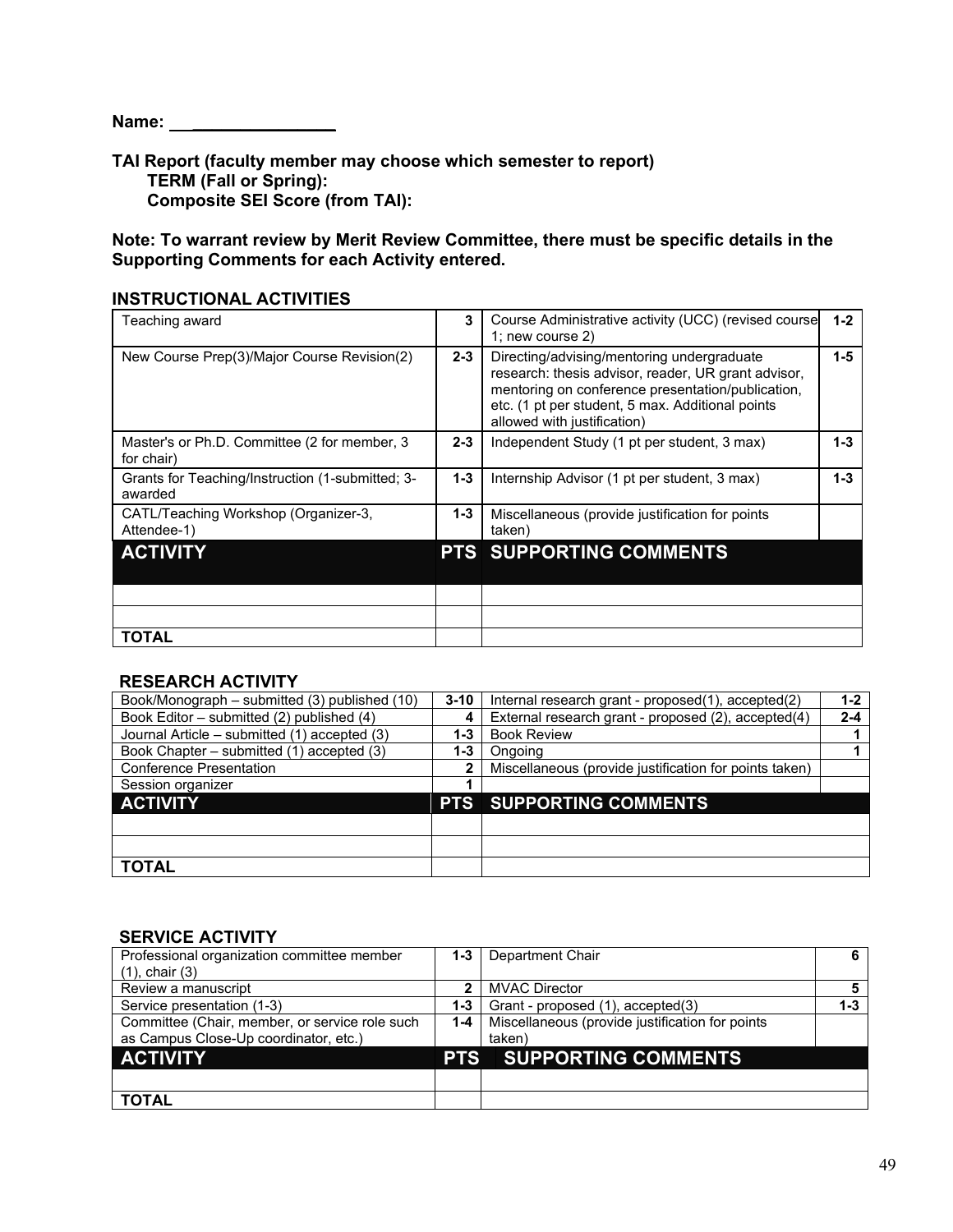## **G. Appendix G:**

## **Department of Archaeology and Anthropology Annual Teaching Evaluation for Probationary Faculty and Instructional Academic Staff**

#### **1. Classroom Observation:**

- Review syllabus, course materials (including reading materials, laboratory materials, assessment etc.). Comment on these as applicable.
- Discuss with the instructor the objective(s) of this course and of the specific class to be observed, and how these will be met.
- Summarize your observations, taking into account, where relevant, the points listed below (items A-D). Clearly, certain criteria will be more relevant to some classes than others. Address relevant criteria where appropriate. Be sure to include in your observation report: the name of the instructor being observed, the name and number of the course being observed, the date of the observation, and the name of the reviewer.
- Pay particular attention to what the instructor has done to enhance student learning (based on syllabus, discussions, and/or classroom performance).
- Make any specific suggestions for improving the class and/or the instructor's teaching (this is important as it will provide guidance for further growth and improvement in the instructor's teaching development).
- In your discussion of the above points, consider the following:

*A. Clarity and Content***:** Comment on the instructors knowledge of the material, intellectual challenge to students, explanation of relevant terms and concepts, points covered in relation to class and course objectives.

- Are the instructor's statements accurate according to the standards of the field?
- Does the instructor incorporate current research in the field?
- Does the instructor identify sources, perspectives and authorities in the field?
- Does the instructor communicate the reasoning behind concepts?
- Does the instructor define new terms or concepts?
- Does the instructor elaborate or repeat complex information?
- Does the instructor use relevant examples to explain content?
- Does the instructor pause during explanation to allow students to ask questions?
- Is the instructor's content culturally sensitive and/or diverse?

*B. Organization***:** Comment on preparedness for class and presentation of material in an understandable way.

- Does the instructor arrive to class on time?
- Does the instructor state the relation of the class to the previous one?
- Does the instructor know how to use the educational technology needed for the class?
- Does the instructor make transitional statements between class segments?
- Does the instructor convey the purpose of each class activity?
- Does the instructor summarize periodically and at the end of class?
- Is the class structured to meet its objectives?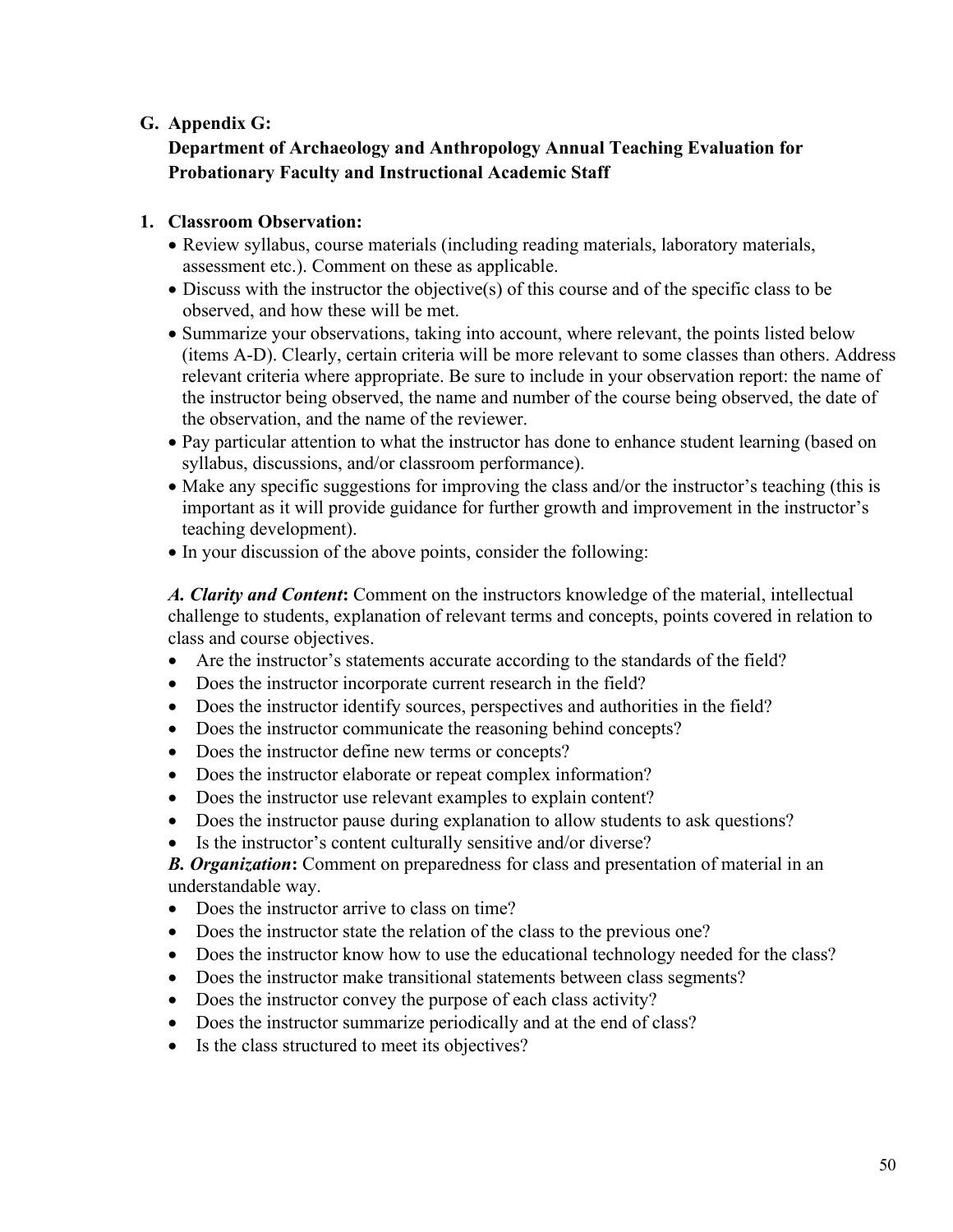*C. Variety and Pace***:** Comment on the instructor's clarity and audibility of presentation, use of technology, use of active learning activities (such as demonstrations, student presentations, group activities/discussion).

- Does the instructor vary the volume, tone and pitch of voice for emphasis and interest?
- Does the instructor avoid extended reading from notes or text?
- Does the instructor speak at a pace that allows students to take notes?
- Is more than one form of instruction used?
- Does the instructor pause after asking questions?
- Does the instructor encourage student responses?
- Does the instructor draw non-participating students into the discussion?
- Does the instructor prevent particular students from dominating the discussion?
- Does the instructor help students extend their responses?
- Does the instructor mediate conflict or differences of opinion?
- Does the instructor demonstrate active listening techniques?
- Does the instructor provide explicit directions for active learning tasks?
- Does the instructor allow sufficient time to complete active learning tasks?

*D. Rapport with Students***:** Comment on students' involvement/interaction, opportunities to ask and answer questions, the instructor's openness to students' comments and ideas, and the instructor's recognition of students' failure to understand course materials.

- Does the instructor address students by name?
- Does the instructor address student comprehension or questions?
- Does the instructor provide feedback at given intervals?
- Does the instructor use positive reinforcement?
- Does the instructor incorporate students' ideas within the class?

#### **2. Summary Analysis of Student Evaluations of Instruction (SEI's):**

- Discuss the SEI numerical score received for all/some of the instructor's courses for the year, including the course for which you conducted a classroom observation
- Review the SEI written comments for all/some of the instructor's courses, including the course for which you conducted a classroom observation
- Provide a concise summary (1 paragraph) of the instructor's strengths and areas for improvement based on an objective consideration of the SEI numerical scores and written comments.

#### **3. Write-Up and Dissemination**

- The written report should provide feedback for the instructor and appropriate contextual analysis that will be useful in retention, tenure, and promotion review.
- The report should be shared with the instructor, and an electronic copy should be sent to the Department Chair within one week of completion of the letter (shortly after the results from the Student Evaluations have been compiled at the end of the semester).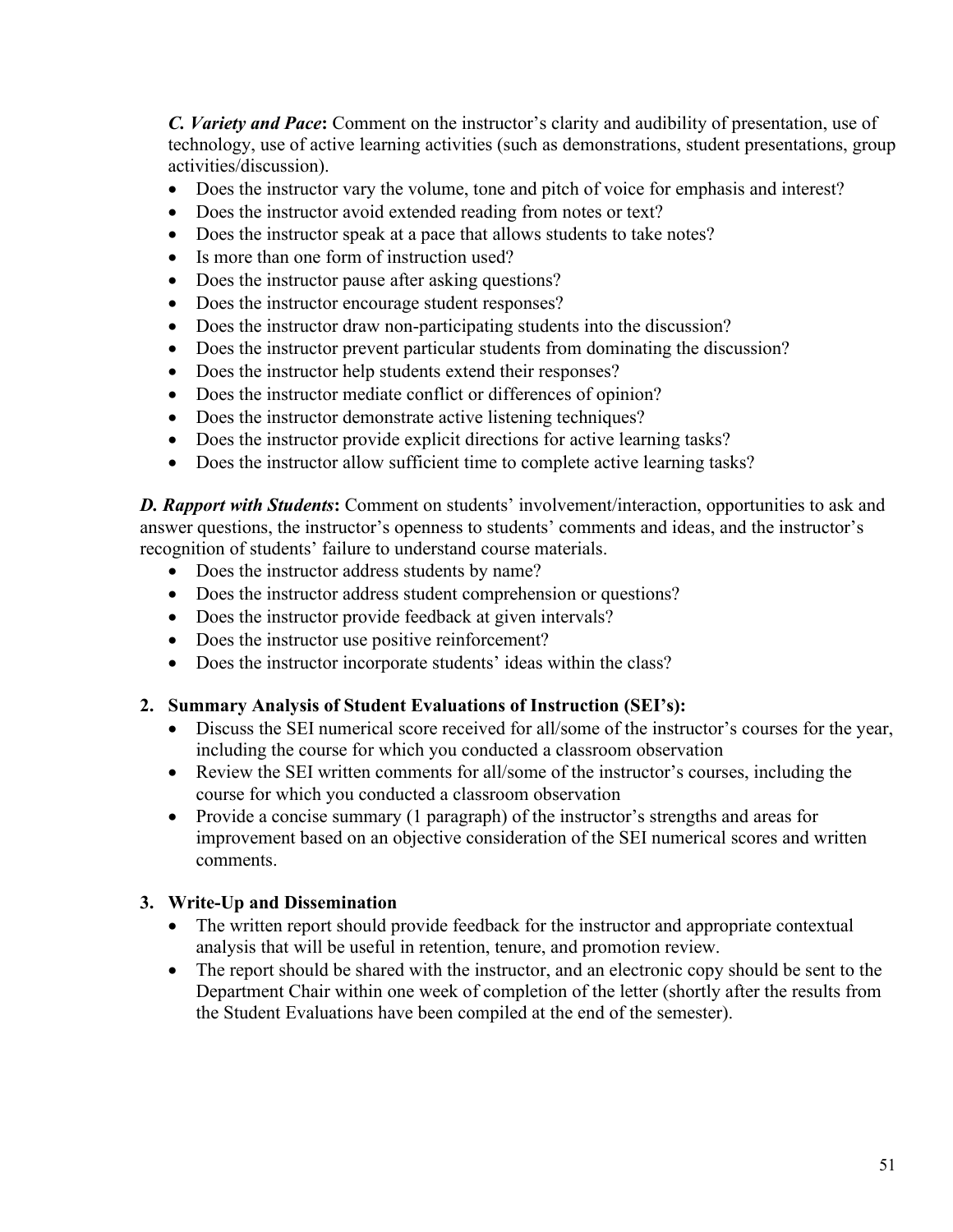# **H. Appendix H: Search & Screen Procedure-Tenure Track Positions**

The CASSH Dean's Office reimburses departments for the following expenses. State Rates apply for all meal, lodging and transportation expenses.

- 1. Candidate travel expenses: three candidates per search unless more or less are approved.
- 2. Ads, up to a limit of \$800 per search unless pre-approved for more.
- 3. Meals for one faculty member to serve as "host" for each meal with the candidates. (Departments may use their departmental funds to reimburse additional faculty).
- 4. Two \$500 allotments for faculty to interview candidates at national conferences.

The Department of Archaeology and Anthropology will follow the current UWL Search and Screen Planning and Procedures document (Faculty) available at: [http://www.uwlax.edu/Human-](http://www.uwlax.edu/Human-Resources/Recruitment/)[Resources/Recruitment/](http://www.uwlax.edu/Human-Resources/Recruitment/) 

# *until STEP 4:* SCREENING APPLICANTS AND INTERVIEWING APPLICANTS

At this point, Department of Archaeology and Anthropology guidelines call for the following:

- 1. The SS committee will present its tiers of applicants with its recommendations for interviews to the department. At this stage in the recruitment process, the Department as a whole (not the search and screen committee) becomes the search and screen committee and proceeds to identify the specific applicants from the pool of "potential interview candidates" that it wishes to interview and forwards this list to the Dean of the College. A two-thirds majority vote is required to recommend a campus interview with a job applicant. If paper ballots are used, each ballot must be signed and stored for 7 years.
- 2. After the interviews, the College of Arts, Social Sciences and Humanities Dean's Office outlines the in the process under THE HIRING PROCESS section of the UWL Search and Screen Procedures.
	- a. At the S&S Committee meeting (the Department of the Whole) to discuss the candidates after the final on-campus interview, the S&S Committee will compile a list of strengths and weaknesses of each candidate to present to the CASSH Dean. The S&S Committee will determine which candidates are "acceptable for hire" and which candidates are "not acceptable for hire." The Search and Screen committee is not to take a formal vote for ranking the candidates.
	- b. The S&S Committee Chair and Department Chair will schedule a meeting with the CASSH Dean to discuss the strengths and weaknesses of each candidate.
	- c. The CASSH Dean will determine at this meeting, after consultation with the S&S Committee Chair and Department Chair, the order of candidates to offer the position to and any candidates who will be removed from further consideration. If a decision regarding the order for a hiring offer cannot be made at this meeting, then the CASSH Dean will make the decision at a later time after further consultation with the department.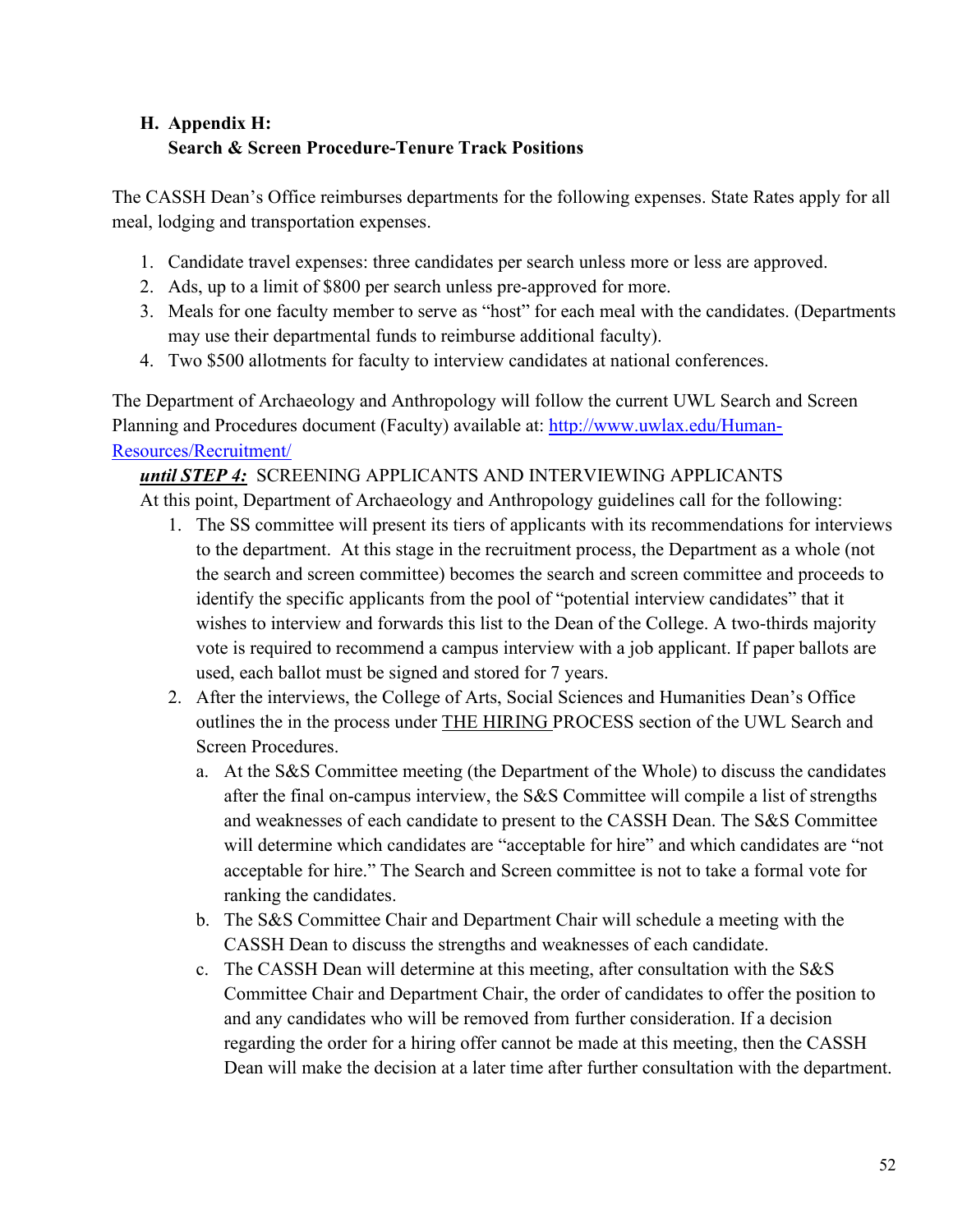- d. When the hiring offer order has been determined, the S&S Committee Chair or the Department Chair goes to PeopleAdmin and sends the candidates forward for electronic approval by the administration, taking care to ensure that this step has been fully completed.
- e. The CASSH Dean will consult with the Department Chair on the appropriate probationary period for tenure, years of experience to be granted for promotion, and release time allocation for the first year for each candidate deemed "acceptable for hire."
- f. The CASSH Dean will seek permission from the Provost and the Affirmative Action Officer to make a hiring offer.
- g. The CASSH Dean will make the hiring offer to the candidates in the order determined. The hiring offer will include information on salary, years of prior experience granted for promotion, probationary period for tenure, moving allocation, and start-up package. The CASSH Dean will request that the Department Chair contact the candidate to discuss teaching –related items. Each candidate will be given a week to respond to the hiring offer. If negotiated with the CASSH Dean, the candidate may extend this to a second week.
- h. After an offer has been accepted, the department follows the current university guidelines under: THE CLOSING OF A SEARCH.